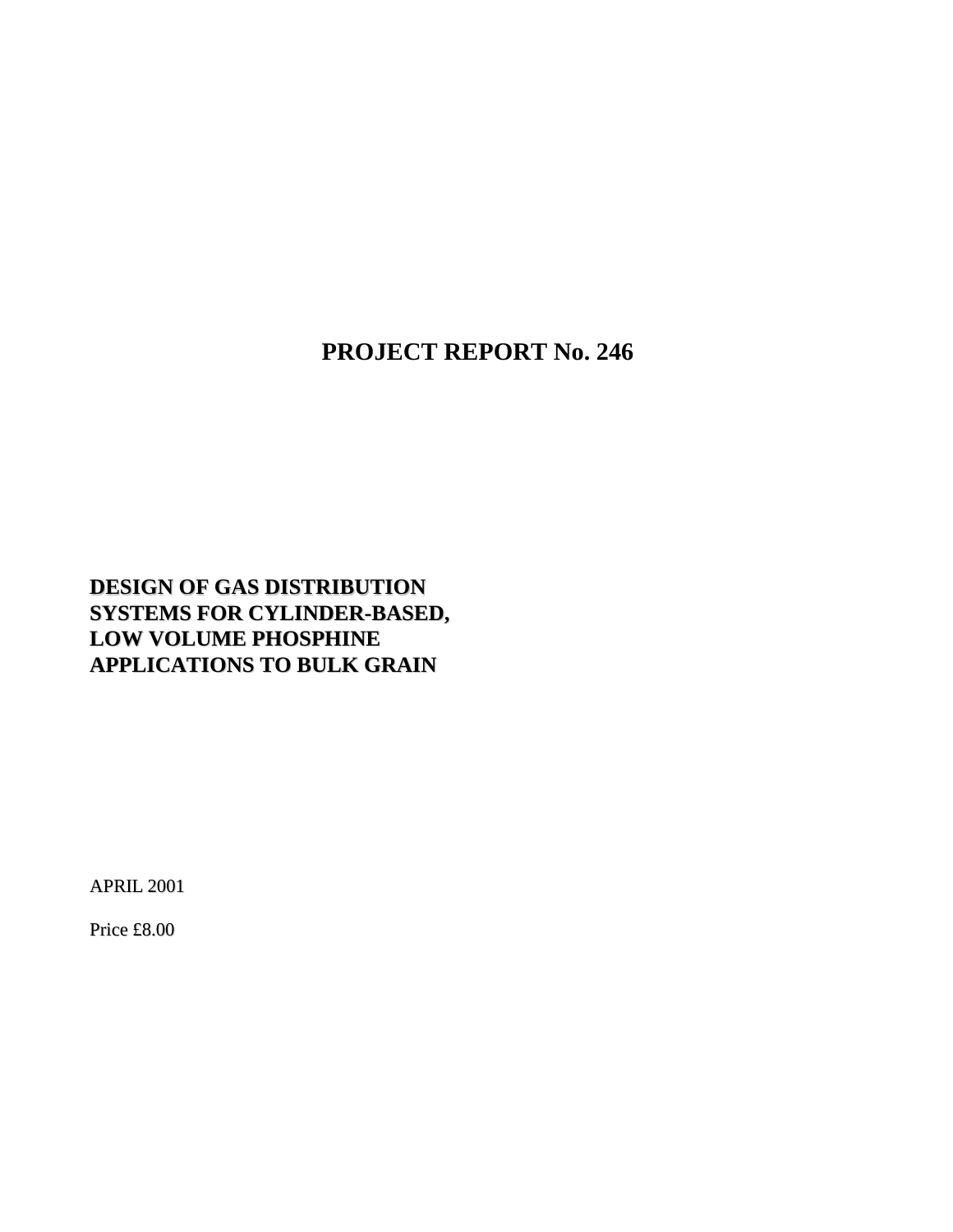#### **PROJECT REPORT No. 246**

# **DESIGN OF GAS DISTRIBUTION SYSTEMS FOR CYLINDER-BASED LOW VOLUME PHOSPHINE APPLICATIONS TO BULK GRAIN**

by

# K.A. MILLS $^1$ , T.J. WONTNER-SMITH $^1$ , D.I. BARTLETT $^2$ , B.B.  $\rm HARRAL^{3}$  AND S.K. CARDWELL $^1$

<sup>1</sup> Central Science Laboratory, Sand Hutton, York YO41 1LZ

<sup>2</sup> ADAS, Silsoe Research Institute, Wrest Park, Silsoe, Bedford MK45 4HS

<sup>3</sup> Silsoe Research Institute, Wrest Park, Silsoe, Bedford MK45 4HS

This is the final report of a two year project which started in October 1998. The work was funded by grants of £65,115 to the Central Science Laboratory, £21,246 to ADAS Silsoe and £39,642 to Silsoe Research Institute from the Home-Grown Cereals Authority (project no. 1894).

The Home-Grown Cereals Authority (HGCA) has provided funding for this project but has not conducted the research or written this report. While the authors have worked on the best information available to them, neither HGCA nor the authors shall in any event be liable for any loss, damage or injury howsoever suffered directly or indirectly in relation to the report or the research on which it is based.

Reference herein to trade names and proprietary products without stating that they are protected does not imply that they may regarded as unprotected and thus free for general use. No endorsement of named products is intended nor is any criticism implied of other alternative, but unnamed products.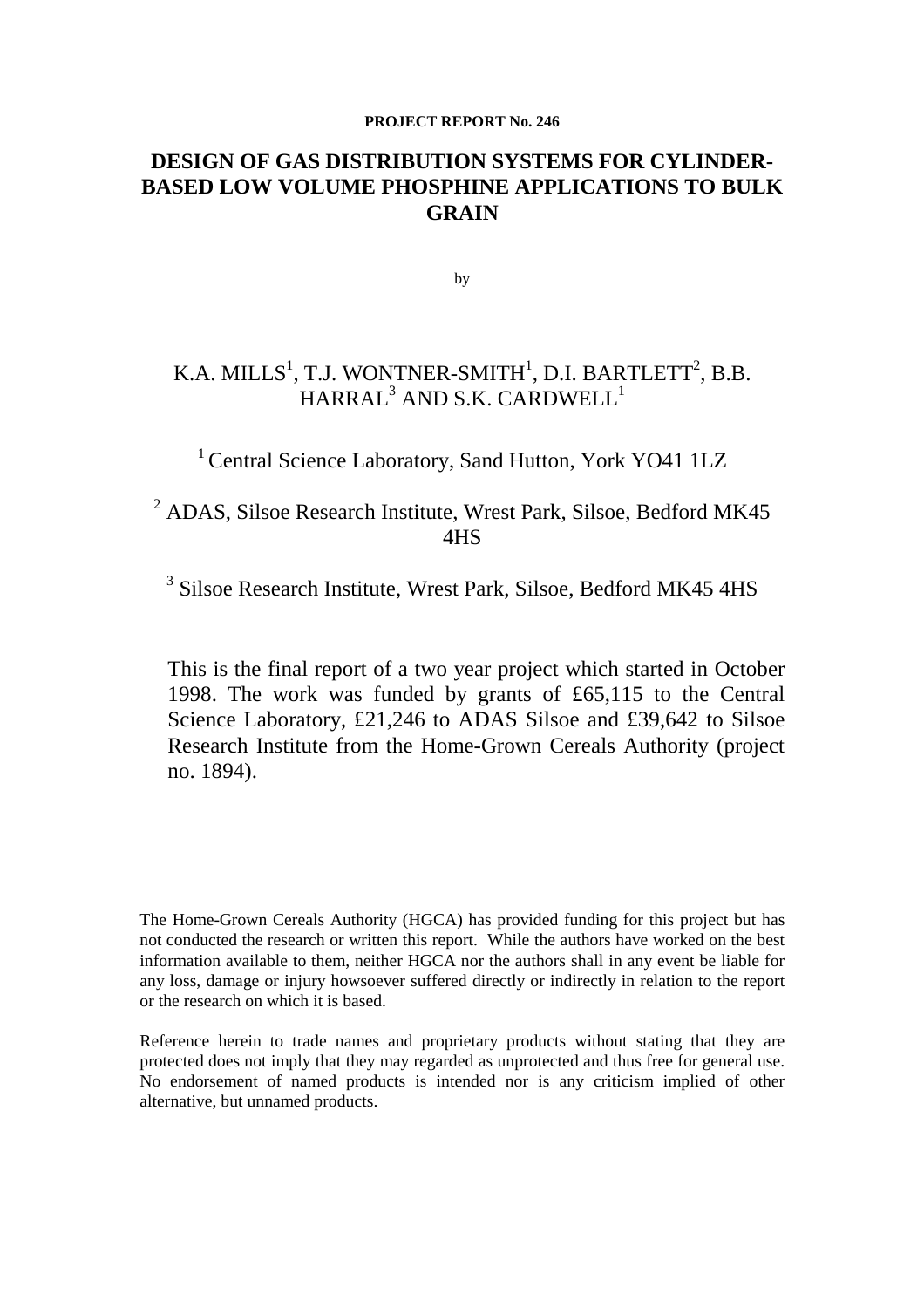# **Contents**

| 1. | Abstract.                            |                                                                                                                                                                                                                                                                                                                                                                                                                                                                                                          | $\mathbf{1}$                                                         |
|----|--------------------------------------|----------------------------------------------------------------------------------------------------------------------------------------------------------------------------------------------------------------------------------------------------------------------------------------------------------------------------------------------------------------------------------------------------------------------------------------------------------------------------------------------------------|----------------------------------------------------------------------|
| 2. | Summary.                             |                                                                                                                                                                                                                                                                                                                                                                                                                                                                                                          | $\overline{2}$                                                       |
|    | 2.1.                                 | Introduction.                                                                                                                                                                                                                                                                                                                                                                                                                                                                                            | $\overline{2}$                                                       |
|    | $2.2$ .                              | Objectives.                                                                                                                                                                                                                                                                                                                                                                                                                                                                                              | 3                                                                    |
|    | 2.3.                                 | The multidisciplinary approach.<br>2.3.1. Modelling.<br>2.3.2. The experimental store and the trials.                                                                                                                                                                                                                                                                                                                                                                                                    | $\overline{4}$<br>$\overline{4}$<br>5                                |
|    | 2.4.                                 | Key results, conclusions and implications.                                                                                                                                                                                                                                                                                                                                                                                                                                                               | 9                                                                    |
| 3. |                                      | Introduction.                                                                                                                                                                                                                                                                                                                                                                                                                                                                                            | 11                                                                   |
|    | 3.1.<br>3.2.<br>3.3.<br>3.4.<br>3.5. | Standards of phosphine fumigation of bulk grain.<br>Resistance to phosphine.<br>Phosphine distribution in floor-stored grain.<br>Leakage from horizontal storages.<br>The use of cylinderised phosphine.                                                                                                                                                                                                                                                                                                 | 11<br>11<br>13<br>13<br>14                                           |
| 4. | Methods.                             |                                                                                                                                                                                                                                                                                                                                                                                                                                                                                                          | 15                                                                   |
|    | 4.1.                                 | Modelling.<br>4.1.2. Physical properties of bulk grain.<br>4.1.3. Boundary conditions.                                                                                                                                                                                                                                                                                                                                                                                                                   | 15<br>15<br>16                                                       |
|    | 4.2.                                 | Trials at Central Science Laboratory.<br>4.2.1. The store and bulk.<br>4.2.2. Monitoring of wind, temperature and concentration<br>of phosphine.<br>4.2.3. Monitoring of pressure in and around the bulk.<br>4.2.4. The automated dosing system.<br>4.2.5. Preliminary trials.<br>4.2.6. Main trials.<br>4.2.6.1. The circulation system in trials 1 and 2.<br>4.2.6.2. Trial 1.<br>4.2.6.3. Trial 2.<br>4.2.6.4. Modifications to the re-circulation system for<br>trials 3 and 4.<br>4.2.6.5. Trial 3. | 16<br>16<br>16<br>16<br>17<br>18<br>19<br>19<br>20<br>24<br>26<br>26 |
|    |                                      | 4.2.6.6. Trial 4.                                                                                                                                                                                                                                                                                                                                                                                                                                                                                        | 29                                                                   |

5. Results and Discussion. 32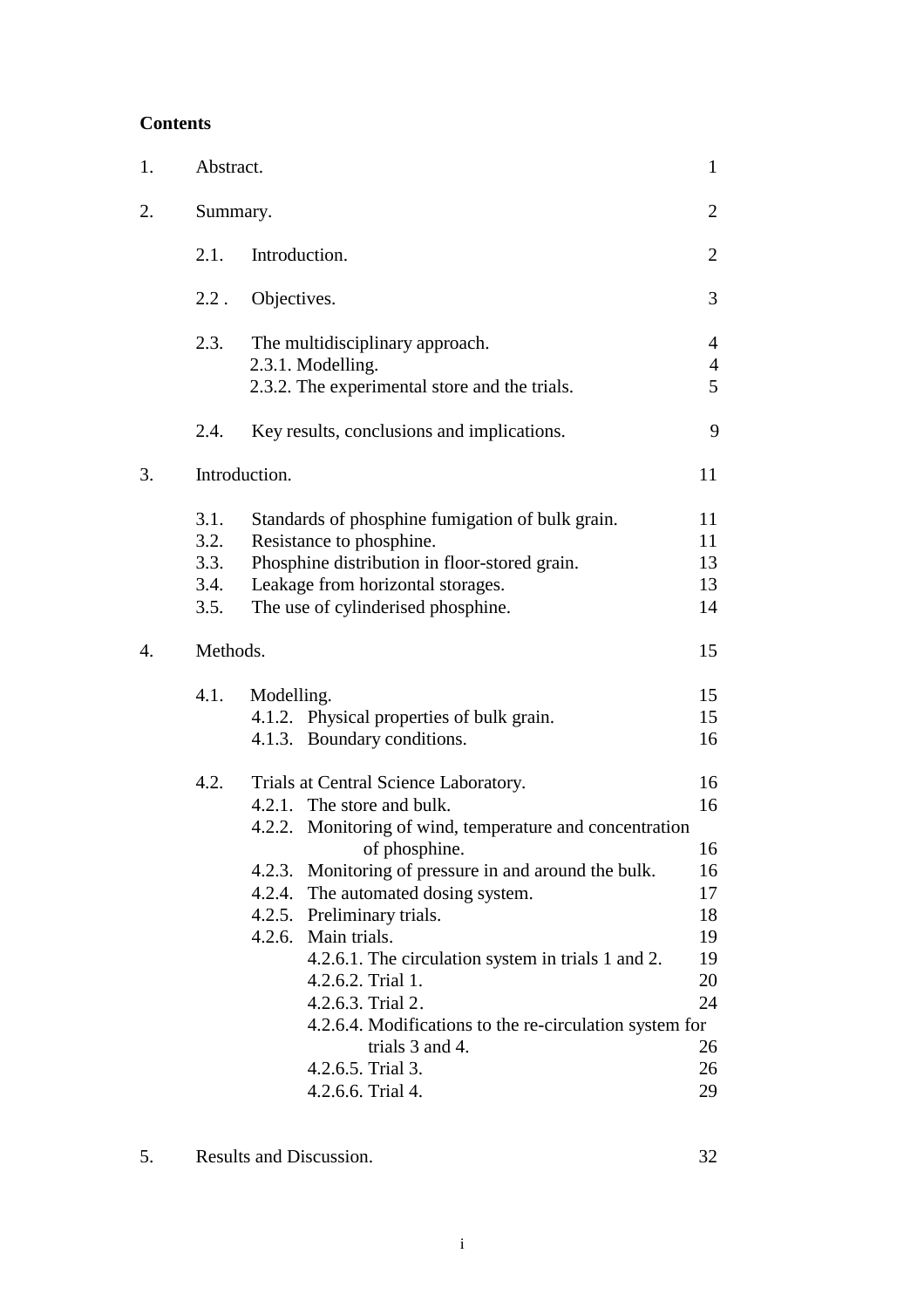|    | 5.1.        | CDF modelling predictions.                                                                                                                       | 32                               |
|----|-------------|--------------------------------------------------------------------------------------------------------------------------------------------------|----------------------------------|
|    | 5.2.        | Experimental data for trials 1 to 4.<br>5.2.1. Trials 1 and 2.<br>5.2.2. Trial 3.<br>5.2.3. Trial 4.<br>5.2.3.1. Bioassay.<br>5.2.3.2. Residues. | 38<br>38<br>42<br>45<br>46<br>47 |
|    | 5.3.        | Understanding the leakage mechanism.                                                                                                             | 48                               |
| 6. |             | Recommendations for further development of the system.                                                                                           | 52                               |
| 7. | References. |                                                                                                                                                  | 54                               |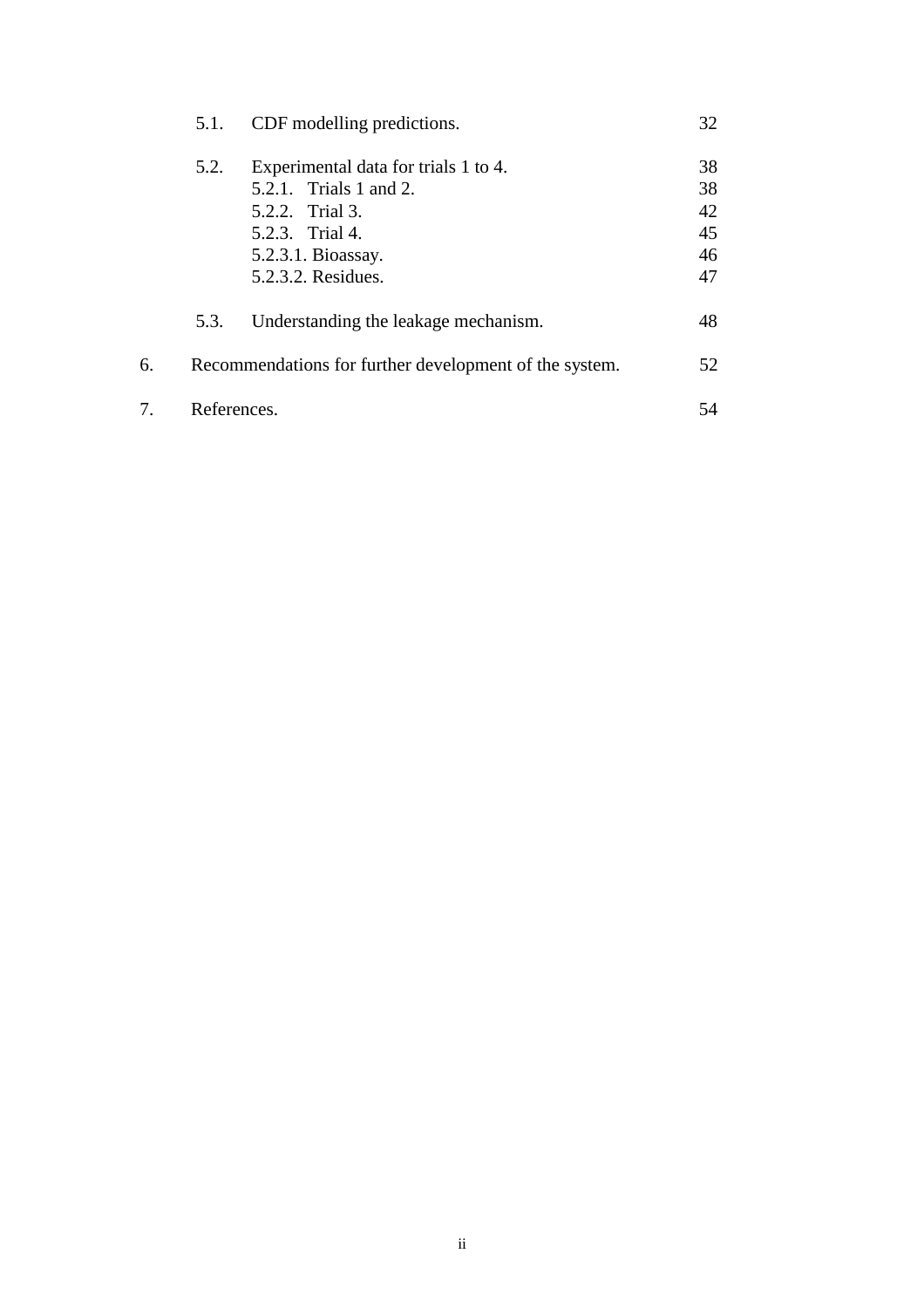### **1. ABSTRACT.**

The aim of the project was to develop a robust practical method of obtaining adequate concentrations of phosphine in all parts of farm and commercial floor-stored grain bulks. This has been achieved by a system based on the production of a peripheral positive pressure to balance the pressures caused by natural forces which cause ingress of air.

Trials were conducted on bulks of feed wheat of different shapes and different tonnages up to 370 tonnes and up to 4.5 m deep in a relatively well sealed bay. Cylinderised formulations of phosphine were used and dosed either via an automated dosing system or via a simple flowmeter. Initial trials utilised re-circulation using the in-floor ventilation system but this was abandoned since it produced an inconsistent distribution of phosphine and could not be used on unventilated bulks.

The principal of re-circulation by sucking dosed air from the centre of the bulk and delivering it to ducts that can be easily inserted around the periphery was then established. This has the effect of producing positive pressures around the edge of the bulk to prevent the ingress of air. A stepwise series of trials using this system when completely under a covering sheet showed that the optimum distance between delivery ducts for this particular store was about 5.25 m and an optimum economic dosing rate was established.

The design of the system was aided by Computational Fluid Dynamics (CFD) modelling which, though limited by uncertainty about the location of leaks in practice, proved useful in understanding the flows under different system designs and experimental conditions. It could give predictions of the percentage of the grain below a given concentration, the amount of phosphine required to replace losses and lateral and terminal flows through input ducts. It also showed that a modest  $1 \text{ m s}^{-1}$  wind did not affect to the efficiency of the system.

An understanding of the forces acting on the grain was obtained in trials by logging pressures and temperatures in the grain simultaneously with ambient conditions. This showed that gas density differences due to diurnal temperature changes and normal barometric pressure fluctuations caused gaseous exchange in the bulk. The high gas loss during high winds was due to relatively large but short-term atmospheric pressure fluctuations. The effect of varying the re-circulation rate was studied to provide an optimum for this store. In practice, the system cannot cope with short periods of strong wind but their effect can be overcome by extending the exposure period according to the duration of these conditions.

The system was trialed under commercial conditions in the same store and, while a uniform phosphine concentration was not possible, the variation was low and the system could guarantee the required minimum. This can easily be increased, according to the pest species or phosphine resistant strain present, by increasing the dosing rate.

These results form the basis for an efficient method of dosing phosphine in order to prevent the development of resistance and to control existing resistant populations. It is anticipated that larger bulks can be treated using multiples of the re-circulation system. It is expected that there will be an economy of scale possible in the efficiency of the system but further development is required to optimise the multiple system for different bulk shapes, grain depth, tonnages and economy of materials, labour and phosphine usage.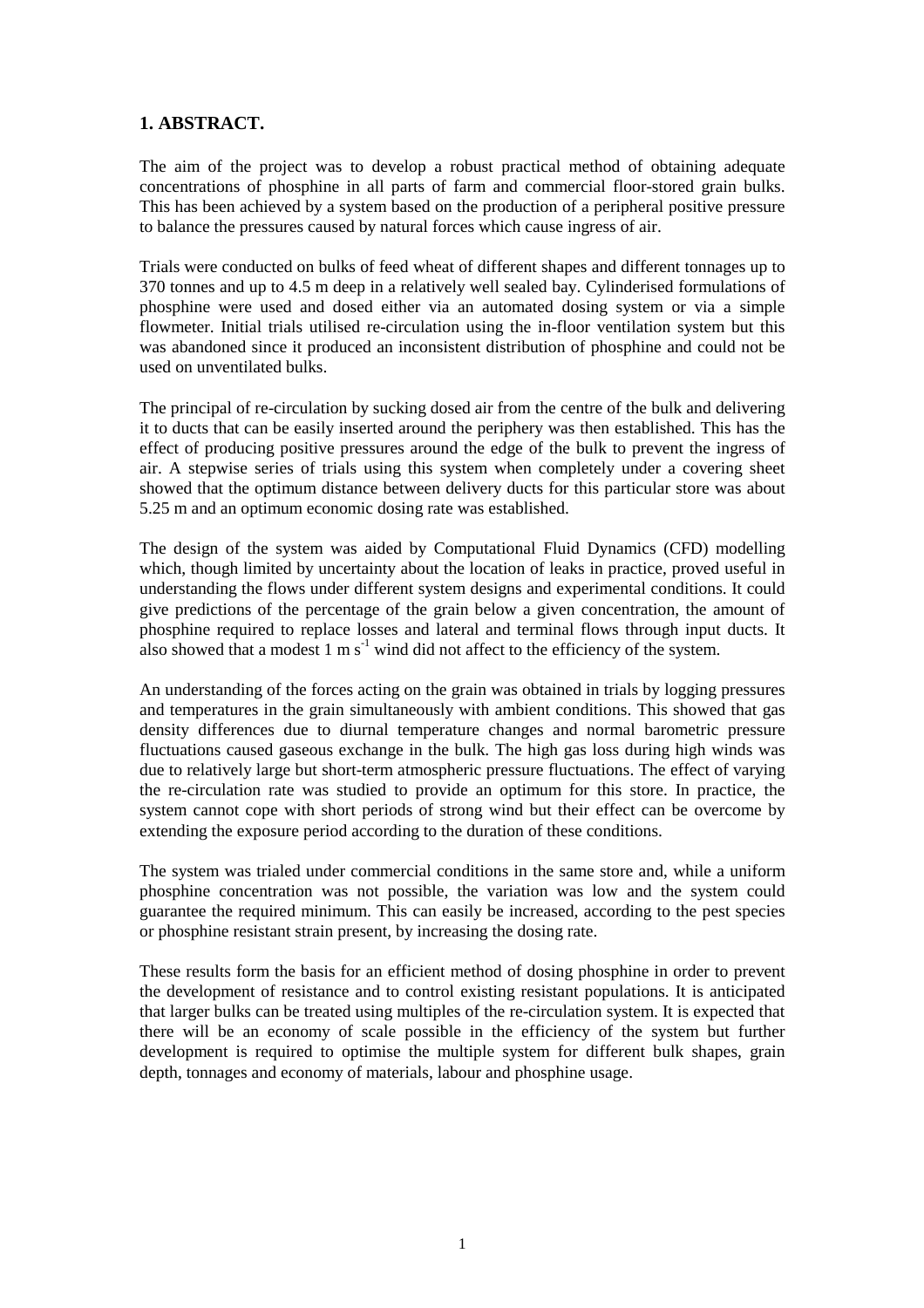## **2. SUMMARY.**

## *2.1 Introduction.*

There is a potentially serious problem with resistance to the fumigant phosphine which has been used for over 30 years to fumigate bulk grain and bagged and packaged commodities in stacks. The resistance occurs in thirteen species of stored product insect pests and is widespread in many countries. Resistant strains have been known to exist in the UK for over 20 years but there is no recent survey data to give an accurate estimate of the incidence of these. However, there is likely to be sufficient genetic variation present within the grain trade to allow selection for resistance to occur in sub-standard fumigations. Resistant strains are known to require higher phosphine concentrations and longer exposure periods than for control of normal strains.

There is a decrease in the reliance on the admixture of organo-phosphorus insecticides for disinfestation of and protection of bulk grain due to health concerns and some have been withdrawn from the market. It is predicted that the use of phosphine will increase dramatically in both farm and commercial grain stores whenever cooling and drying strategies fail. At the same time, we are facing a reduction in use of the fumigant methyl bromide due to its implication in damage to the stratospheric ozone layer. In both developed and developing countries this will, inevitably, mean an increase in the use of phosphine, more low standard fumigations and more resistance. In addition, the often fortuitous counter-selection pressure provided by methyl bromide will not be available. Experts on fumigation, internationally, have warned of the reliance on phosphine, the only remaining grain fumigant, in the face of a growing resistance problem. However, dosages for the control of resistant strains using phosphine can generally be achieved with the use of new methods.

Fumigation of grain is used when there is an insect infestation detected and this commonly happens just prior to or when the grain is sold. The presence of such infestation can cause grain to be down-graded with loss of value and can cause trading problems and extra transportation costs. The problem is most acute in grain presented for export when total eradication is the aim. Phosphine fumigation is now being carried out prophylactically before grain is cooled and when insect numbers are low in order to help prevent a serious infestation from developing.

While a high standard of phosphine fumigation is possible in bins and silos, this can be difficult to achieve in floor-stored bulks which are inherently difficult to seal effectively. The general absence of any pre-sealing before the grain enters the store puts at risk the ability to attain the minimum exposure period required for full efficacy. The use of solid metal phosphide formulations in tablet and sachet form probed into the grain or, at worst, only into the surface layer cannot guarantee good gas distribution. This practice can also give erroneous estimates of free phosphine residues due to the unfortunate sampling of grain adjacent to a partially decomposed formulation. The biggest drawback of these formulations is that they give up their phosphine in only 2-4 days, according to temperature, and leakage of gas results in low concentrations or even complete loss of gas and an inadequate exposure period.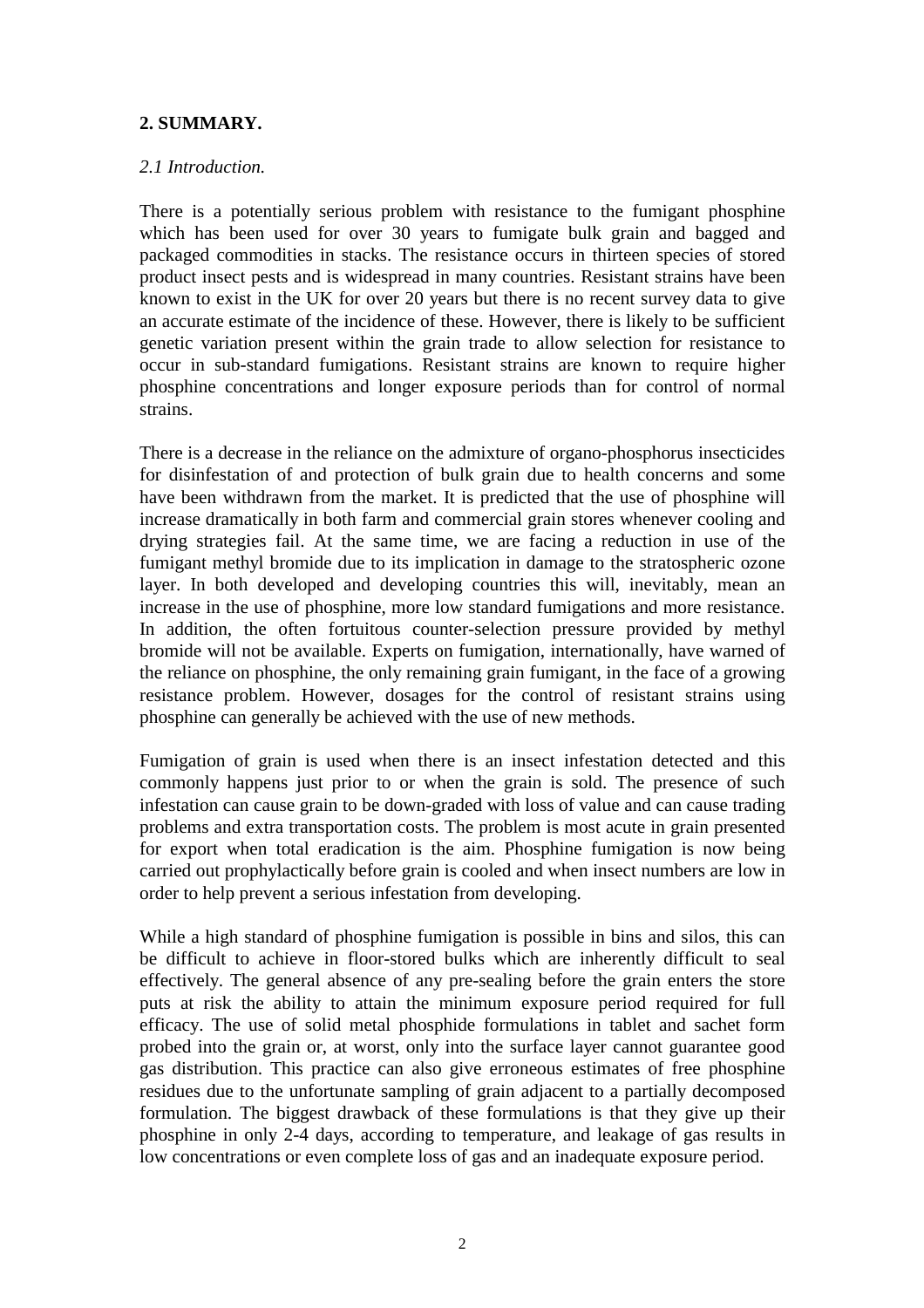Previous projects financed by the H-GCA have shown the considerable advantages of using a cylinderised formulation of phosphine in carbon dioxide as a diluent. While cylinderised formulations are not currently cleared as pesticides in the UK, they are cleared in other parts of the world and are starting to appear in Europe. It is only a matter of time before they are available for commercial fumigators to use in the UK under harmonisation of registrations in the EU. Their main advantages are that any concentrations in the grain can be achieved by manipulating the flow of dosing gas and that gas can be introduced continuously in order to ensure sufficient fumigant during the entire exposure period.

They can also be used under the control of an automated dosing system for economy. They are safer to use and do not produce any solid phosphide residues and so, even at high dosage rates, the free phosphine residues are well below permitted limits. In terms of the actual kilogram cost of phosphine, they are more expensive than solid phosphide formulations. However, with careful sealing and the use of appropriate methods they have been shown to be competitive on cost since it is possible to use less phosphine per tonne of grain treated.

There is a pressing need to be able to consistently carry out phosphine fumigations with the goal of achieving total control of infestation in all life stages. This goal is at the core of any pro-active strategy to combat resistance. The alternative is to design fumigations which permit the survival of some insects in order to maintain genes for susceptibility to phosphine in a population. This classic resistance management strategy may be appropriate for some crop growing systems where an 'economic threshold' of pest incidence is possible. It is considered that this technically difficult strategy would not be acceptable to a grain trade seeking the highest control standards.

Unfortunately, some current fumigations are carried out to enable grain to be marketed and this may not necessarily require the total eradication of infestation. The control of the more susceptible active insect stages means that a survival consisting of eggs and pupae can be difficult to detect. While this approach can be attractive commercially, it is precisely this philosophy which can produce a selection pressure for resistance, when genes for its expression are present in a pest population. Even in a good fumigation there will be pockets of infestation, particularly at the bulk periphery, where ingress of fresh air produces dilution of phosphine and allows survival. This survival can cause immediate commercial problems and, if selection for resistance occurs, longer term consequences for the reliability of phosphine when it is used with current dosage schedules.

#### *2.2 Objectives.*

The overall brief for the current project was to produce a new dosing system and generate new recommendations and guide-lines for the practical application of phosphine for insect disinfestation of bulk grain in the UK. To achieve this end, a set of sub-objectives was identified to understand the problem and to progress, by practical trials, towards the goal. Firstly, to develop a design for a practical recirculation system to achieve more even gas distribution in treatments of farm and commercial grain bulks. Secondly, to apply pressure logging methods to measure pressure distribution in grain bulks during fumigation in order to understand the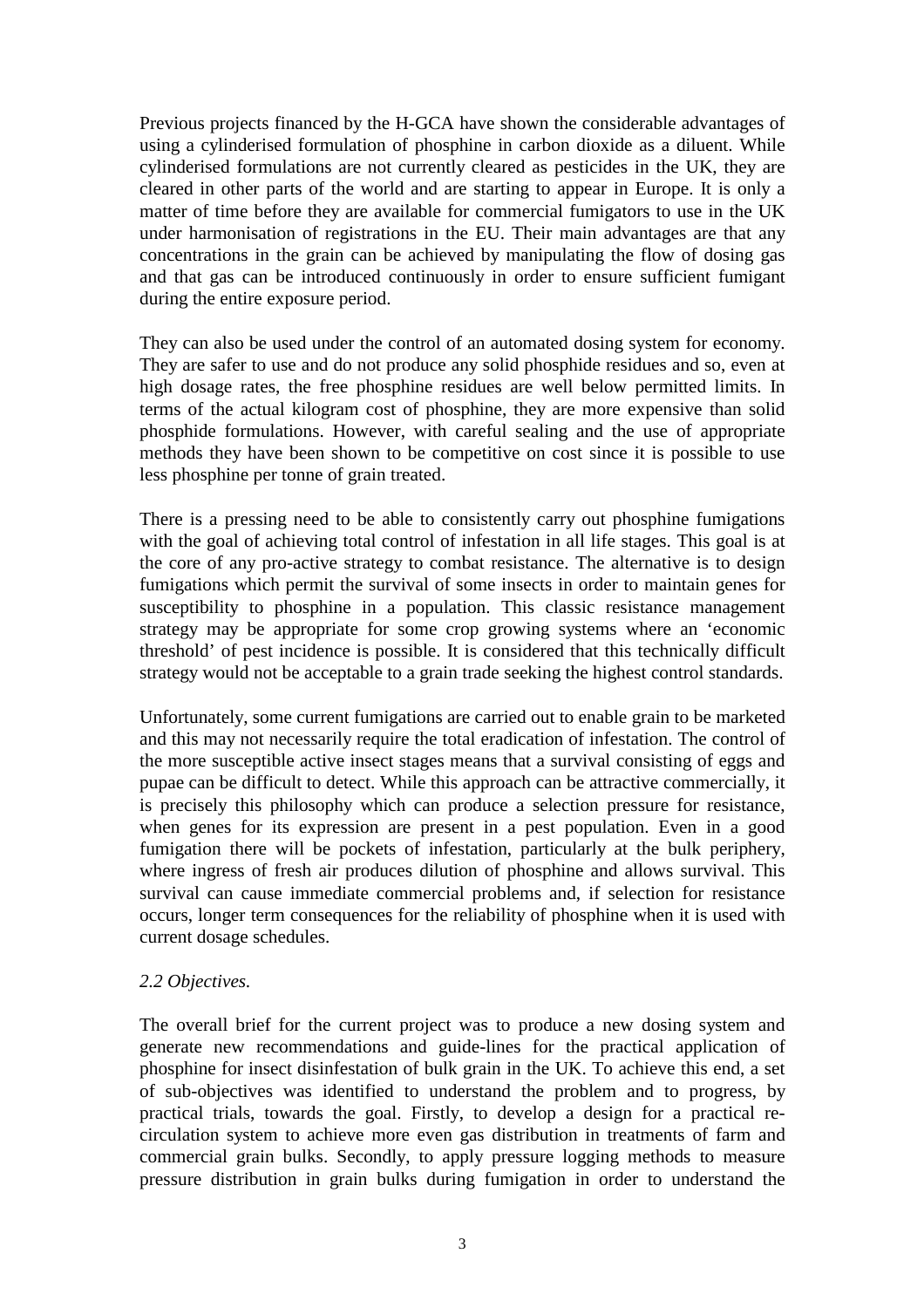physics of air re-circulation. Finally, to test the use of re-circulation to limit leakage at the bulk boundaries by balancing flow rates and external air pressures.

The project aims to ensure a general improvement of standards by the use of cylinderised formulations, the mixing of phosphine in the bulk by air re-circulation particularly targeted to protecting vulnerable areas in the grain. The system should be robust and controllable. It is expected that the careful application of this fumigation system will prevent the development of phosphine resistance. It can also be used to control resistant insects, where resistance tests have identified them, by the careful implementation of an appropriate dosage schedule.

## *2.3 The multi-disciplinary research approach.*

A multi-disciplinary approach was taken to solve this complex problem. This involved the use of a model to predict the effect of different systems to show the way forward. This expertise was provided by the Silsoe Research Institute, BBSRC. Expertise on the physics of air movement, pressure measurement and the design of an engineered solution was supplied by ADAS Ltd., Silsoe. Chemical expertise on the application and measurement of phosphine in the grain and the environment was essential. Finally, biological expertise on the problem of phosphine resistance, toxicity of phosphine to insects and the use of a bioassay to demonstrate effectiveness was also necessary. This overall expertise in phosphine fumigation was supplied by CSL who also provided store and grain facilities and managed the project.

## *2.3.1 Modelling.*

A complex computational model was designed using the principle of computational fluid dynamics to understand the gas flow in a bulk under controlled conditions. It could model the gas flows and predict gas velocities, pressures and temperatures throughout a bulk. The dimensions of the store, the covering sheet and the recirculation inlets and outlets were reproduced in the model. The shape of the bulk, whether level, heaped or front-sloping, could be incorporated. The effect of wind on phosphine concentration was modelled. The model worked on wheat at 13 % m.c. but it is capable of working with any grain type if changes in parameters are programmed.

The plastic sealing sheet covering the grain was modelled as a thin impervious membrane. The model assumed likely leakage paths to occur at all edges of the covering sheet and at all edges of the bulk rear retaining wall. This proved useful though had the obvious limitation that, in practice, leakage points are unknown.

Tests in the store with a leak detector showed that the sheet edges were well sealed but it is possible that the phosphine concentrations were low in some locations due to other leaks in the vicinity, maybe from the floor/wall joint.

The findings from the model were very interesting and mainly applicable to the system in practice. The pressure distribution created by the re-circulation system itself leads to gas exchange between the bulk and the environment. The volume of grain below a defined concentration and the shape of this part of the bulk in relation to leaks could be predicted. It suggested that reducing the re-circulation rate reduces the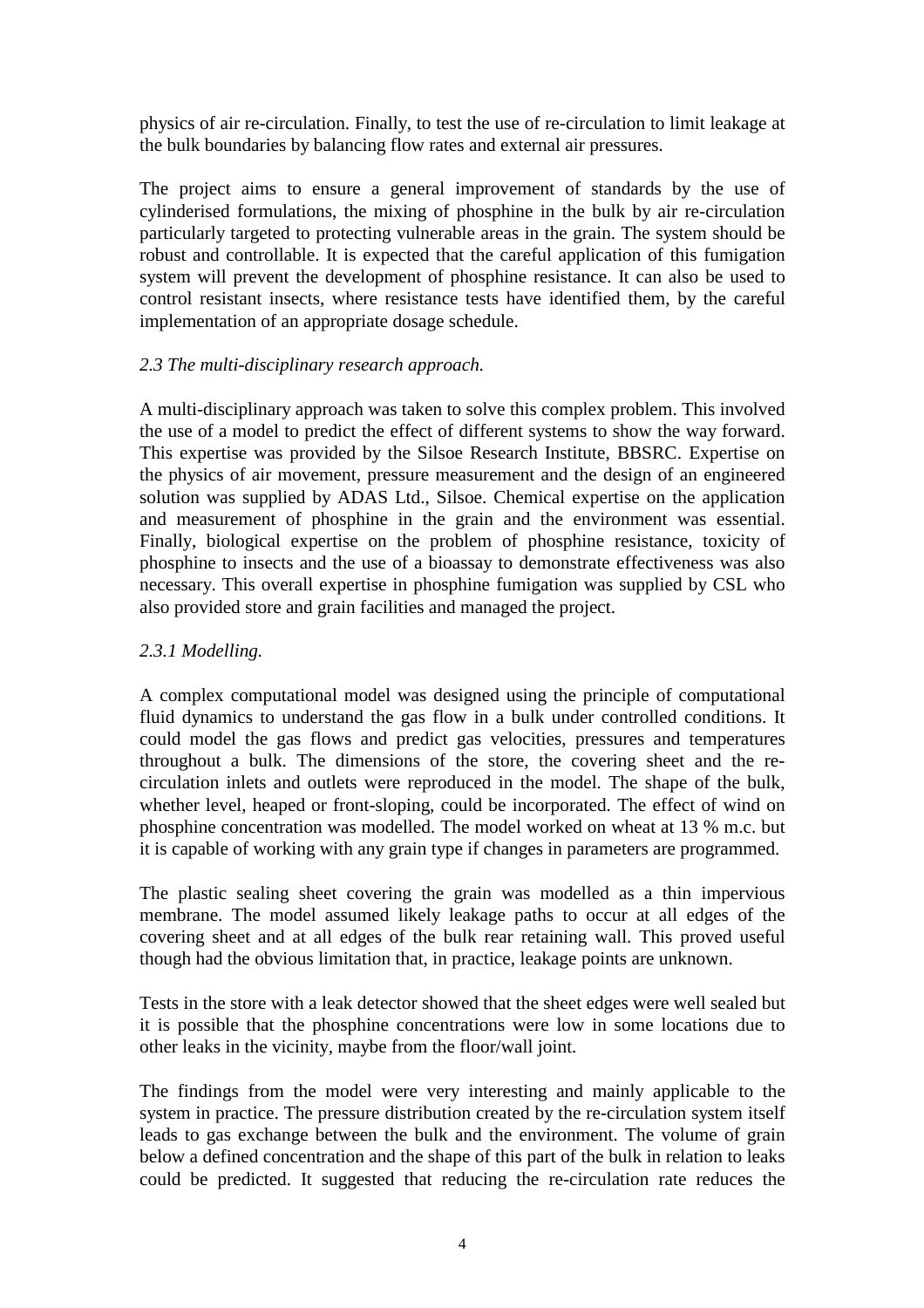leakage rate but not the affected grain volume. It could also estimate the loss of concentration of phosphine in air returning to the re-circulation fan. The significance of this, in practice, is that reducing the re-circulation rate will reduce the amount of phosphine to be replaced, a desired economy. The model predicted that the effect of a modest wind on leakage rates, when the system was running, were negligible. Also, assuming a well-sealed store, rapid changes in barometric pressure are more damaging to the phosphine concentration than is wind pressure. After adverse weather, phosphine concentrations throughout the bulk will recover most quickly by using a high re-circulation rate. Hence there is scope, certainly in multiple systems in large bulks, for linking the fan speed to an anemometer so that it will run faster for a set period after high wind ceases.

#### *2.3.2. The experimental store and the trials.*

A floor-ventilated bay in the Central Science Laboratory (CSL) Storage Research Unit at York capable of holding 400 tonnes of wheat and measuring 13.5 m by 10 m was used for all the trials. It was typical of many farm floor-stores, having a poured concrete plenum chamber of the ventilation system as one side. The other side was of sealed corrugated metal sheeting and the front and rear of the store consisted of wooden bulkheads. The wood was sealed with polyethylene film on the exterior and the lateral ventilation ducts were sealed in the normal commercial manner. In addition, the inside of bulkheads was sealed and the sheet extended 1 m over the bay floor before loading the grain as recommended in the H-GCA's 1999 Grain Storage Guide. A covering sheet was sealed with spray adhesive to the sheets at the front and rear on the bulk and it was pushed well into the grain along the sides, creating a slight leakage area. Different shapes of bulk, grain depth and different tonnages of feed wheat were examined.

In all trials, the grain and ambient temperatures were monitored and logged and the phosphine concentration in the grain was measured automatically by gas chromatography in a mobile laboratory located in front of the store.

Air pressure was measured with an electronic micro-manometer which could monitor up to 6 points inside and outside the bulk. In addition, a sealed reference chamber was located under the covering sheet. Ambient pressure measurements were made using a static pressure probe to minimise the dynamic effects of wind.

Phosphine was dosed in initial trials from cylinders containing the gas dissolved in liquid carbon dioxide  $(ECO2FUME<sup>R</sup>)$  and dosed by an automated system which measured the concentration in the grain and dosed as required. Later, the four main trials were dosed from cylinders containing a mixture of phosphine and compressed nitrogen (FRISIN<sup>R</sup>). The first two of these were dosed by the automated dosing system and the last two by using a simple needle valve and flowmeter.

Initial trials aimed to attain a low but effective concentration of phosphine for economy. Re-circulation was achieved by using a low volume centrifugal fan outside the covering sheet and utilising the in-floor ventilation ducts, initially sucking from a central floor duct and delivering to ducts at the ends of the bulk. This was refined for a second trial so that sucking was from the central floor duct with delivery to the surface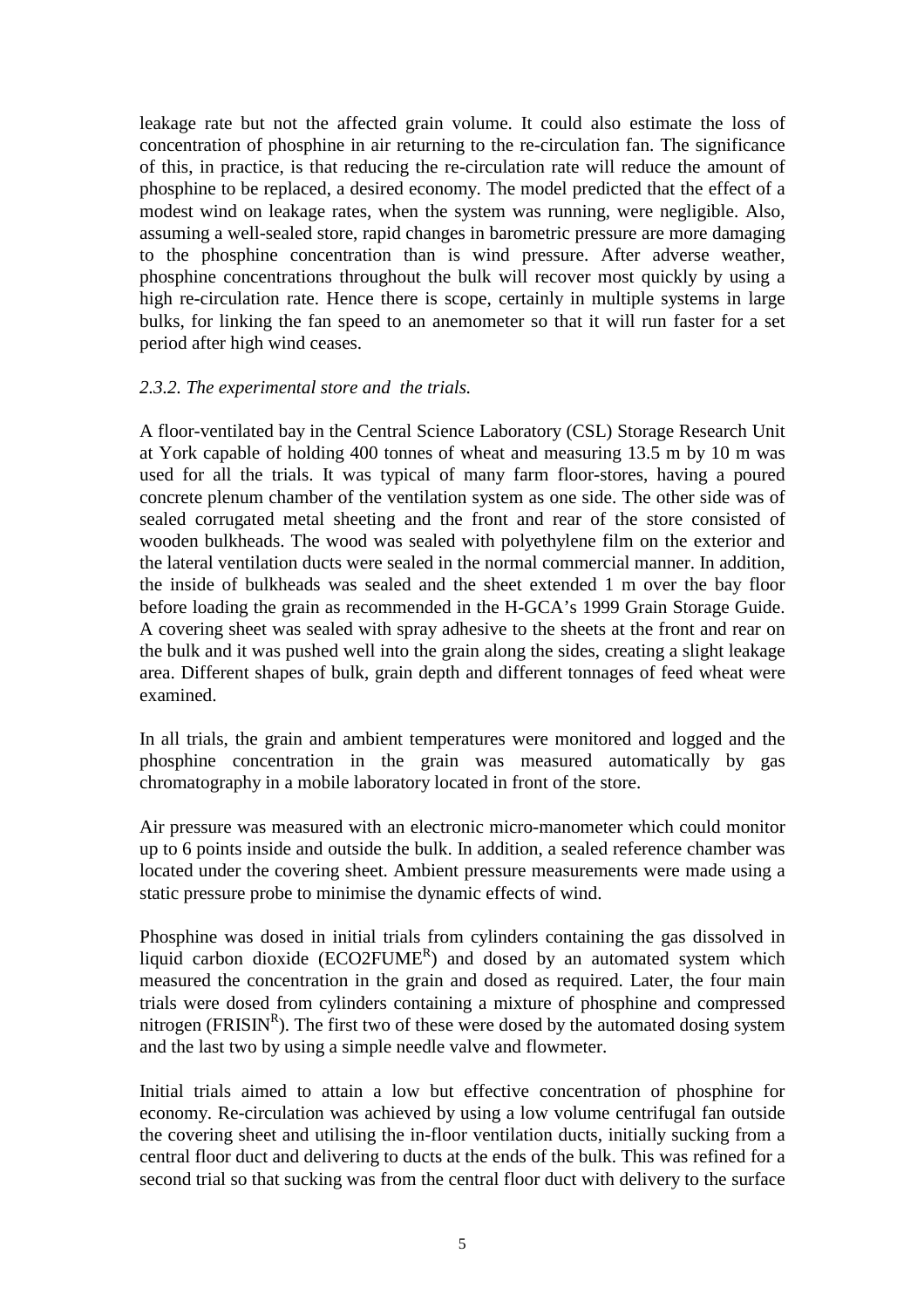in the four corners. While these systems were a considerable improvement over existing practice, they did not give the required degree of mixing and left some areas with low concentrations. They suffered the obvious limitation that they could only be employed on bulks placed over a ventilation system. The last initial trial employed a more powerful fan placed under the covering sheet. This was connected to four 1 m long perforated ducts, two sucking at the bulk centre and two delivering centrally to both ends of the bulk. This system was suitable for all floor-stored bulks. The results from this trial were much more encouraging with good concentrations in most locations. This concept was taken forward to design a suitable commercial system and to optimise the delivery locations to reliably achieve a slight negative pressure at the bulk centre and a slight positive pressure at the periphery. The positive pressure would tend to protect this area from the pressure effects of wind and diurnal temperature fluctuations.

Following the initial trials, a step-wise approach was taken to achieve the design and the optimum spacing of the peripheral delivery ducts. Three systems were tested (trials 1-3) with experimental manipulations to the re-circulation rate and the dosing rate. A final trial 4 was carried out as it would be in commercial practice with these system parameters held constant.

In trials 1 and 2, a new re-circulation system was designed with a manual speedcontrolled low power axial fume cupboard-type fan housed in a specially fabricated polypropylene fan box with six outlets to be used or sealed as required. This rested on an integral inlet shaft sunk into the grain by using a vacuum cleaner. Pipes ran from the fan house and were connected by flexible polypropylene pipe to polypropylene perforated outlet shafts put into the grain periphery in the same way. In these and subsequent trials the dosing gas was changed to the mixture of phosphine in nitrogen.

Trial 1 employed four outlet shafts near to the corners of a 250 tonne bulk in a heaped profile with the peak towards the back wall where the grain was 3 m deep. The pipe for dosing phosphine was positioned in the fan inlet shaft. The trial was run for nine days and during this period the fan speed was adjusted to give total flows ranging from 3.5 to 6 cubic metres per minute. Air pressures within the bulk were initially mapped with the fan running at full speed to discover the three-dimensional pattern of re-circulation flows and to identify regions at risk from inward leakage of air. Even with the re-circulation at full speed an even distribution of gas was never achieved and areas of low peripheral pressure were linked to low concentrations. Clearly, a leak at these locations would allow air to be drawn in.

Trial 2 utilised the same system but with two additional delivery ducts inserted in the centre of the longer sides of the bulk to eliminate the negative pressures noted in trial 1. The first two days of the 9-day trial were very windy and low concentrations were seen throughout the bulk but, after the wind reduced, the concentrations quickly recovered throughout. The distribution of phosphine was much more even than in trial 1. However, areas of negative pressure were now seen at the centres of the front and back walls due to the total flow being shared between six rather than four delivery ducts. This indicated a need for two more delivery ducts at these locations. This was made possible by a more 'user-friendly' re-design of the system to be used in trials 3 and 4.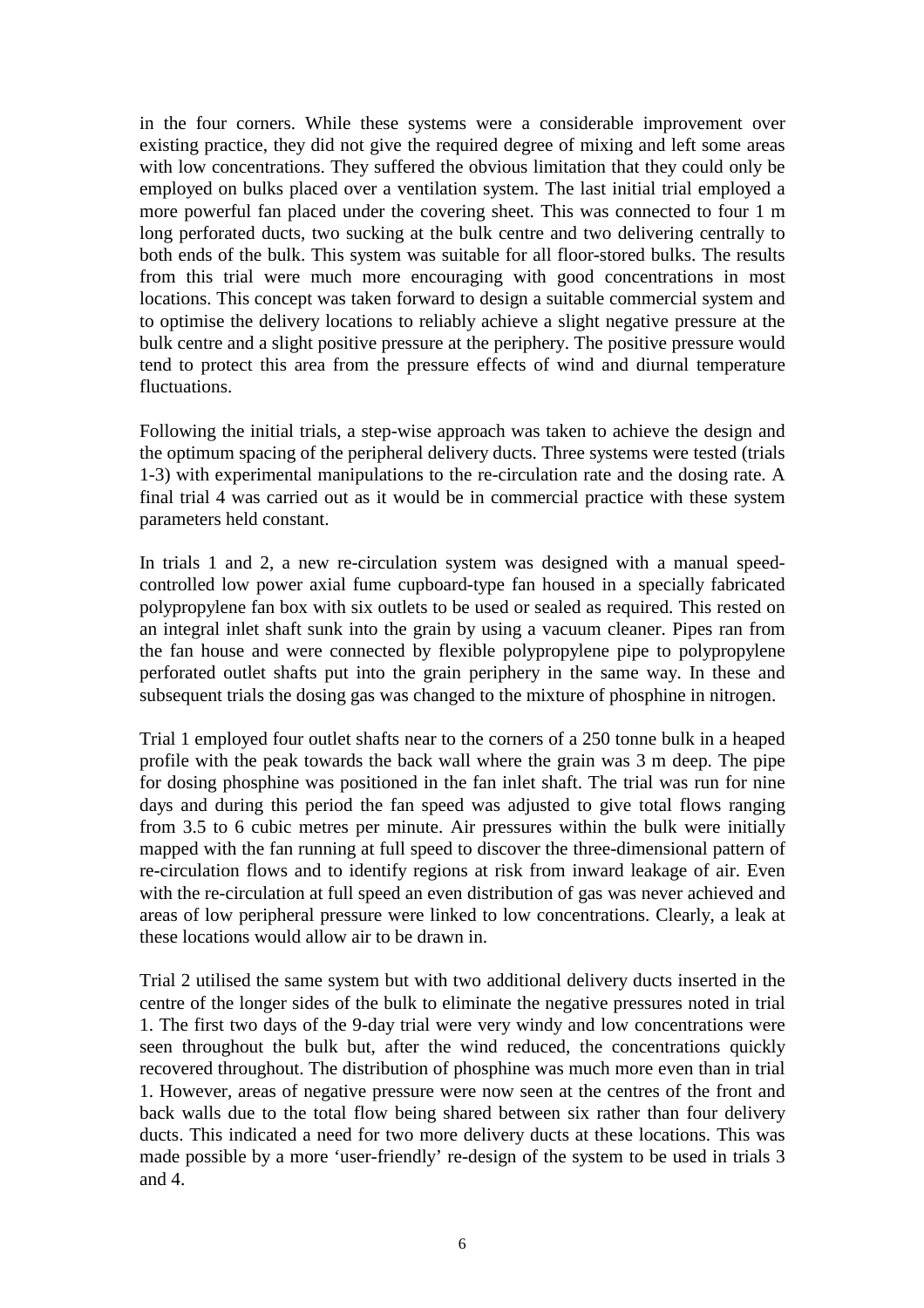The fan box of the new system had eight inlets as well as eight outlets of a similar design to the outlets in the previous design. All the inlets and outlets were connected to 1.5 m perforated sucking or delivery ducts as before. These were of a smaller diameter (0.1 m ID) than the ones used in trials 1 and 2 since the flow through each was less and they could be more easily inserted and removed from the grain. A total of eight peripheral delivery ducts could be served, one near each corner and one at the mid-point of each side. The fan box, itself, was re-designed to hold two fans positioned to give opposite flow directions and both were connected to a manual speed controller. The fans were separated by a diaphragm to form separate inlet and outlet chambers. Thus, the direction of flow could be reversed in order to take phosphine to any 'dead spots' in the bulk by-passed by circulation paths. The 250 tonne wheat bulk was re-shaped so the grain depth was 2.75 m. deep at the back with a plateau over more than half of the bay sloping to 1.25 m at the front. The eight sucking ducts were positioned in a circle with one in the centre and the fan box to one side This system was easier to use and is expected to be attractive commercially.

Dosing was via a simple needle valve and flowmeter since it was decided that for a single dosing point this would be simple and adequately economical. The dosing pipe delivered phosphine 1 m below the grain surface in the centre of the sucking ducts. The trial was run over a period of 26 days on order to access the effect of changes to the dosing rate and the re-circulation rate and direction. The concentrations were monitored for about 3 days at each flow pattern. Pressures within the bulk were monitored at the full fan speed as in trials 1 and 2.

The system worked well in the normal re-circulation direction with no areas of negative peripheral pressure seen. Positive pressure extended to the full depth of the bulk at the rear even though they were over 1 m. above the floor. This was due to a flow through the ends of the delivery ducts which could overcome any leaks in or near the floor. Phosphine concentrations were planned to be in excess of 0.1 g per cubic metre, a concentration well above the toxic threshold for insect pests.

During the first five days, the wind was far too strong for any fumigation of this type to be successful. After this, a period followed to the end of the trial when winds were no more than moderate. The target concentration was reached everywhere with the exception of one position though this was corrected when the flowrate was increased to an optimum for this bulk of about 1.83 cubic metres per minute. A reversal in the flow direction resulted in a less even phosphine distribution due to air being sucked from the edges. However, the flow direction was reversed for 7 days with changes of flowrate during this time. It is likely that only a 30-60 minutes period of flow reversal per day would be beneficial in reaching 'dead-spots' and this could easily be automated.

The project required that the final system be tested under commercial conditions on a larger tonnage of commercially-owned grain using a store of different dimensions to the CSL store. This was not possible since the cylinderised formulations are not yet approved as pesticides in the UK. Obtaining trials clearance was too expensive for the project budget and so the CSL store was used but the fumigation was run as in commercial practice without experimental manipulations. The grain tonnage was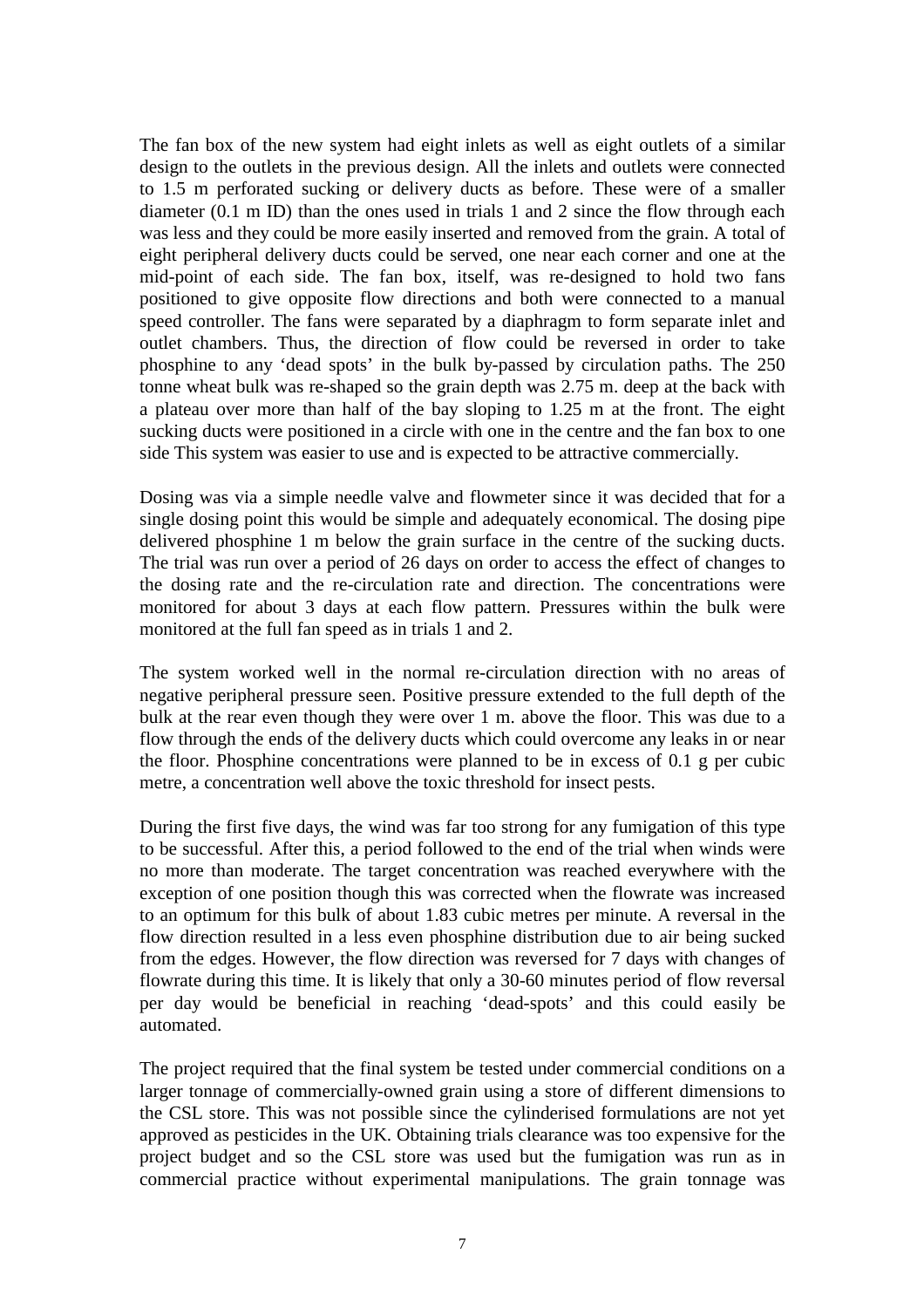increased to 370 tonnes with a peak behind the bulk centre. Exactly the same system was used as in trial 3 except that one sucking duct was located in the grain peak to ensure that it was treated adequately. The fan box was located in front of the peak. The optimum running parameters for the store and tonnage were used: 0.06 g phosphine dosed per minute via a flowmeter and a slightly higher recirculation rate of 2.9 cubic metres per minute.

The weather during the trial was exceptionally calm and a good distribution of phosphine rapidly resulted. After running the trial for 12 days, the flow of phosphine was considerably reduced in order to mimic the effect of a period of high wind. The phosphine concentration reduced but on return to near the original dosing rate it rapidly increased. Once again, a good positive pressure distribution was noted around the bulk periphery. The effectiveness of the treatment was assessed by the inclusion of a bioassay of a common pest, the Rust-red grain beetle, *Cryptolestes ferrugineus.* Caged naturally tolerant pupae of a phosphine-susceptible strain were inserted at all grain depths at two locations previously shown to have the lowest concentration, including the mid-point between two peripheral input ducts. The dosing gas was switched off after 15 days and the insect samples retrieved and emergence of adults beetles compared to untreated controls. All the fumigated pupae were killed showing that a typical infestation of this pest throughout the bulk would have been eradicated.

Grain samples taken after the fumigation at representative locations were analysed and found to contain free phosphine residues well below the permitted limit. Indeed, these would have been somewhat pessimistic since some of the grain had been fumigated in other trials. The residue would be expected to reduce drastically upon further airing.

It is important to note that these were experimental fumigations and so the minimum concentration target in the grain was in the normal toxic range, though chosen in order to conserve a limited supply of dosing gas. The system readily allows the target concentration to be increased in order to control more naturally tolerant pest species or resistant strains by simply increasing the phosphine dosing rate appropriately. The use of phosphine in trial 3 was approximately 4 g per tonne but this was required in order to achieve a much longer exposure period than would be normally be necessary. The use in trial 4 was approximately 2 g per tonne and gives a more realistic estimate of what would be used in practice over normal exposure periods for tolerant species. This amount is much less than normally used for solid phosphide formulations due to the savings from the prevention of unequal distribution and leakage. The cylinderised formulations are expected to be slightly more expensive in terms of cost per gram of phosphine. The overall cost of fumigant would not be excessive and, in any case, is a small proportion of the total cost of a fumigation which is mainly made up of labour charges.

*2.4 Key results, conclusions and implications.*

1.

A practical method of re-circulation of phosphine in bulk grain has been developed which is robust enough to cope with most of the leakage and physical forces acting on a bulk. It can be used in both ventilated and unventilated storages. A paper describing was presented in October 2000 at the International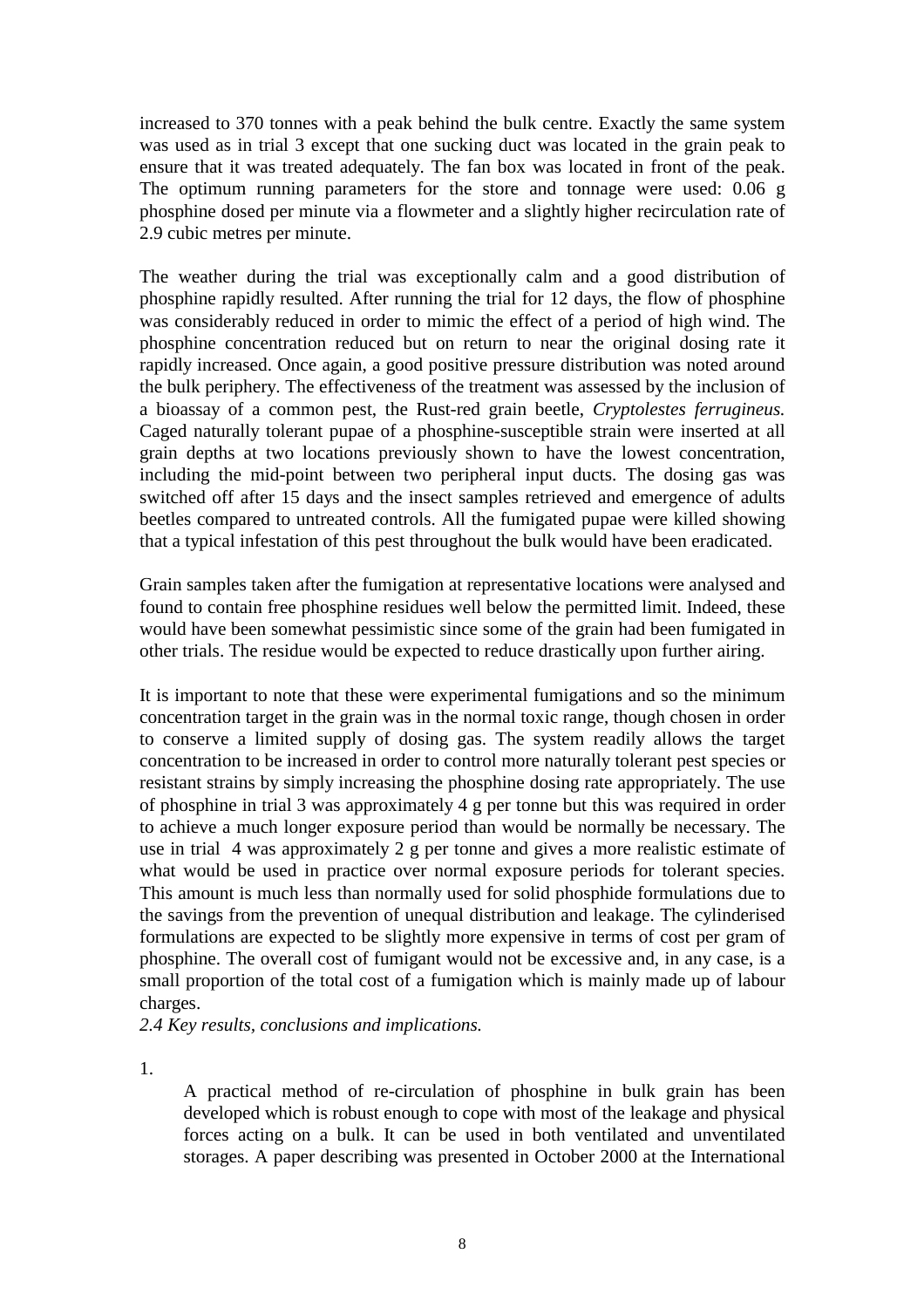Conference on Controlled Atmospheres and Fumigation in Stored Products held in Fresno, USA where it was well received.

2.

This method of re-circulation involves suction from perforated ducts in the centre of the bulk and delivery to similar ducts at the edge. This has the effect of creating positive pressure around the edge of the bulk which prevents the ingress of air. The ducts are easily inserted and removed from the grain.

3.

The system can be dosed using either  $FRISIN<sup>R</sup>$  (phosphine in compressed gaseous nitrogen) or ECO2FUME<sup>R</sup> (phosphine in liquid carbon dioxide). A simple needle valve and flowmeter can be used but the gas can be used more economically using the CSL automated dosing system. It is important that the dosing gas supply does not run out and a suitable amount of manifolded cylinders will be required for the whole treatment unless they are changed manually during the treatment.

4.

It was not possible to fully meet the objective of maintaining a completely uniform concentration of phosphine within a bulk since the method does not rely on a total atmosphere replacement. However, the system can readily distribute and maintain concentrations within a relatively small range. It can produce a minimum concentration which is effective against all stages of both susceptible and resistant strains of common insect pest species at temperatures for which data exists. It is predicted that the dosing system can produce the required concentrations and exposure periods to control even the most resistant populations at low temperatures.

5.

The engineering objective to minimise leakage under a range of climatic conditions, apart from very strong winds, has been achieved.

6.

Adequate concentrations are not maintained during periods of high winds with this system but they are re-established within a short time once the winds have died down. An extension to the fumigation would be required in order to replace periods of low concentration.

7.

Re-circulation of phosphine within the grain bulk is required to produce adequate concentrations of phosphine in all parts of the bulk.. There is an optimum re-circulation rate. A minimum is required to produce the necessary pressures in the grain but too high a rate requires more dosing gas and is less economic.

8.

The project has provided an understanding of the leakage mechanisms:

a. The high rate of gas loss observed during high winds is caused by short term fluctuations in atmospheric pressure. During calm periods the pressure was seen to cycle through as much as 20 Pa (typically 8-12 Pa) within a period of 4-5 minutes. In windy periods the pressure could cycle through 60 Pa.

b. Gas density difference due to diurnal temperature changes causes gaseous exchange.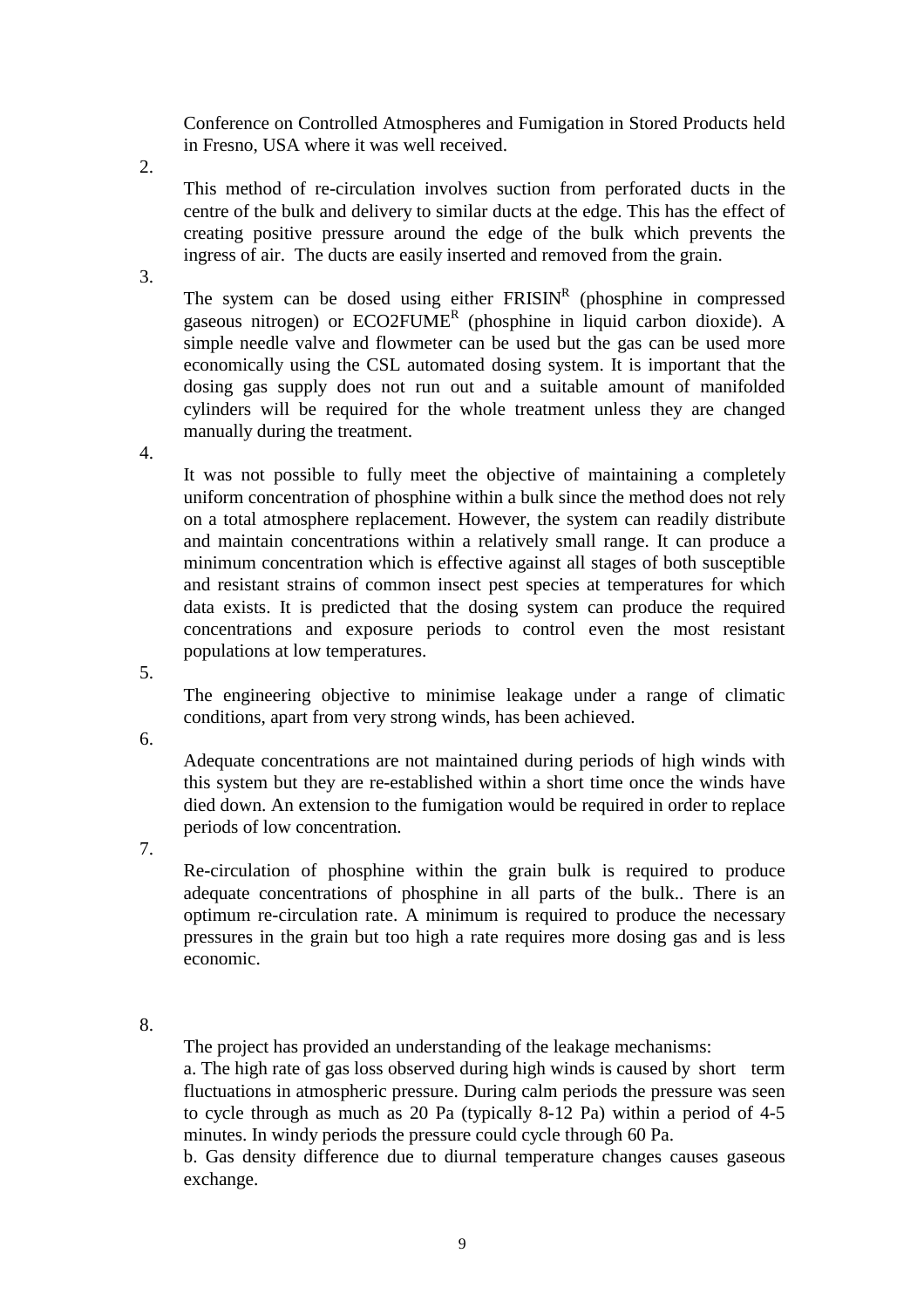c. Normal barometric pressure fluctuations cause gaseous exchange.

d. Diffusion of gases is not important.

9.

The system design features for the effective system are:

a. The pressure at the centre of the bulk should be negative. This is provided by a fan(s) located so they do not influence the pressure at the periphery.

b. The pressure at the periphery of the bulk should be positive and a spacing of inlet ducts of about 5.25 mis indicated for this store. It will be different for other stores; more in larger stores and less in smaller ones.

c. Perforated ducts need to be sunk into the grain at the bulk centre and at the periphery.

d. The fan should be capable of producing a moderate flowrate through the grain of at least 3 cubic metres per minute in stores of the type tested.

10.

A good level of sealing as a pre-requisite for any phosphine fumigation system to be effective. The lining of storage walls and bulkheads before loading grain is a good method of achieving this and is recommended in the H-GCA's 1999 Grain Storage Guide. A covering sealing sheet should be pushed into the surface margins of the bulk and should enclose the re-circulation system.

11.

It is recommended that the fumigation parameters be determined from a knowledge of the resistance status of the pest population by a rapid test method capable of giving results in a working day and using doses for the control of all stages of resistant strains, if necessary.

12.

If phosphine is to continue to provide reliable control of insect pests in bulk grain there needs to be a wider appreciation in the trade of the long-term consequences of sub-standard treatments. Phosphine fumigation has been carried out in the past in difficult circumstances and accepting that control of mobile stages (larvae and adults) only will allow the grain to be traded. While this appears to be sound commercial practice, it does risk the development of resistance and future control problems. The topic of phosphine fumigation is considered to be a prime candidate for an H-GCA technology transfer exercise which should encourage uptake of the system resulting from this project.

13.

The current project has demonstrated that we can do much better when dosing phosphine though the solution provided by this system is technically more difficult than current practice. An informed customer, working with a fumigation contractor who is trained to use this technique, will be needed to implement the pre-sealing required to achieve the necessary standard of treatment.

14.

The re-circulation system will use less phosphine than the  $SIROFLO<sup>R</sup>$  flowthrough system to achieve the same concentration.

15.

A major implication from the project is that further development of the system is required for larger bulks.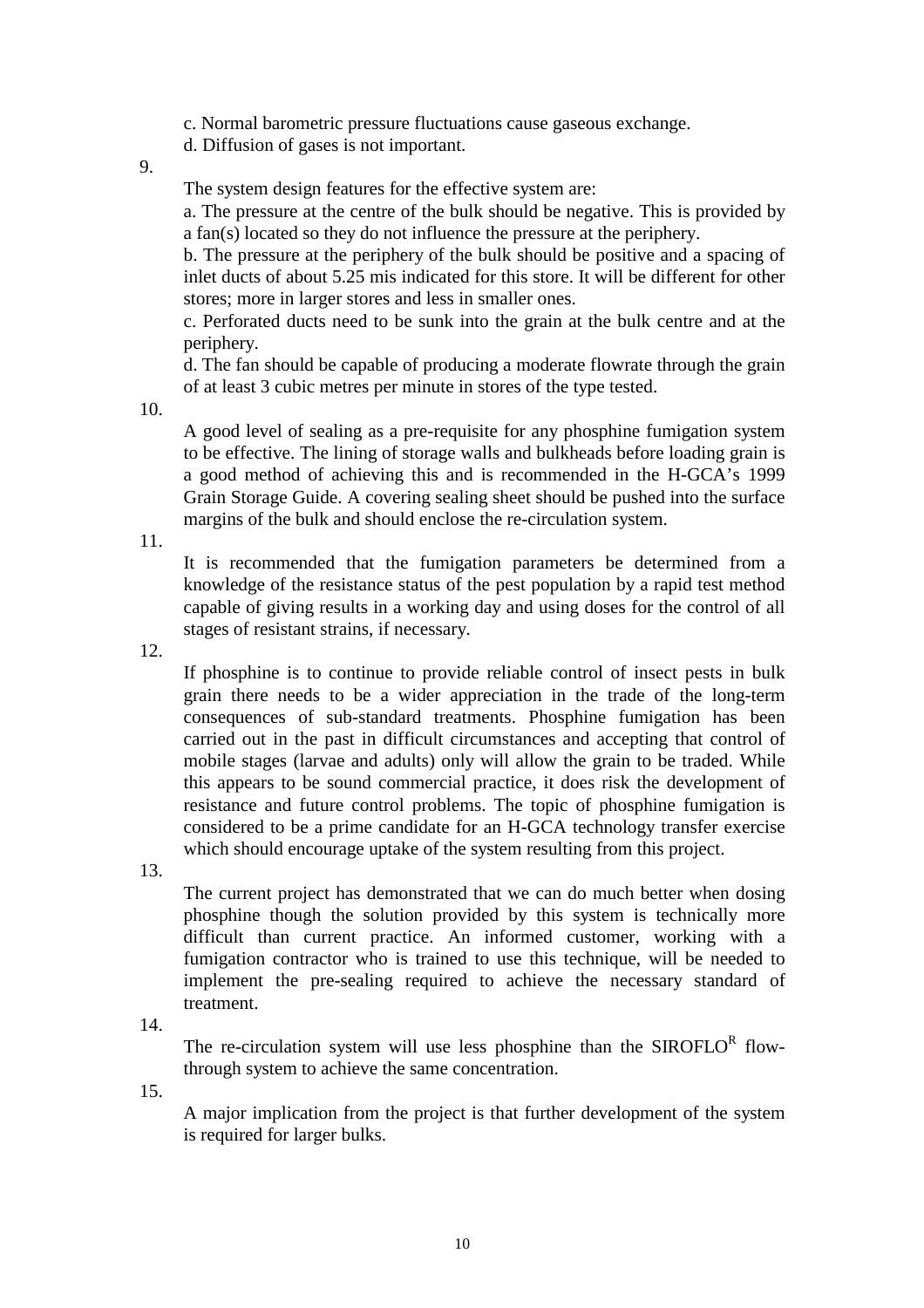## **3. INTRODUCTION.**

#### *3.1. Standards of phosphine fumigation of floor-stored grain.*

Fumigation of floor-stored grain to a standard which achieves complete eradication of infestation is not easy and may be impossible by using the current widespread methods. The grain trade does achieve a high level of control and the remaining infestation is, often, difficult to detect unless a sufficient post-treatment inspection interval is allowed to enable surviving immature stages to be seen, mainly by the trapping of emerged adults. This is rarely carried out at present. Conventional dosing techniques use solid metal phosphide formulations which give off phosphine over a period of 2-4 days according to temperature and then leakage in a silo or floor store will allow the concentration level to reduce. When the standard of sealing is poor or under windy weather conditions the fall in concentration is often too great for an adequate exposure period to be obtained. In addition to the problem of the loss of concentration, there can be problems in distributing phosphine dosed as a phosphide formulation near to the grain surface, especially in deep grain.

Previous projects financed by the H-GCA have shown the considerable advantages of using a the use of cylinderised phosphine formulation, in this case phosphine in liquid carbon dioxide as a diluent, for continuous dosing to maintain concentrations (Bell, *et al.,* 1991; Wontner-Smith *et al.,* 1999).

With this scenario as a background, it is clearly necessary to increase the reliability of phosphine fumigation to produce a general increase in the standard of fumigation to minimise the risk of the development of resistance. This emerging problem requires the application of the best possible standards to prevent it and to contain it where it is known to occur.

#### *3.2. Resistance to phosphine.*

Where insects having resistance genes are present in a low standard fumigation, the resulting survival can lead to the selection of resistant insects (Mills, 1983) and this has far-reaching consequences for maintaining the standards of phosphine fumigation of grain beyond the immediate control failure.

In many countries strains resistant to phosphine have developed (Mills, 1983; Tyler *et al.,* 1983; Taylor, 1989; Pacheco *et al.*, 1990; Zettler, 1990). This has been mainly due to poor sealing standards and/or adverse weather conditions leading to low concentrations. The conditions for the development of resistance are worse in developing countries but even in developed countries standards of phosphine fumigation, particularly grain fumigation, are sometimes not adequate to ensure eradication of even normal susceptible strains. In the controlled fumigation system,  $SIROFLO<sup>R</sup>$ , dosages have not provided a sufficient margin to prevent the development of resistance and require revision (P.J. Collins, pers. comm.). It is known that resistant strains are imported into the UK and other developed countries in consignments of animal food ingredients and infestation can readily reach farms and the grain trade via infested animal feed.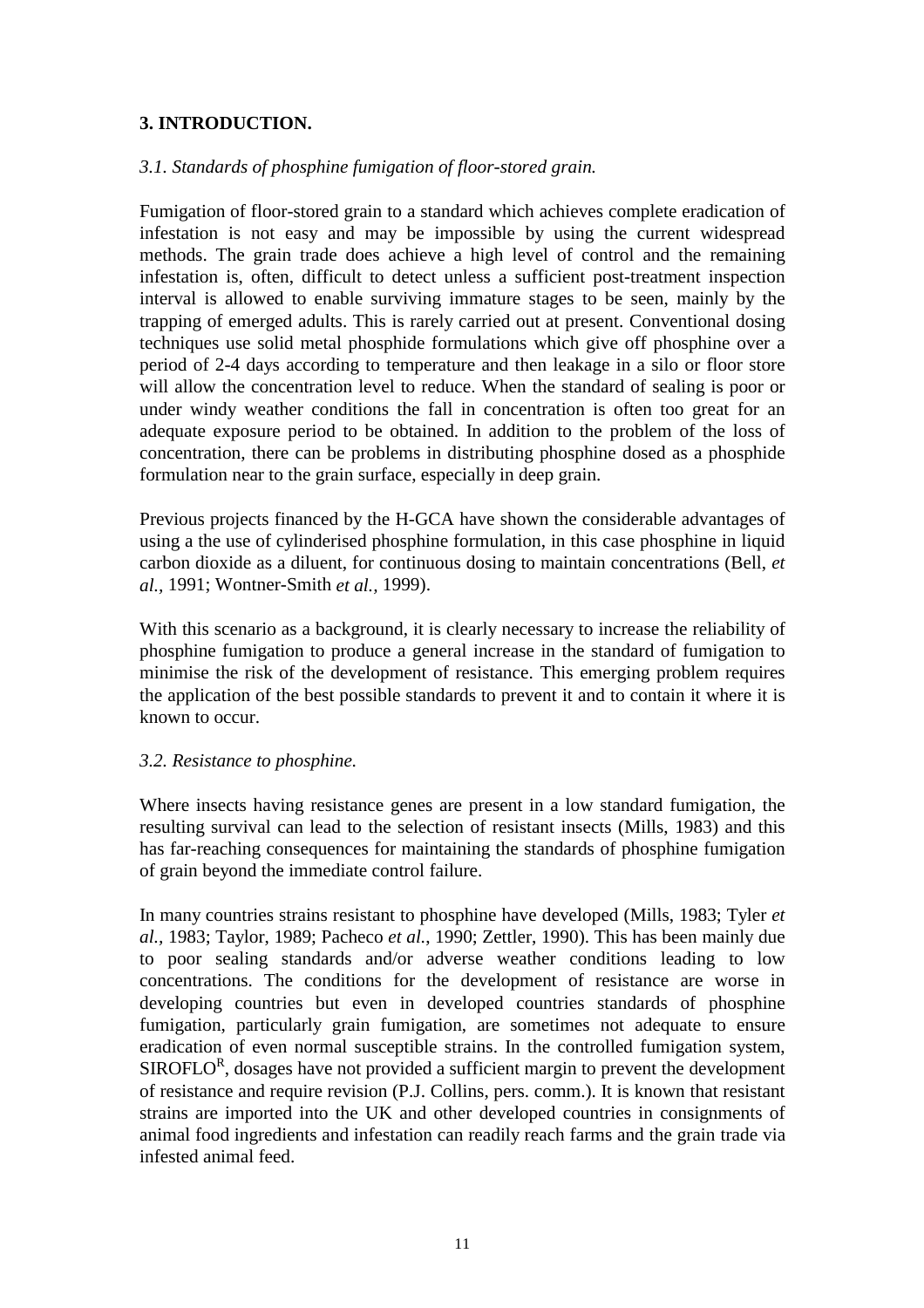Methyl bromide, the only other major fumigant in general use, is being phased out under the terms of the Montreal Protocol On Substances Which Deplete the Ozone Layer. In the absence of methyl bromide, the use of phosphine is expected to increase and a consequent increase of the resistance problem can be expected. The absence of methyl bromide will preclude the previously useful, though unintentional, elimination of phosphine resistant insects. The use of organo-phosphorus insecticides for the disinfestation of and protection of bulk grain has significantly reduced due to health concerns and withdrawal from the market in some cases. These changes make the grain trade more dependent on phosphine than before and the trend is likely to continue.

Phosphine can still be used to control resistant strains if a sufficient gas concentration can be maintained over a long enough exposure period to control all stages. This can only be done where there is a good level of sealing and where there is a capability to re-dose, when necessary, by using a cylinderised-based formulation of phosphine, for example. However, the situation often arises where a generally adequate treatment of floor-stored grain suffers from small leaks which cause the dilution of phosphine by the ingress of air. This can lead to a wide range of concentrations, some of which can be selective. Of these, some will be selective in favour of heterozygous resistance which are very similar in tolerance to susceptible insects since the inheritance of the resistance is via an incompletely recessive major gene (Li and Li, 1994; Mills and Athie, 2000). This survival will increase the frequency of the resistance genes.

The very fact that resistance with an incompletely recessive major gene develops at all is indicative of either generally low standards or, at best, variable standards of phosphine fumigation. Once there is a significant proportion of heterozygous resistant individuals present, the selection process can continue so that the population becomes wholly resistant. This results from the mating of pairs of heterozygous resistants which produce homozygous resistant individuals advantaged by multiple exposures to higher selective doses of phosphine. It has been suggested by Zettler (1993) that phosphine is not used in sub-standard storages. However, phosphine is generally effective and the grain industry wishes to use it even if such storages could be readily identified. Variable concentrations in a generally well-sealed storage ought to be correctable but it requires a more sophisticated approach than that applied hitherto.

This project seeks a solution to the problem based on sound engineering principles and aims to develop a suitable robust dosing system which is usable by fumigation contractors.

#### *3.3. Phosphine distribution in floor-stored grain.*

As previously noted, good phosphine distribution can be a problem. Records from farm stores show that initial grain temperature varies throughout a bulk. Temperature gradients will give rise to interstitial gas movement and, over time, the temperature gradients in dry grain can be expected to reduce as the grain tends towards the same temperature. These internal gas movements are unpredictable and cannot be relied upon to generate uniform distribution of phosphine to all points in a bulk. The introduction of a steady pressure gradient within the bulk will dominate the natural air movements and ensure effective delivery of phosphine throughout the bulk. Pressure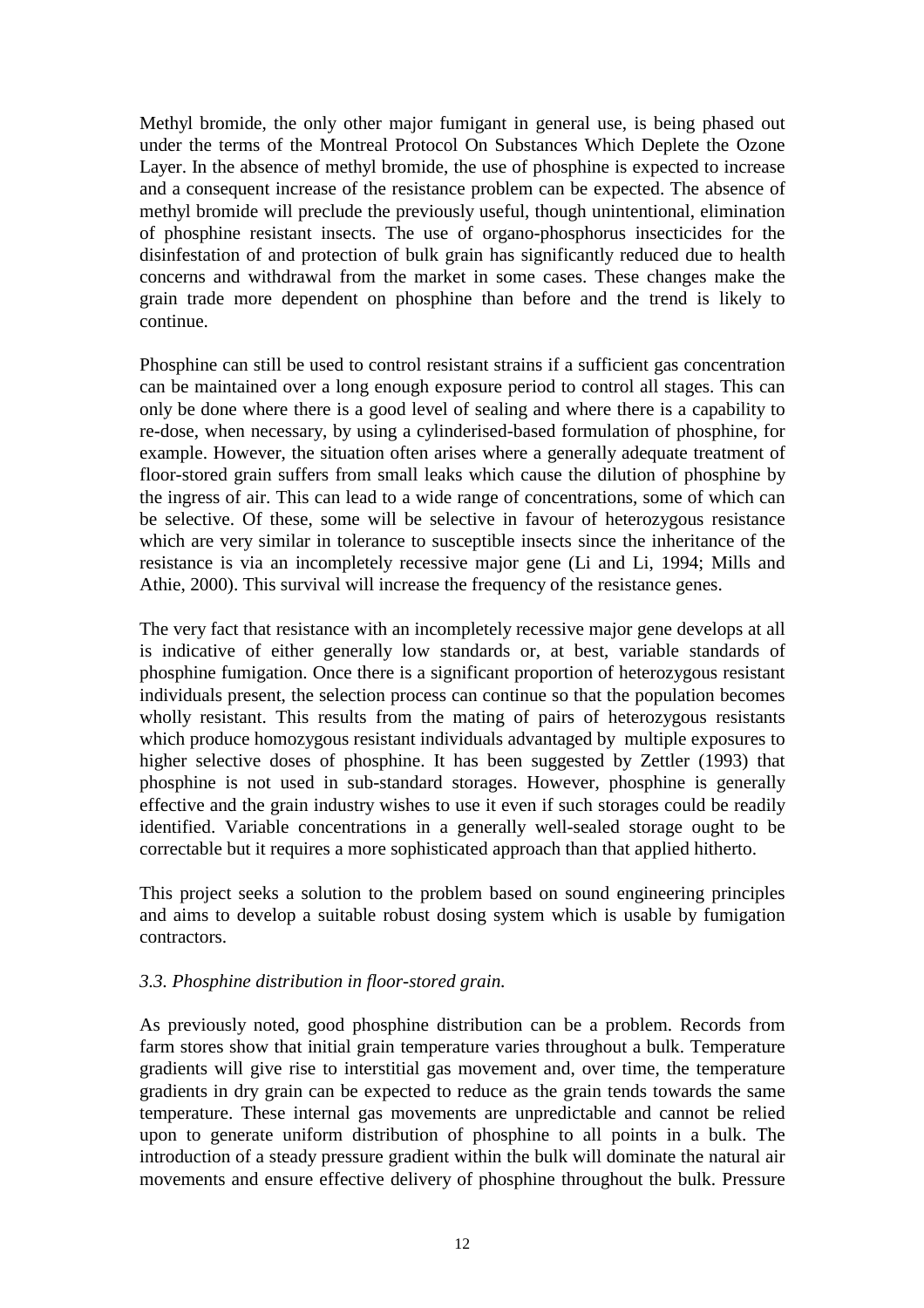gradients of less than 1 Pa  $m^{-1}$  can be effective. Research has been carried out using re-circulation methods to produce a more uniform gas distribution by a form of 'closed-loop' fumigation as used in silos (Noyes, *et al.,* 2000) or the Phyto-Explo system used by Chakrabarti *et al.* (1994) in a floor store. Some UK fumigation contractors use re-circulation to overcome this problem but this practice is not common.

The problem of effective phosphine treatment of floor-stored grain has been tackled in Australia using the SIROFLOR positive pressure system. This relies on mixing cylinderised phosphine with a fan-produced stream of air to a pre-set concentration and continually allowing this mixture to flow through the grain to give complete atmosphere replacement. The slight positive pressure produced prevents ingress of air. It is a total atmosphere replacement system and would be expected to require more phosphine than a system which relies on recirculation. The SIROFLOR system works very well in grain bins and silos but it has proved unreliable in unsealed horizontal storages (Winks and Russell, 1994). They found that oscillating concentrations resulted from 'chimney forces' causing ingress of air down shed walls when the ambient air was cooler than the grain bulk during the night. While lower grain temperatures in the UK should lessen this problem, another approach is required which is more reliable and economical in the use of phosphine.

## *3.4 Leakage from horizontal storages.*

Previous studies by Banks and Annis (1984) identified the principal mechanisms of air exchange between a sealed grain bulk and the surroundings. The present study seeks to confirm the relative importance of these mechanisms with a view to minimising their effect on the loss of phosphine from a grain bulk.

Gas flow within a porous medium (bulk grain) only takes place when a pressure gradient exists between two points or boundaries. At low gas flow rates the interstitial gas quickly comes into temperature equilibrium with the grain so its density is held constant. The density of ambient air outside the bulk boundary varies as its temperature changes through the day. This density difference gives rise to a pressure gradient across the bulk boundary. It will cause flow to take place through any holes in the boundary.

Barometric pressure changes result in expansion or contraction of the interstitial gas volume. These changes will result in pressure differences that will cause flow across the bulk boundary.

Wind interacts with buildings containing grain bulks and can potentially generate substantial pressure gradients across the exposed face of the grain mass. Atmospheric pressures above and below those in the grain bulk are generated by high wind on structures such as sheds (Hoerner, 1965; British Standards Institution, 1972).

Floor stores are notoriously difficult to seal, particularly when fitted with a ventilation system. It is difficult to persuade storekeepers to incur expense for an occasional treatment. To get an effective level of seal it is often necessary to line walls and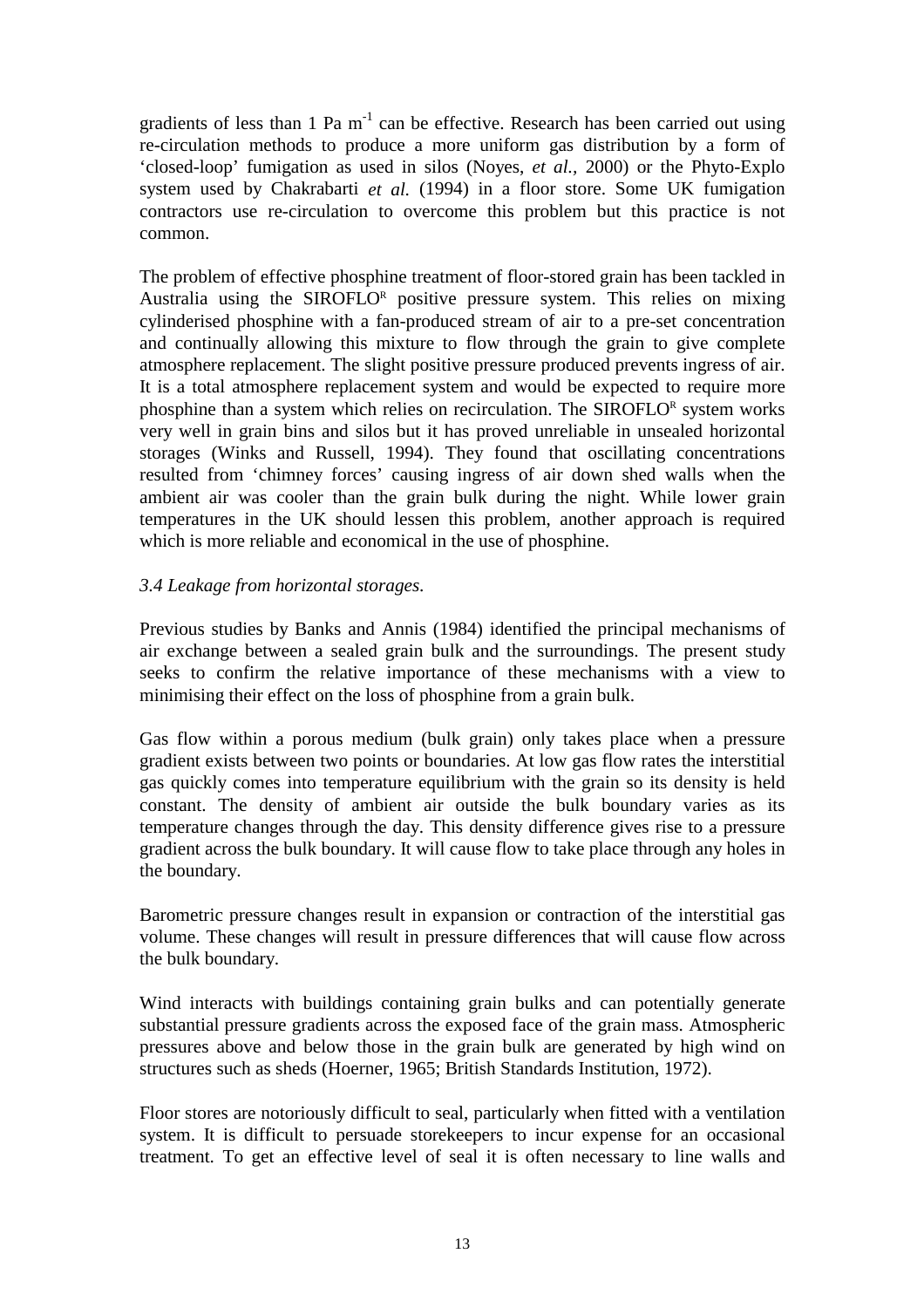bulkheads with a polyethylene sheet before filling. This is recommended in the H-GCA's Grain Storage Guide (Anon.,1999).

#### *3.5 The use of cylinderised phosphine.*

Two different kinds of cylinder-based phosphine is available commercially:

ECO2FUME which is a mixture of 2 % w/w or 2.6 % v/v phosphine in carbon dioxide available from Cytec Industries Inc. and used in SIROFLOR.

FRISIN<sup>R</sup> which is a new formulation containing 2.1 % w/w or 1.7% v/v phosphine in nitrogen which has been developed by Service und Anwendungstechnik GmbH (Szemjonneck and Boeye, 1998).

An automated dosing system has been developed at the Central Science Laboratory (CSL) for the fumigation of bulk grain (Wontner-Smith *et al.,* 1999). The equipment is designed to maintain a pre-programmed concentration of phosphine from a cylinder-based supply for as long as necessary to achieve a successful fumigation.

Past studies at CSL (Wontner-Smith *et al.*, 1999) have shown that the effectiveness of cylinder-based phosphine can be increased by using circulation to improve distribution of gas throughout a bulk and so eliminating areas of low concentration.

A series of trials involving either the automated dosing system or dosing via a simple flowmeter, both formulations of cylinder-based phosphine and different systems of recirculation were undertaken in bulks of grain of various shapes in the Storage Research Unit at CSL which resulted in a new technique for using re-circulation while minimising losses of phosphine due to leakage.

## **4. METHODS.**

#### *4.1 Modelling.*

## *4.1.1 Computational Fluid Dynamics (CFD) model.*

The purpose of computational modelling was to obtain a detailed view of the gas flow within the grain bulk under controlled conditions and so help to interpret the experimental results. The CFD technique was used to model the gas flow and predict the gas velocities, pressures and temperatures throughout the store. The technique, which is well established, subdivides the store geometry into cells in which the differential equations which describe heat and mass transfer are solved numerically. The CFD package CFX 4.2 (CFDS, 1997) was used to create the cells and solve the linearised equations. Body-fitted co-ordinates are used to reproduce complex shapes.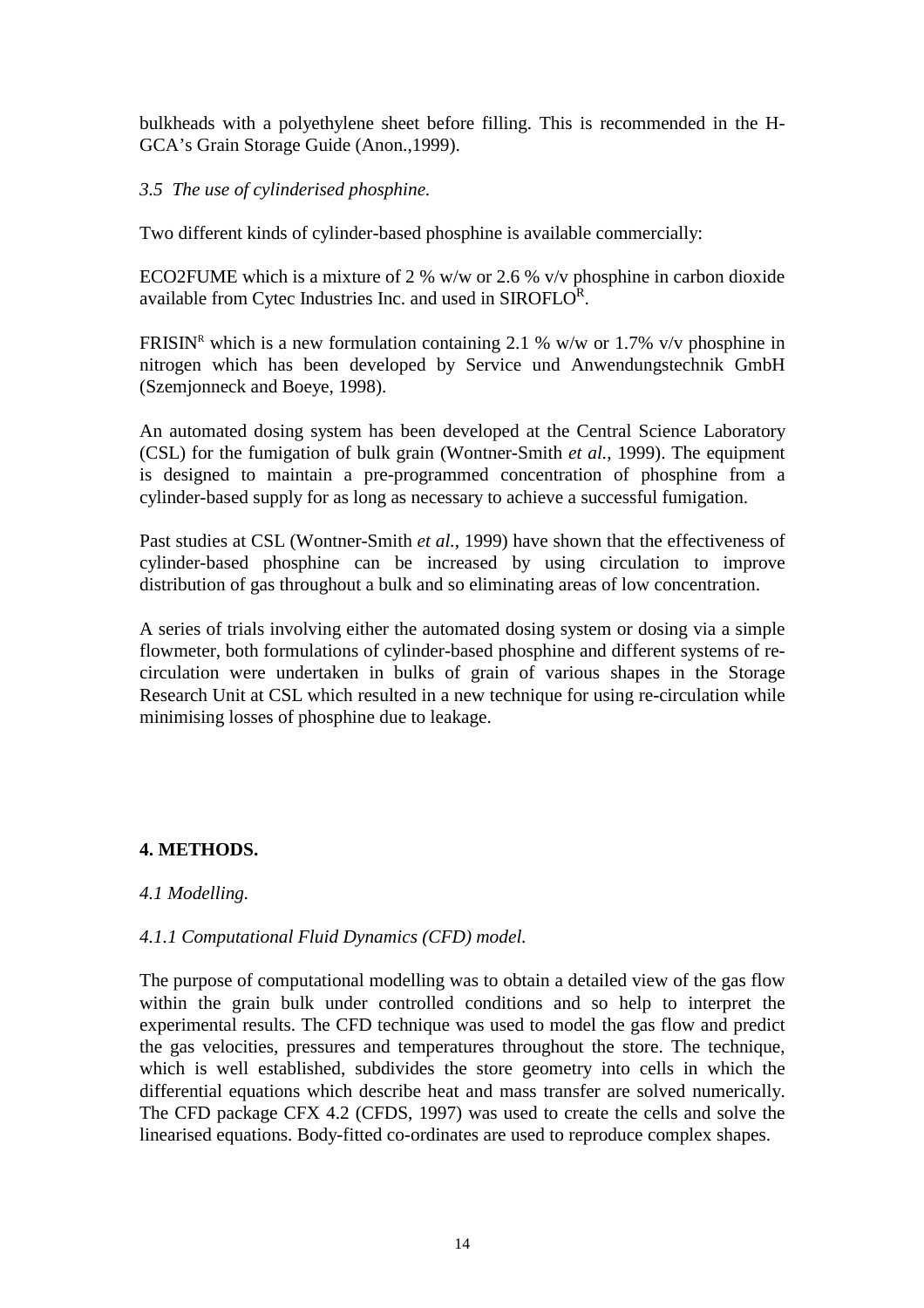The dimensions of the store, the covering sheet, and the inlets and outlets were known and reproduced in the CFD model. The number of cells used for a 250 tonne capacity, sloping-fronted store was approximately 750,000. Small cells, about 30 mm thick, were placed near leakage points. The grain was treated as a porous medium with a void ratio (porosity) of 0.4. Leakage was modelled by ascribing a porosity of 0.005  $(c.f. \text{ grain} = 0.4)$  to the cells adjacent to the leakage points. The value for the porosity was derived from small scale grain bin trails carried out by ADAS Consulting Ltd, and corresponds to an average leakage gap of 0.2 mm.

### *4.1.2 Physical properties of the grain bulk.*

The properties of the grain, in this case wheat at 13% m.c (wb) (ASAE 1995), are given in Table 1. The model is applicable to any grain type if the corresponding properties are known. It is assumed that these are constant and uniform throughout the store within the operative range. The properties of the gases involved, nitrogen, carbon dioxide, oxygen and phosphine, have been taken from Bejan (1993), whilst diffusion coefficients can be found in Bird *et al.* (1960).

The equation relating pressure gradient to gas flow velocity in the grain was taken from ASAE Standards 1992, because it applies in the low velocity regimes encountered in this work. However, because the natural alignment of grain kernels produces less resistance horizontally (Kumar and Muir, 1986), a 15% difference in resistance between horizontal and vertical directions was assumed.

| Volume porosity              | (0.4)                |
|------------------------------|----------------------|
| <b>Bulk</b> density          | 757.16               |
| $PH_3$ Diffusion coefficient | $1.592\times10^{-5}$ |

Table 1. Physical properties used in the CFD model

#### *4.1.3 Boundary conditions.*

The plastic sealing sheet covering the grain was modelled as a thin membrane impervious to gas flow. Assuming no wind effect on the store, the pressure at all leaks was set to a standard atmosphere.

#### *4.2. Trials at Central Science Laboratory.*

#### *4.2.1. The store and bulk.*

The store was fitted with a ventilated floor and the left hand wall was the concrete plenum chamber for this system. The lateral ducts were sealed with Bromotek laminated sheet from Lawson Mardon Packaging Ltd., UK and aerosol adhesive at the slides in the plenum chamber and the tight-fitting doors from this were closed. The right hand wall was of corrugated metal sheets, the joints of which had been carefully sealed with silicone sealant. Wooden bulkheads formed the front and rear wall of the bulk to a height of 3 m. These were sealed internally with 125 µm polyethylene film,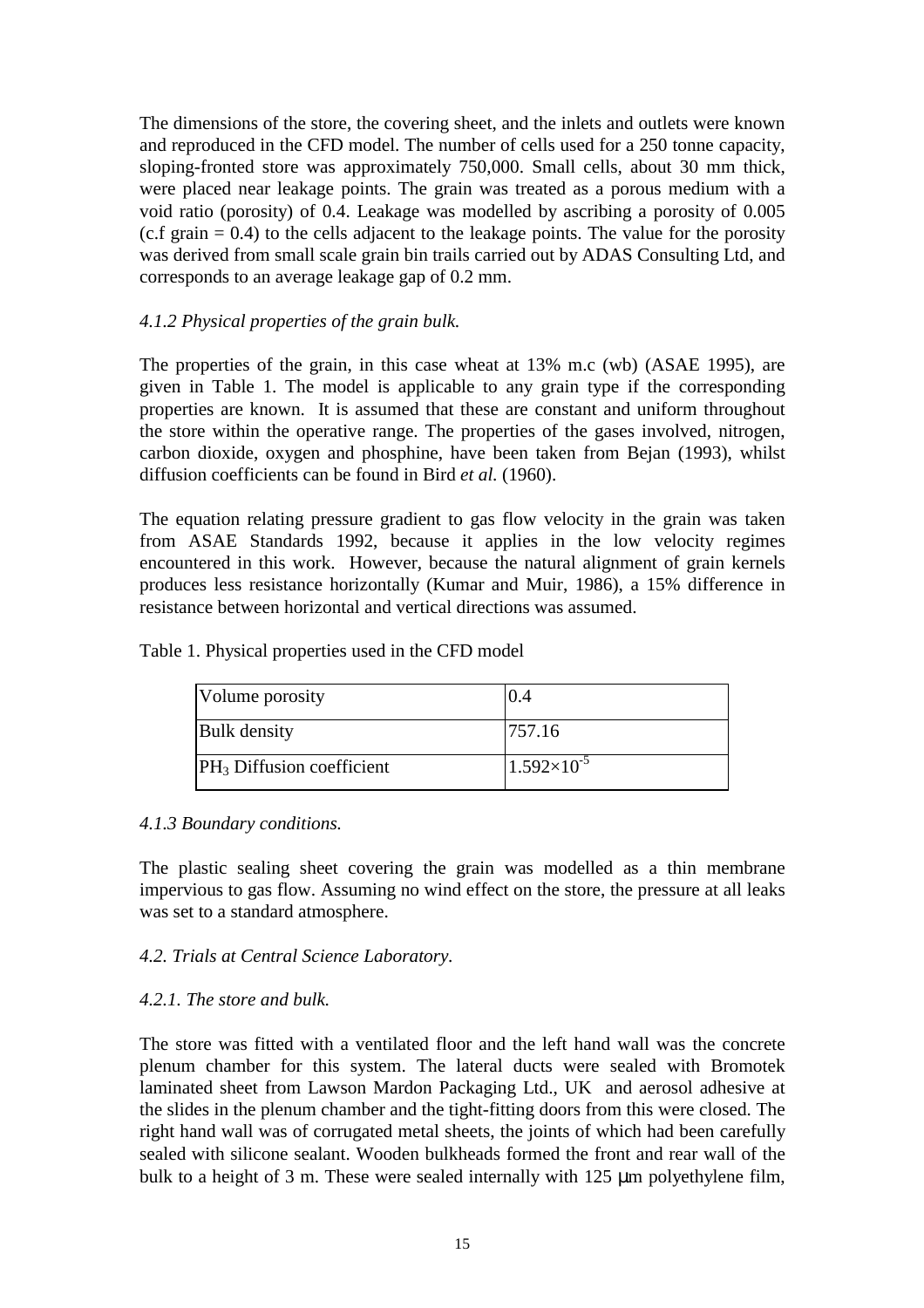taking particular care in the corners and over the floor in the front and back of the bay for approximately 1m.

# *4.2.2. Monitoring of wind, temperature and concentration of phosphine.*

In all the tests copper-constantan thermocouples and nylon-6 gas sampling line (2 mm ID) were placed at various representative positions in the grain. These were run to a mobile laboratory where the thermocouples were connected to a Yokogawa HR2300 hybrid chart recorder where temperature data was collected. The gas lines were connected to a Hewlett Packard 5890 gas chromatograph (GC) fitted with an automatic sampling loop, two 16 stream selection valves, a photo-ionisation detector and a 1 m x  $\frac{1}{8}$  inch OD glass lined stainless steel column packed with Porapak QS. The concentration of phosphine was monitored throughout each trial by GC.

A weather station was positioned in the store to measure wind speed through the building. This was logged by the Yokogawa HR2300.

# *4.2.3. Monitoring of pressure in and around the bulk.*

The pressure in and around the bulk was monitored continuously with the intention of confirming the leakage mechanism in relation to variations in climatic conditions (wind and temperature).

An electronic micro-manometer using a pressure transducer (Furness Controls Ltd., FCO 44) with a working pressure range of +/- 20 Pa was used. The single transducer was multiplexed to monitor up to 6 separate points within the trial area. The principal locations investigated were top and bottom of the bulk and the windward and leeward faces just outside the bulk. Pressure measurements were made differentially to a sealed reference chamber located under the sealing sheet on top of the grain bulk. This reference chamber was equilibrated with atmosphere for a short period during each multiplexer cycle (every 60 minutes). The ambient pressure measurements were made using a static probe to minimise the dynamic effects of wind. The measurements were made at 10 second intervals and averaged over a 2 minute period. Recordings were made at 2 minute intervals. The barometric pressure was regularly recorded during the trials.

## *4.2.4. The Automated Dosing System.*

A microprocessor-controlled dosing system has been developed for use with cylinderised phosphine (Wontner-Smith *et al.*, 1999). This was used in the first four trials.

The dosing system (Figure 1) can serve up to sixteen separate areas. A sample of gas is drawn from each area in sequence via nylon 6 gas sampling lines (2 mm bore) to the main cabinet of the system where the concentration of phosphine is measured by an electro-chemical detector. The microprocessor compares the measured concentration level from every area with a pre-set threshold level. If a particular area is below the threshold level then it will receive phosphine for a programmed period (dose-time).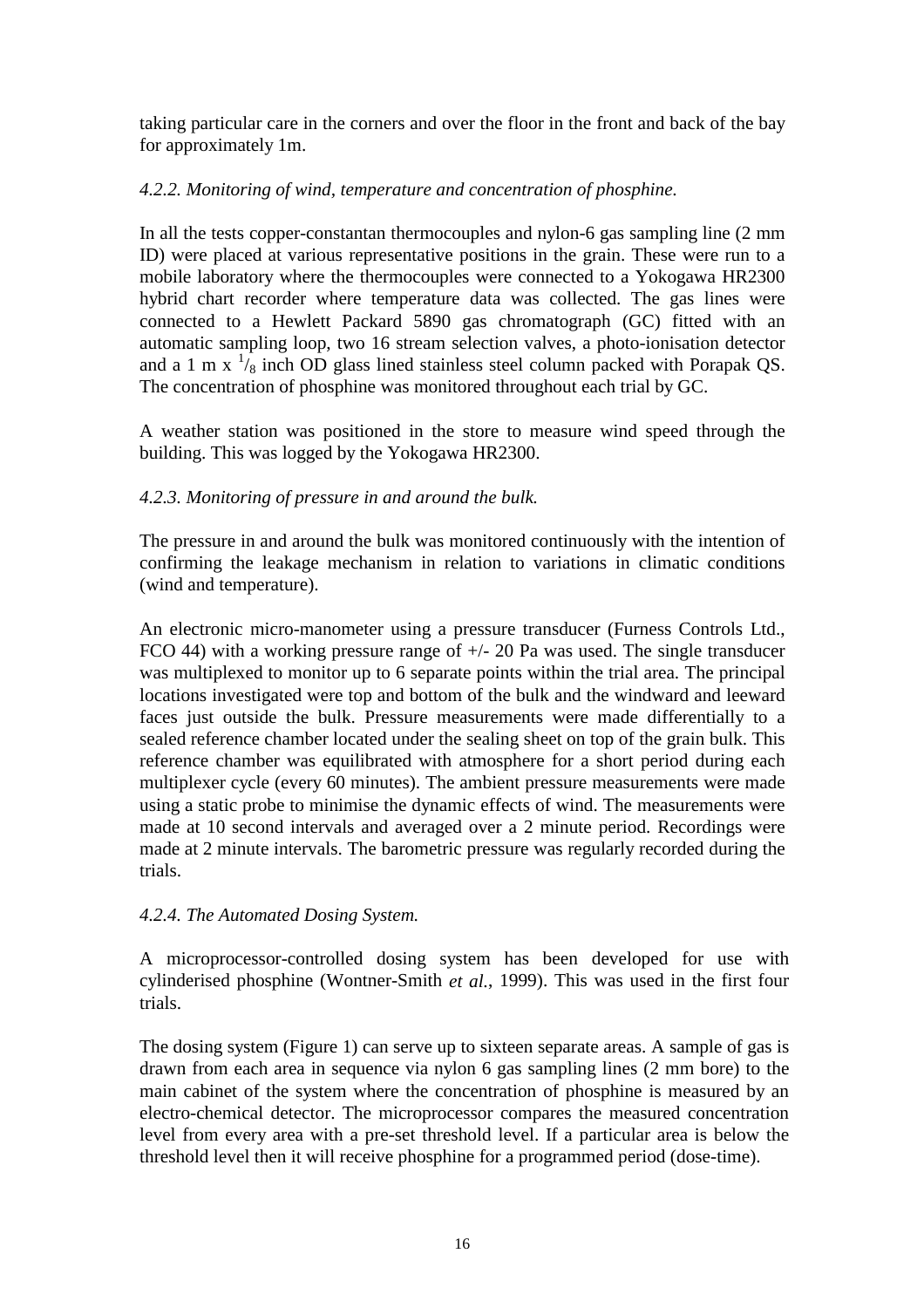The phosphine is supplied via 9.5 mm nylon dosing lines which are opened and closed by a series of rack-mounted solenoid valves. The valves are controlled by the microprocessor in the main cabinet of the system to which they are connected via cables and interface with a gas manifold connected to a cylinder containing  $ECO2$ FUME<sup>R</sup> or FRISIN<sup>R</sup> gas. ECO2FUME<sup>R</sup> is delivered in 5 second bursts which occur every minute throughout the dose-time. The rate at which  $FRISIN<sup>R</sup>$  gas is dispensed from the cylinder is controlled using a regulator and a flow meter fitted with a needle valve.

When every area has been sampled and dosing has occurred, where necessary, the cycle is repeated. After a predetermined period the microprocessor terminates the sampling and dosing process. All variables are set using a Psion Organiser.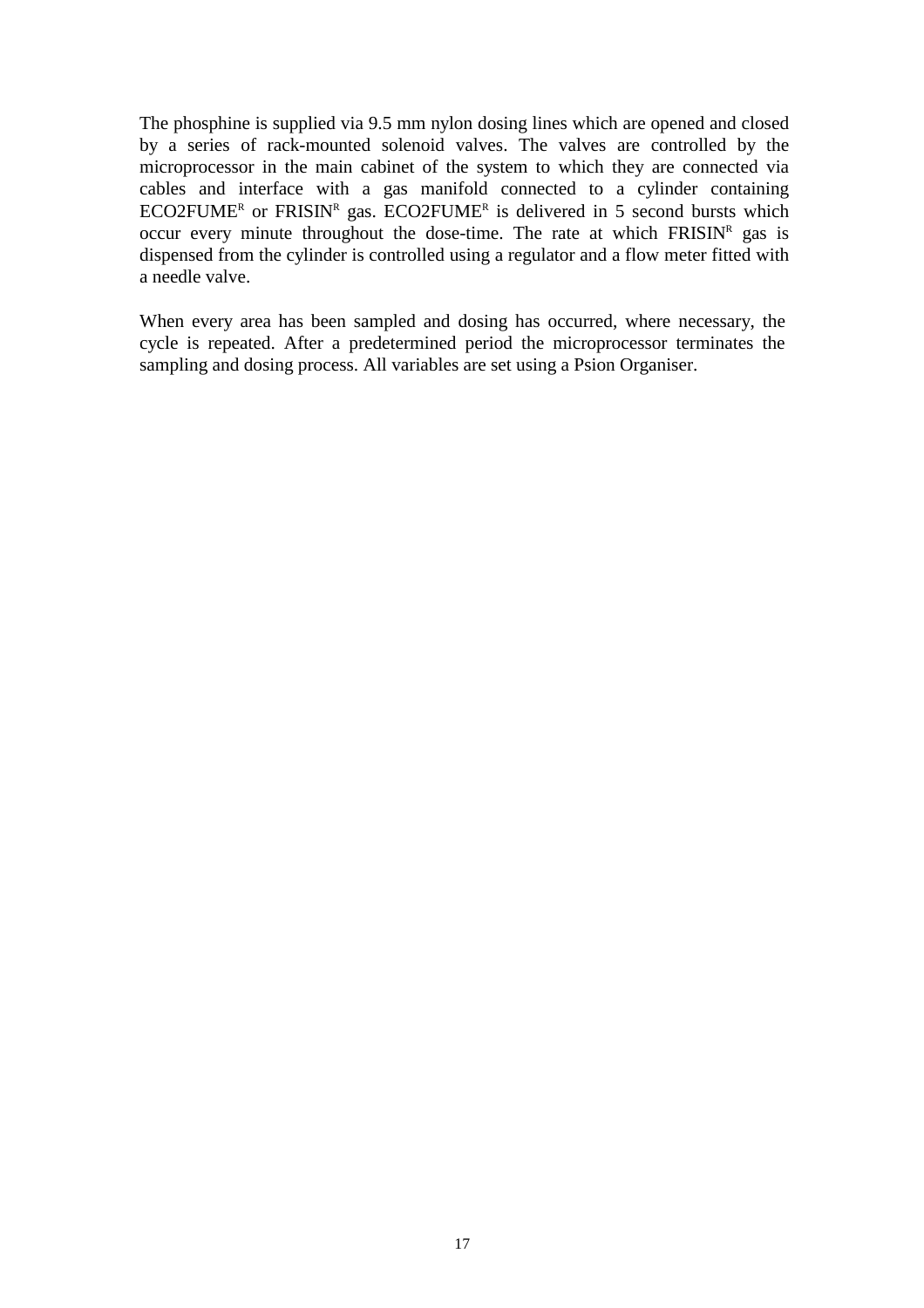



*4.2.5. Preliminary trials.*

A series of preliminary trials were carried out using a variety of re-circulation systems. The target minimum phosphine concentration for these trials was  $0.1 \text{ g m}^{-3}$  over the entire exposure periods.

The trials were undertaken using a low volume centrifugal fan. The autodosing system was used to dose ECO2FUME<sup>R</sup> into floor ventilation ducts in each trial.

- (i) Air was sucked from a central floor duct and delivered into floor ducts near both ends of the bulk using a total airflow of 1.1  $m^3$  min<sup>-1</sup>.
- (ii) Air was sucked from a central floor duct and delivered to the four corners of the bulk from the top surface using total airflows of 2.0, 0.4 and 0.17  $m^3$  min<sup>-1</sup>.
- (iii) Suction from the centre top surface and delivery into the four corners of the bulk from the top surface at a total flow of  $0.17 \text{ m}^3 \text{ min}^{-1}$ .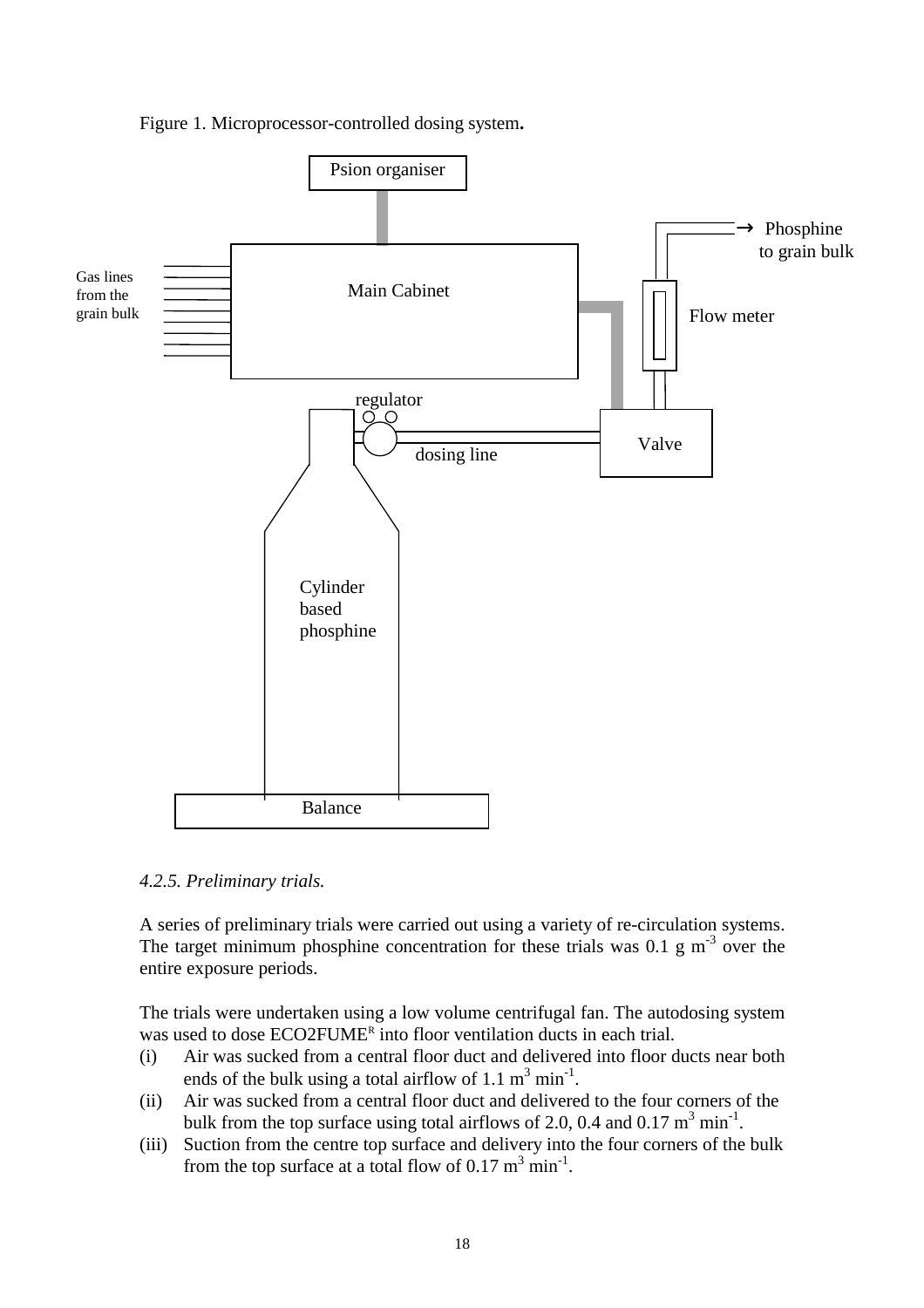These systems, while a considerable improvement over existing practice, did not give the required level of mixing resulting in low concentrations at some positions.

Another trial was undertaken using a more powerful fan capable of delivering  $44 \text{ m}^3 \text{ min}^{-1}$ . Once again, the autodosing system was used to dose ECO2FUME<sup>R</sup> into the bulk. Four perforated ducts (1 m long and 0.15 m OD) were sunk into the grain using an industrial vacuum cleaner. Air was sucked from two ducts in the centre of the bulk and delivered to two ducts, one at either end of the bulk, using the fan which had been placed on the grain under the sheet. This system was suitable for bulks with and without a floor ventilation system.

Low concentrations were observed at 2 of the 16 sampling positions. However, the results were encouraging and showed that this re-circulation layout may be able to resist the effects of wind and diurnal temperature fluctuations if the positions of the delivery points were optimised.

## *4.2.6. Main trials.*

Four trials were undertaken using re-circulation systems designed to establish a 'positive pressure fence' around the bulk periphery. Three trials were needed to optimise the re-circulation rate, the phosphine dosing rate and the positioning of the peripheral output locations. A final trial was run under commercial conditions without experimental manipulations of variables.

## *4.2.6.1. The re-circulation system used in trials 1 and 2.*

A new circulation system was designed for trials 1 and 2 (Figure 2) which consisted of a cylindrical polypropylene fan box (0.6 m ID) containing six outlets (0.11 m ID) spaced evenly around the side. The box rested on top of an inlet shaft (0.3 m ID) which was sunk into the grain down to the base of the box using a vacuum cleaner to remove grain.

A polypropylene spark-proof and corrosion-proof speed-controlled fume cupboardtype axial fan was inserted into the box in such a way that it drew air from the inlet shaft and delivered it into the fan box and out through the outlets. The speed of the fan could be controlled remotely using a manual controller.

Figure 2. Cross-section of the fan box and inlet shaft used in trials 1 and 2.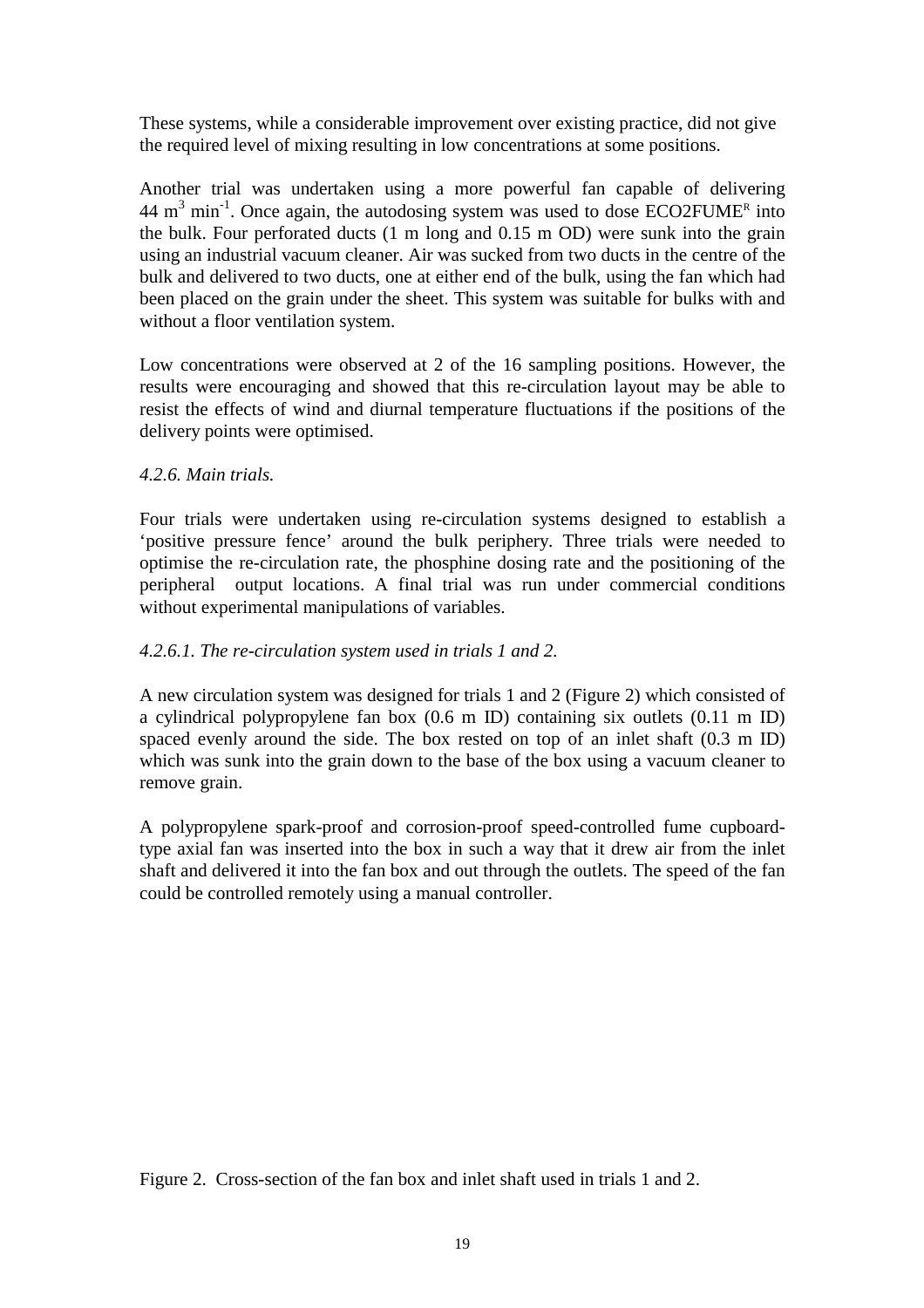

Up to six pipes could be connected to the six outlets of the fan box and unused outlets could be sealed with fumigation sheet.. The other ends of the pipes were connected to polypropylene outlet shafts (0.15 m ID) which were sunk into the grain to provide positive pressure around the edge of the bulk to prevent the ingress of air at the edge. The walls of the inlet and outlet shafts were perforated along their length by slits made using a circular saw to allow the movement of air. Part of the flow exited at the end of the shaft.

The fan was calibrated by measuring the total flow from the outlets with a vane anemometer at a range of fan speeds.

*4.2.6.2. Trial 1.*

The fan box and inlet shaft and four outlet shafts were positioned in the floor store containing 250 tonnes of grain (Figures 3 and 4). The grain was heaped with the peak towards the back grain wall which had been lined using 125 µm polythene. Figure 3. Cross-section of the grain bulk used in trial 1.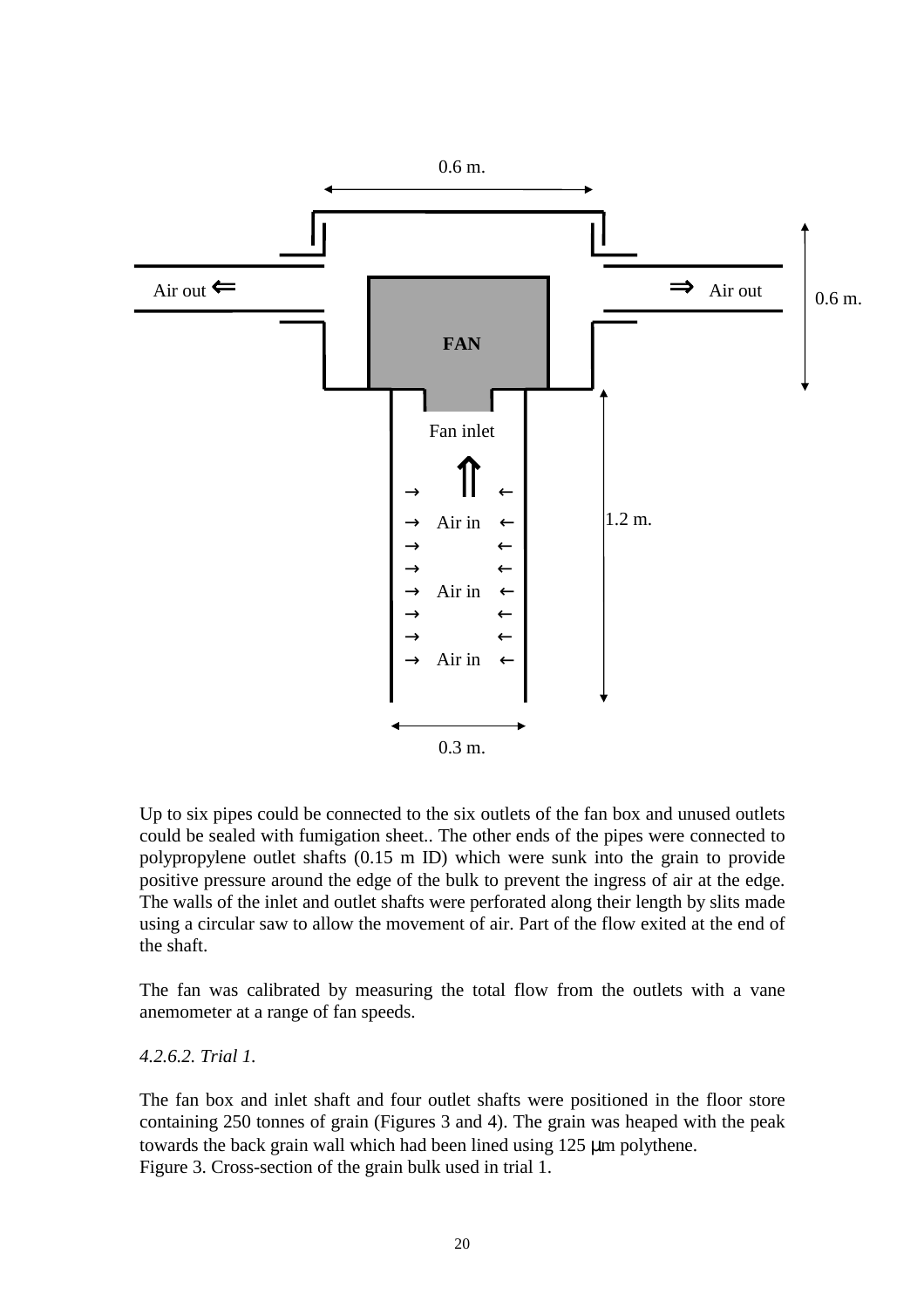

The dosing line for the dosing system was positioned in the inlet shaft so that the phosphine would pass through the fan and be delivered to the four outlet shafts. Gas sampling line was placed at various depths at the sampling positions given in Figure 4. Thermocouples were placed at the top and at the bottom of the bulk at position F.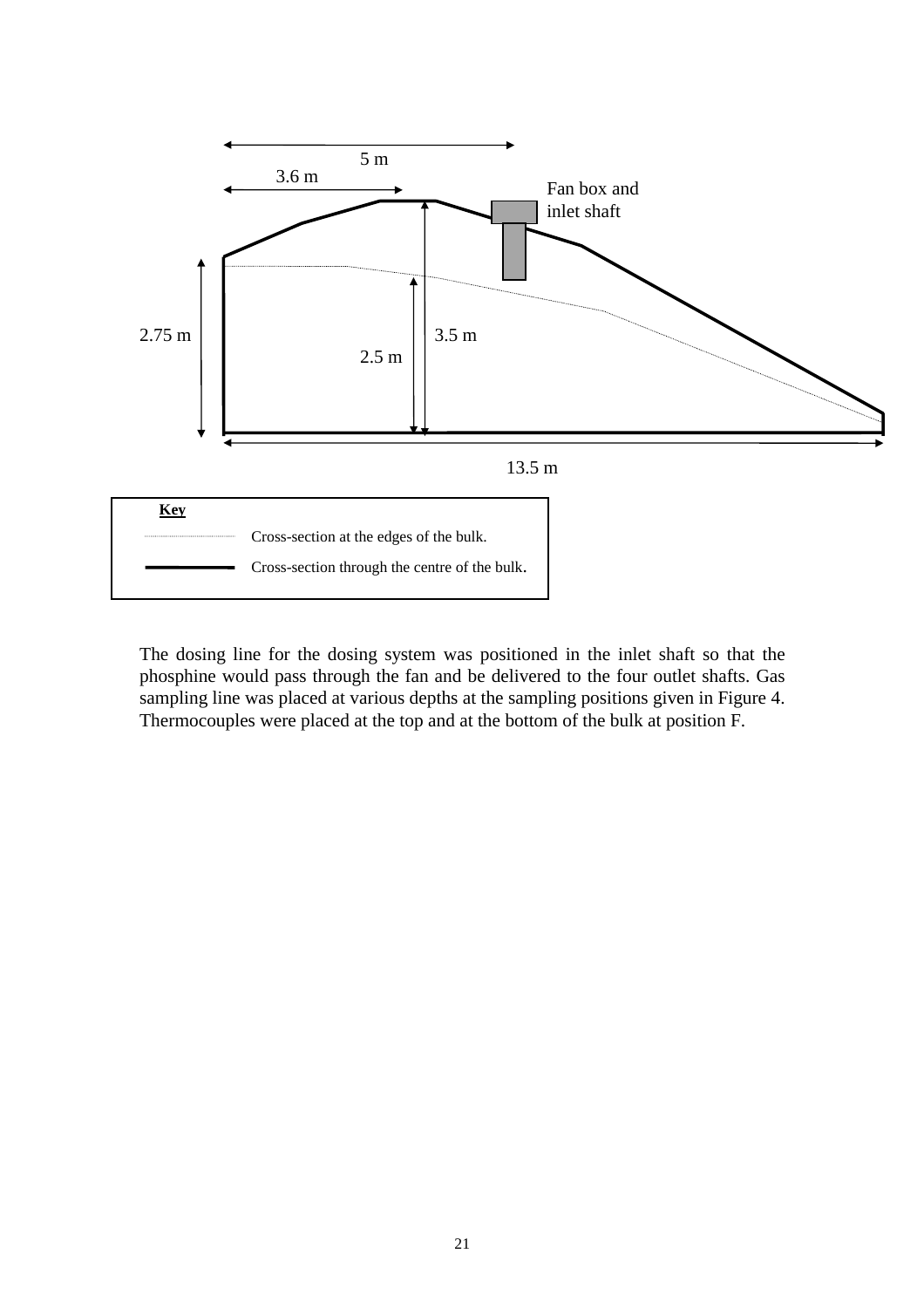

Figure 4. Plan of the grain bulk used in trial 1 showing the re-circulation system and sampling positions.



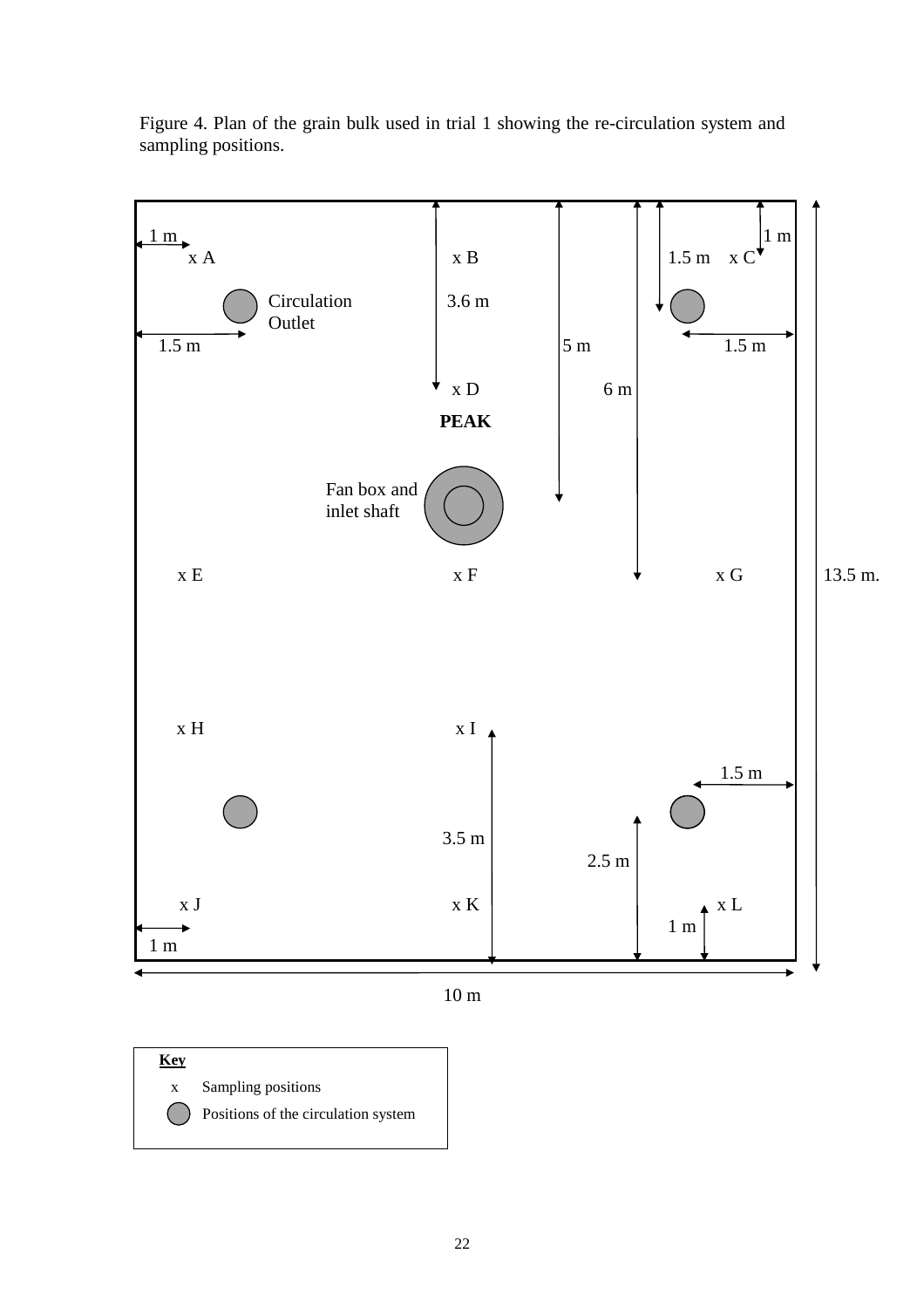The grain was sheeted using 125  $\mu$ m polythene and the circulation system was switched on with the fan speed set at  $6 \text{ m}^3$  min<sup>-1</sup>. The dosing system was then switched on. The source of phosphine in this and all subsequent trials was  $FRISIN<sup>R</sup>$ . Trials 1 and 2 were dosed by the automated dosing system.

Table 2 gives the fan speeds used throughout the trial.

| Day | Time (hours) | Fan Speed $(m^3 min^{-1})$ |
|-----|--------------|----------------------------|
|     |              | 6                          |
| 3   | 47           | 3.5                        |
| 5   | 94           | 4.6                        |
|     | 141          | 3.5                        |
| 8   | 170          | 4                          |
|     | 192          | 3.5                        |

Table 2. Fan speeds used in trial 1.

After nine days the dosing system was switched off and the concentration of phosphine in the bulk was allowed to decay.

Air pressures within the grain bulk were mapped with the fan running at full speed to discover the pattern of the re-circulation flows and to identify regions of the bulk which were at risk from inward leakage of air. Measurements were made using the electronic micro-manometer and a pressure probe thrust into the grain bulk from top to bottom in 0.5 m increments on a three-dimensional latice.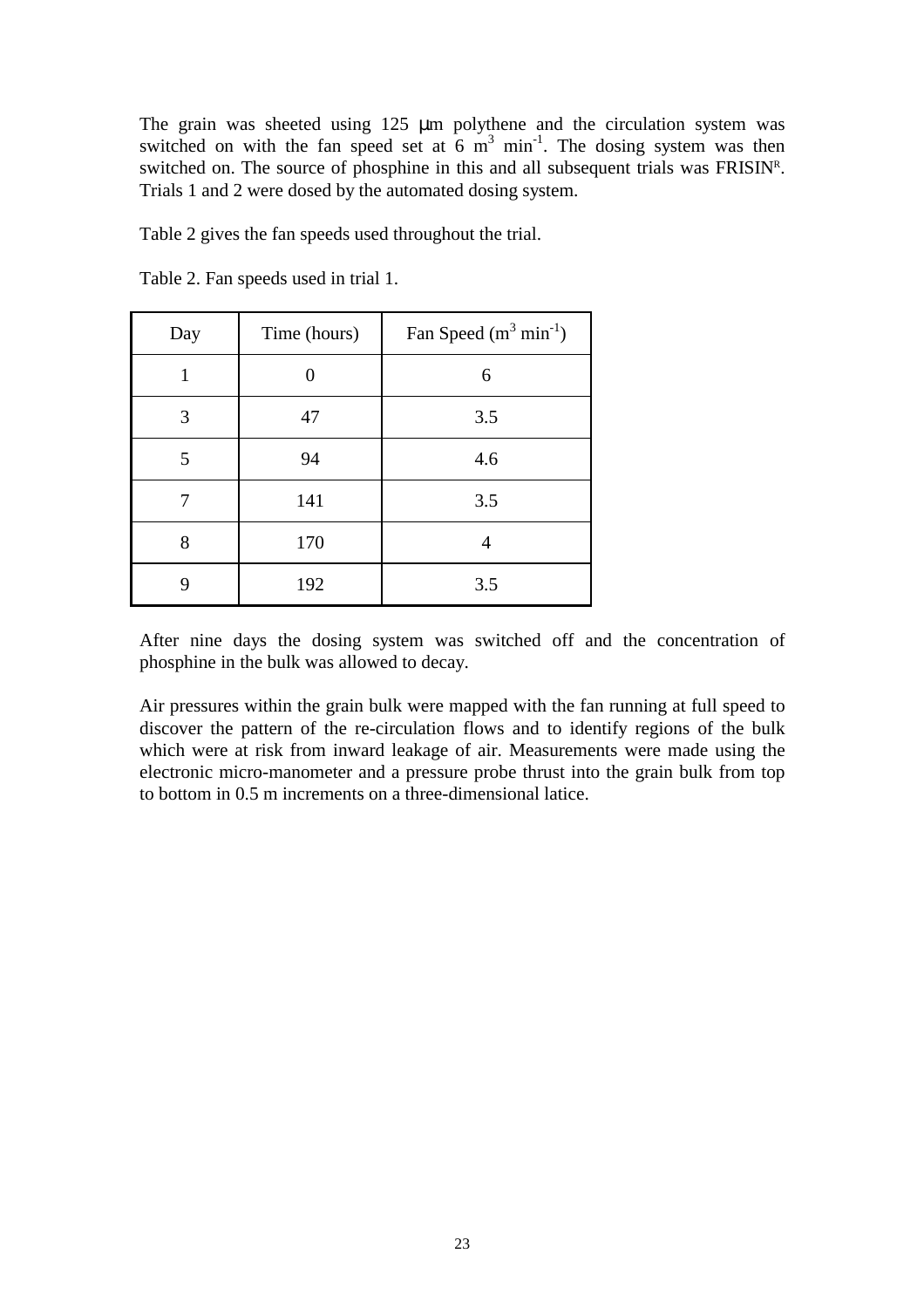#### *4.2.6.3. Trial 2.*

The grain was un-sheeted and then re-shaped so that it was flat at the back with a slope at the front (Figure 5).



Figure 5. Cross-section of the grain bulk used in trial 2.

The thermocouples were replaced and gas lines were placed in the sampling positions given in Figure 6.

Two additional outlet shafts were added at the mid-point of the bulk sides to cover two points of negative pressure detected in trial 2 (Figure 6). The position of the fan box and inlet shaft was altered slightly so that it was more centrally located and the bulk was re-sheeted. The dosing system and the circulation system were then switched on with the circulation system fan set at  $6 \text{ m}^3 \text{ min}^{-1}$ .

On the fifth day of the trial the fan speed was reduced to 4  $m<sup>3</sup>$  min<sup>-1</sup> and on the seventh day the fan speed was increased to  $4.6 \text{ m}^3 \text{ min}^{-1}$ .

After nine days the dosing system was switched off and the concentration of phosphine in the bulk was allowed to decay.

Air pressures within the grain bulk were mapped with the fan running at full speed as before.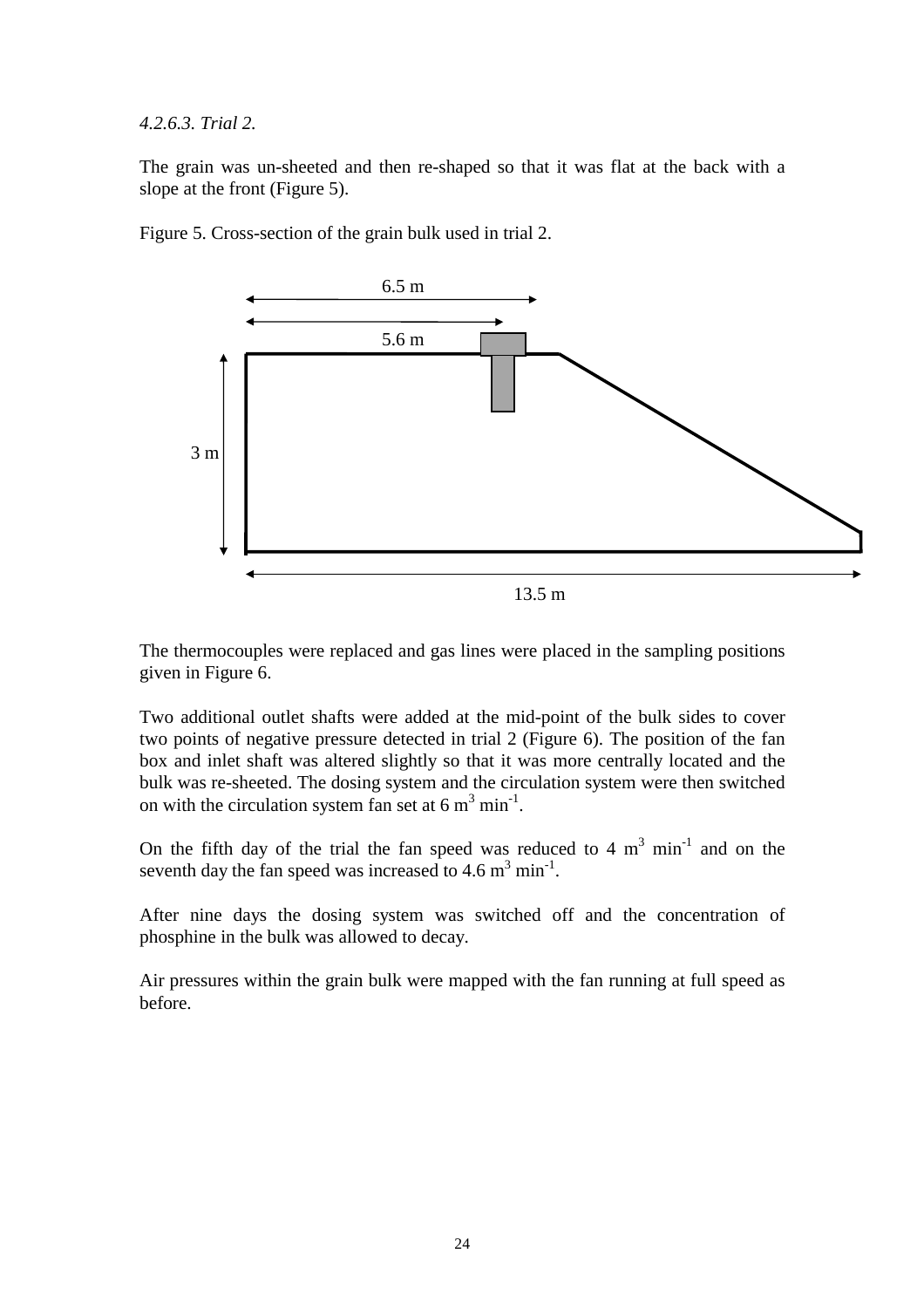

Figure 6. Plan of the grain bulk used in trial 2 showing the re-circulation system and sampling positions.



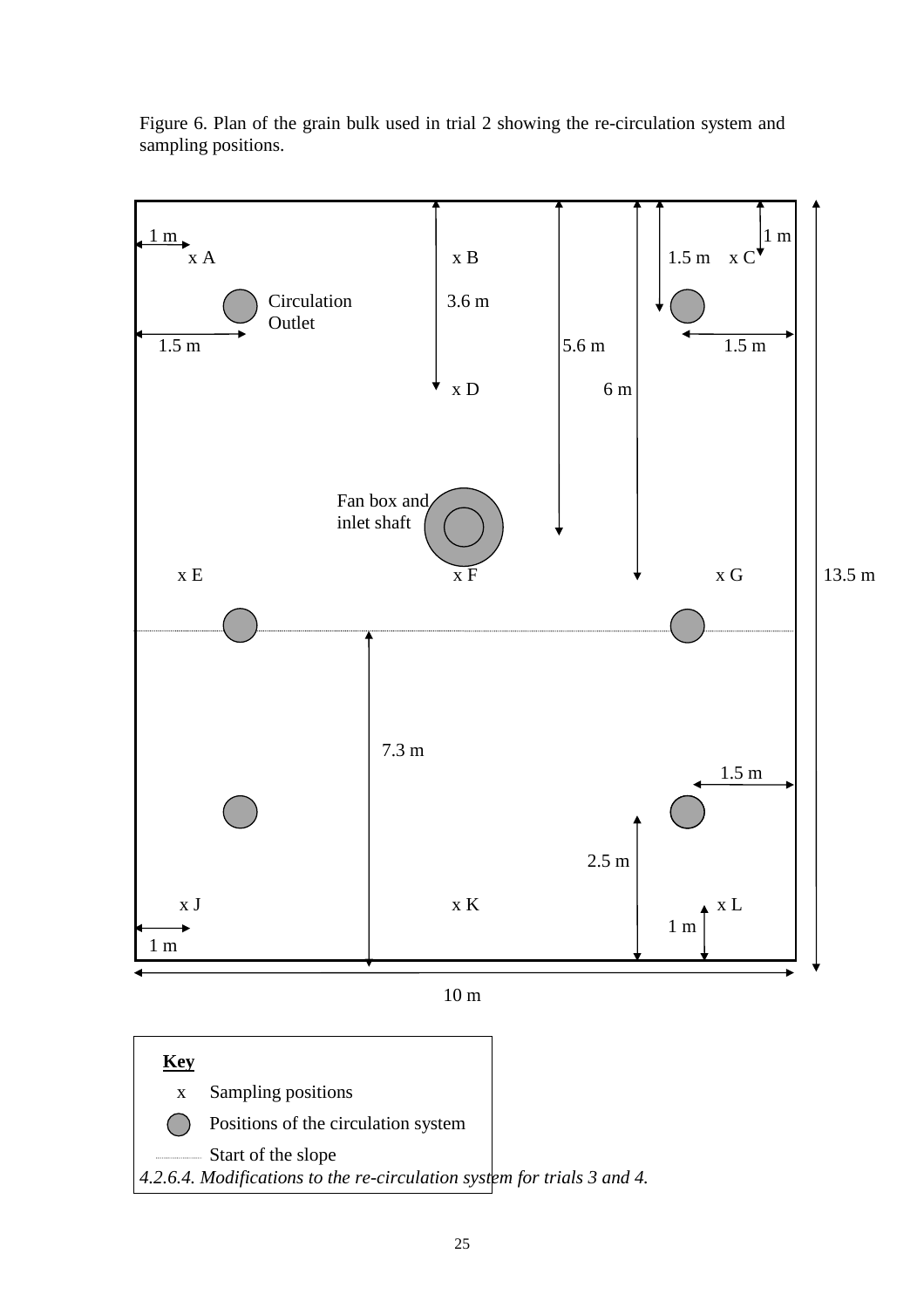Results from trials 1 and 2 showed the need for eight outlets to the re-circulation system so that each side and each corner could be covered. Therefore a new system was designed (Figure 7). Eight inlets were also incorporated of a similar design to the outlets to replace the inlet shaft so that the fan box could be moved from one position to another with relative ease. The inlets and outlets were separated by a diaphragm to form inlet and outlet chambers.

A second identical fan was placed in the inlet chamber so that the effect of a reversal of the direction of flow could be examined. This was provided in order that the direction of flow could be changed, if necessary, in order to deliver phosphine to any 'dead spots' identified in the bulk which were not receiving sufficient gas due to being by-passed by circulation paths.

The inlets and outlets were connected to lengths of flexible polypropylene pipe (0.1 m ID). All 16 pipes were connected to 1.5 m long ducts which were inserted into the grain using a vacuum cleaner as before. The ducts were perforated along their entire length and open at the bottom end. They were of a smaller diameter (0.1 m ID) than the ones used in trials 1 and 2 so that they could be inserted and removed from the grain more easily.

The fans were calibrated as before.

Figure 7. Cross-section of the fan box used in trials 3 and 4.



#### *4.2.6.5. Trial 3.*

The grain was re-shaped so that the bulk was as uniform as possible with a slight slope with the grain being 2.75 m deep at the back and 1.25 m deep at the front (Figure 8).

The re-circulation system was positioned so that the outlets of the fan box were linked to a ring of eight ducts at the periphery of the bulk and the inlets were connected to a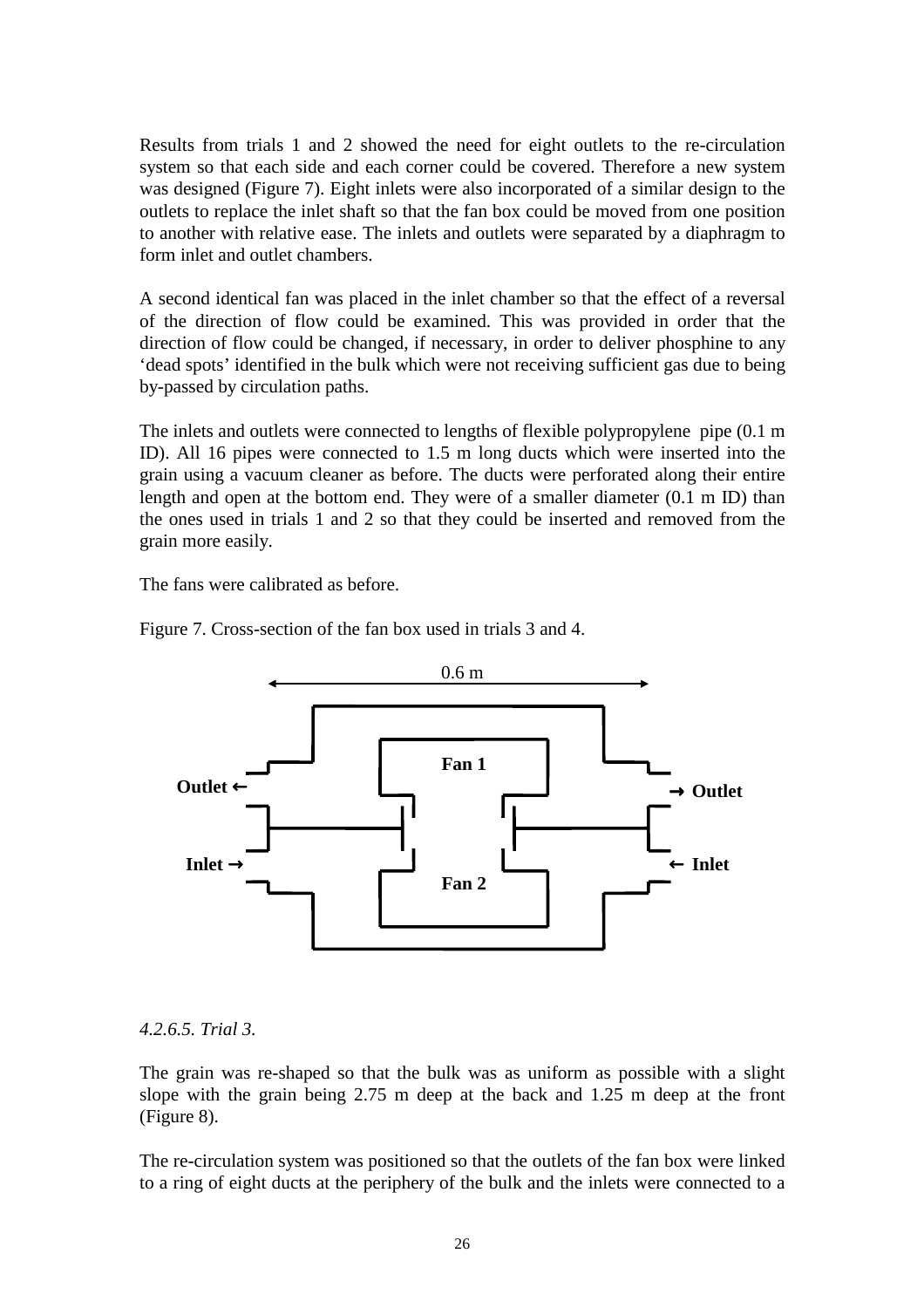ring of ducts near the centre of the bulk (Figure. 9). The perimeter was covered as uniformly as possible by having an outlet duct near to each corner and at the mid-point of each side.



Figure 8. Cross-section of the grain bulk used in trial 3.

The gas lines and thermocouples were replaced (Figure 9) and the bulk was re-sheeted using Bromotek sheeting.

The dosing gas was changed to  $FRISIN<sup>R</sup>$ . The automated dosing system was not used in trials 3 and 4 since it was considered that for a single dosing point, continuous low flow dosing via a simple needle valve and flowmeter would be more appropriate and adequately economical. From the flowmeter a nylon pipe connected to a stainless steel probe that delivered the gas 1 m below the surface of the grain in the centre of the group of fan inlet ducts.

The trial was run so as to observe the effects of manipulating the fan speed and the rate of gas input in order to assess the effect on both the pressures and the phosphine concentrations within the bulk. The fan was switched on at an initial flow rate of 4.85  $m<sup>3</sup>$  min<sup>-1</sup> and the initial gas flow was set at 3 l min<sup>-1</sup> (0.07 g phosphine min<sup>-1</sup>). The phosphine concentration was monitored for a period of about 3 days for each of a range of fan speeds with the system blowing to or sucking from the periphery. The input rate for phosphine was also varied. The lapsed time from the start for each change is given in table 3.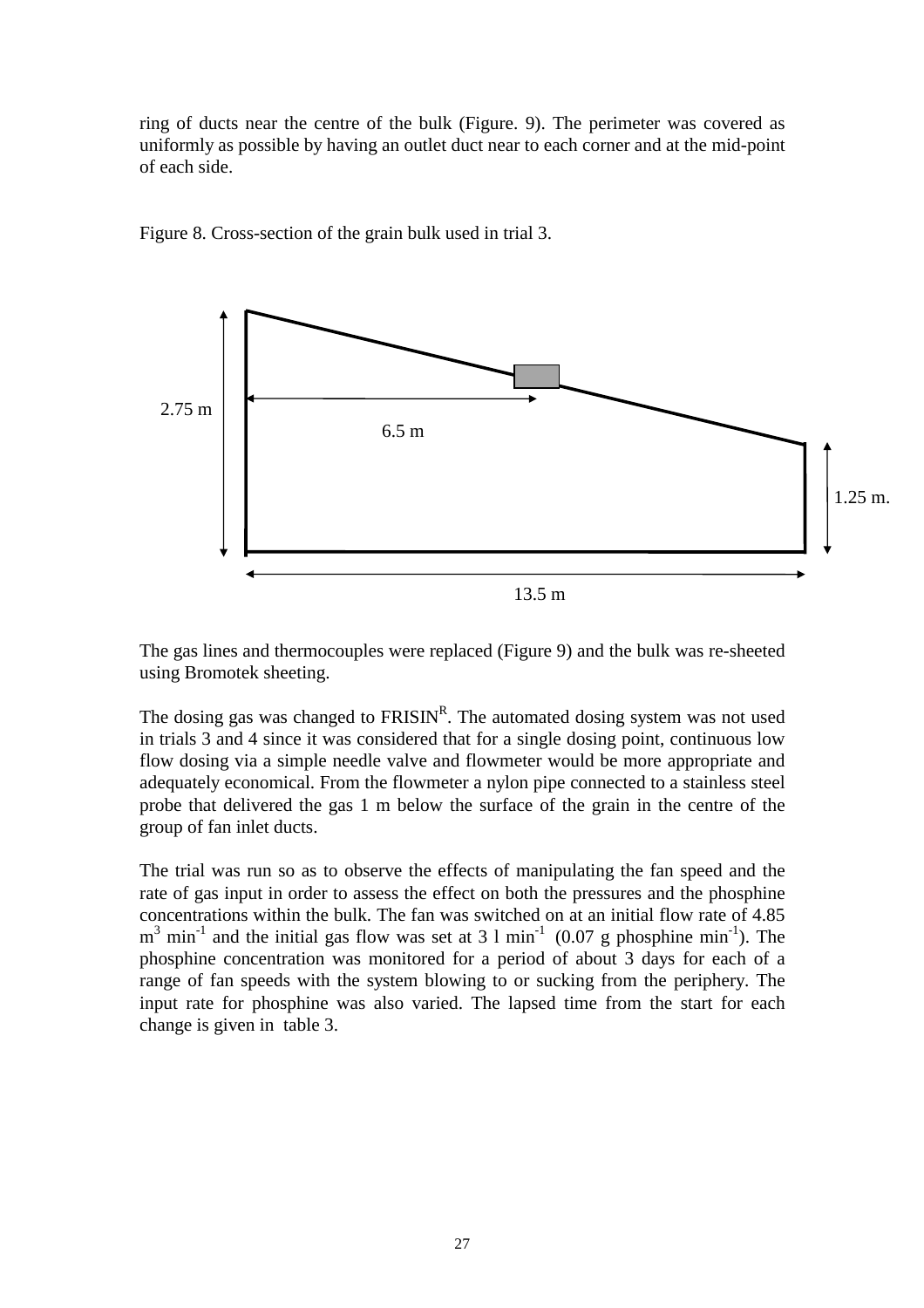

Figure 9. Plan of the grain bulk used in trial 3 showing the re-circulation system and sampling positions.

10 m

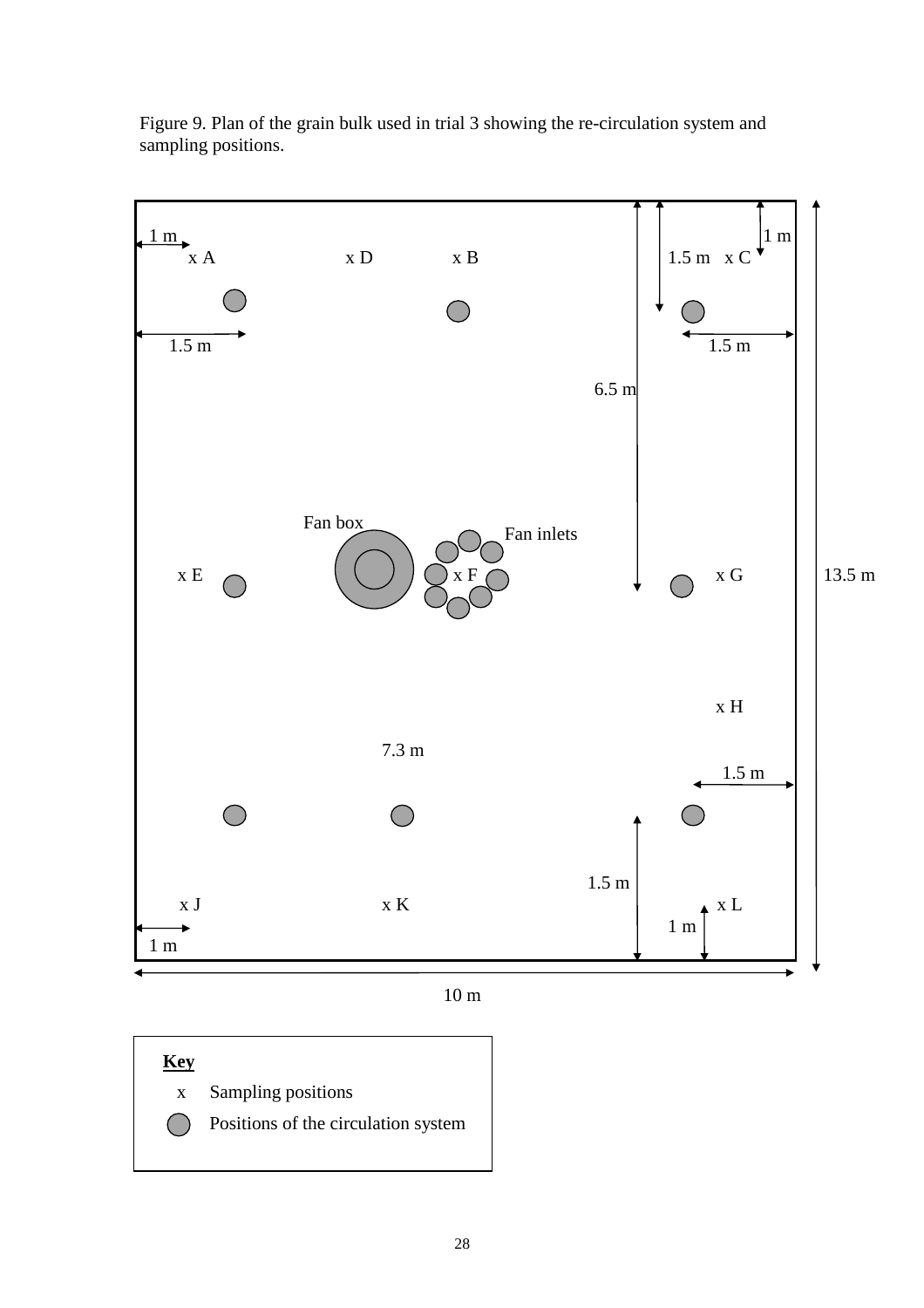| <b>Lapsed time</b><br>(hours) | Phosphine input rate<br>$(g min-1)$ | Re-circulation rate $(m^3 min^{-1})$<br>+ is blowing to perimeter.<br>- is sucking from perimeter. |
|-------------------------------|-------------------------------------|----------------------------------------------------------------------------------------------------|
| 0                             | 0.072                               | $+4.85$                                                                                            |
| 71                            | 0.072                               | $+3.59$                                                                                            |
| 148                           | 0.042                               | $+3.59$                                                                                            |
| 168                           | 0.030                               | $+3.59$                                                                                            |
| 219                           | 0.030                               | $+1.83$                                                                                            |
| 338                           | 0.030                               | $-1.81$                                                                                            |
| 383                           | 0.024                               | $-3.28$                                                                                            |
| 457                           | 0.024                               | $-0.97$                                                                                            |
| 506                           | 0.024                               | $+0.82$                                                                                            |
| 574                           | 0.024                               |                                                                                                    |
| 623                           |                                     |                                                                                                    |

Table 3. Dosing and re-circulation parameter changes during the fumigation.

The re-circulation system was switched off after 574 hours (24 days) and the flow of phosphine was stopped after 623 hours (26 days). The decay in the phosphine concentration was then monitored.

Air pressures within the grain bulk were mapped with the fan running at full speed as in trials 1 and 2.

#### *4.2.6.6. Trial 4.*

A final trial was undertaken to use the system as it would be used in commercial practice without experimental manipulations. The amount of grain was increased to 370 tonnes so that the bulk approximated more to a commercial storage. Figure 10 gives the shape of the bulk used in this trial.

Figure 10. Cross-section of the grain bulk used in trial 4.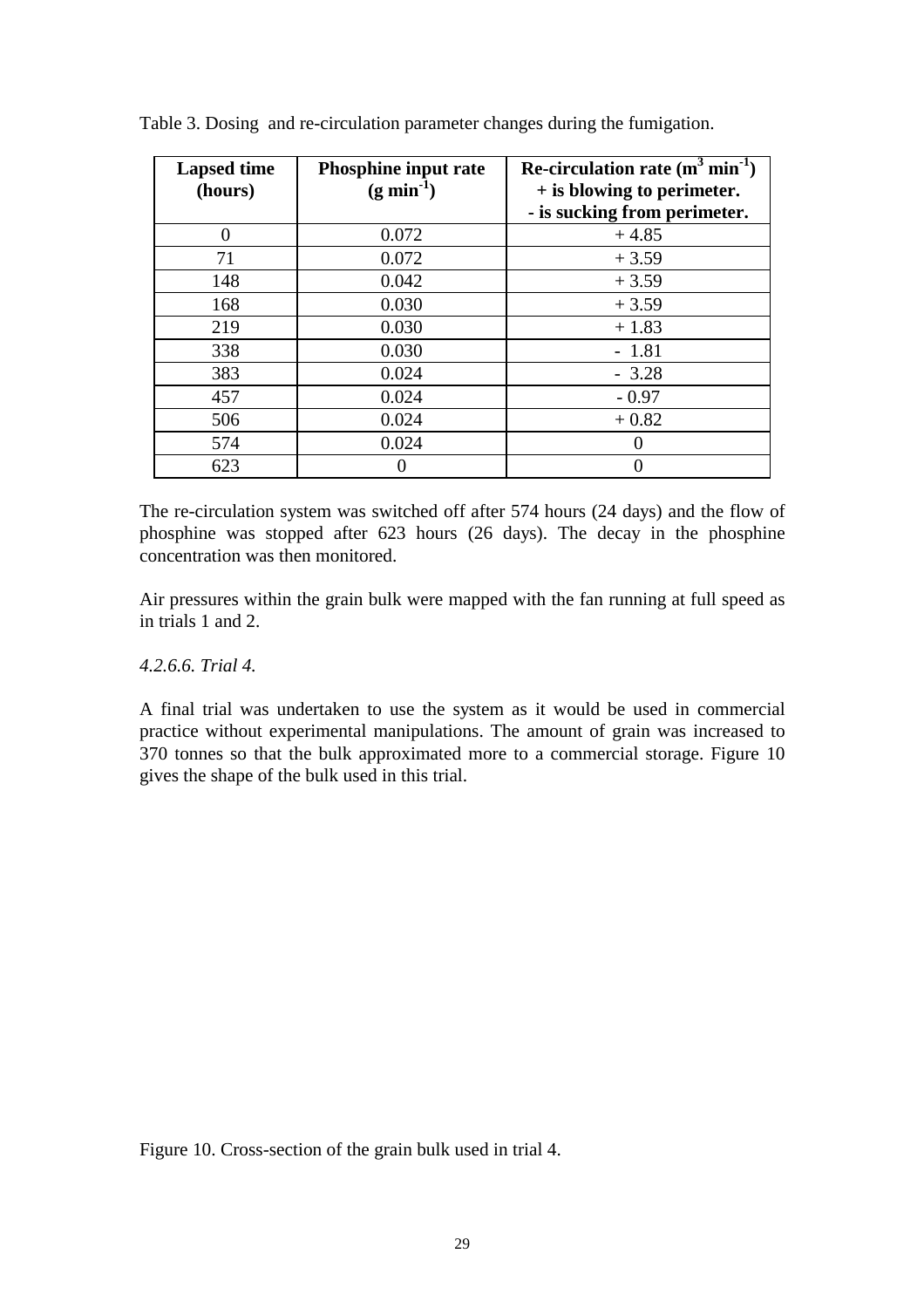

The re-circulation system was repositioned (Figure 11) with the outlet shafts around the perimeter of the bulk and seven of the inlet shafts in the centre. The remaining inlet shaft was placed at the top of the peak. The stainless steel dosing probe was placed in the middle of the group of seven inlet shafts.

The gas lines and thermocouples were replaced and the bulk was re-sheeted using Bromotek sheeting. The rate of dosing was set at 2.5  $1 \text{ min}^{-1}$  of FRISIN<sup>R</sup> gas (0.06 g phosphine min-1) using the needle valve and flow meter and the flow of the recirculation system was set at  $2.9 \text{ m}^3 \text{ min}^{-1}$ .

Since the weather during the trial was exceptionally calm, after 12 days the flow was reduced to 0.5 1 min<sup>-1</sup> of FRISIN<sup>R</sup> gas (0.01 g phosphine min<sup>-1</sup>) overnight and then returned to 2.5  $\text{1 min}^{-1}$ . In this way the effect that a period of high wind might have on the concentration of phosphine in the bulk was mimicked and the rate of recovery of grain concentrations was observed.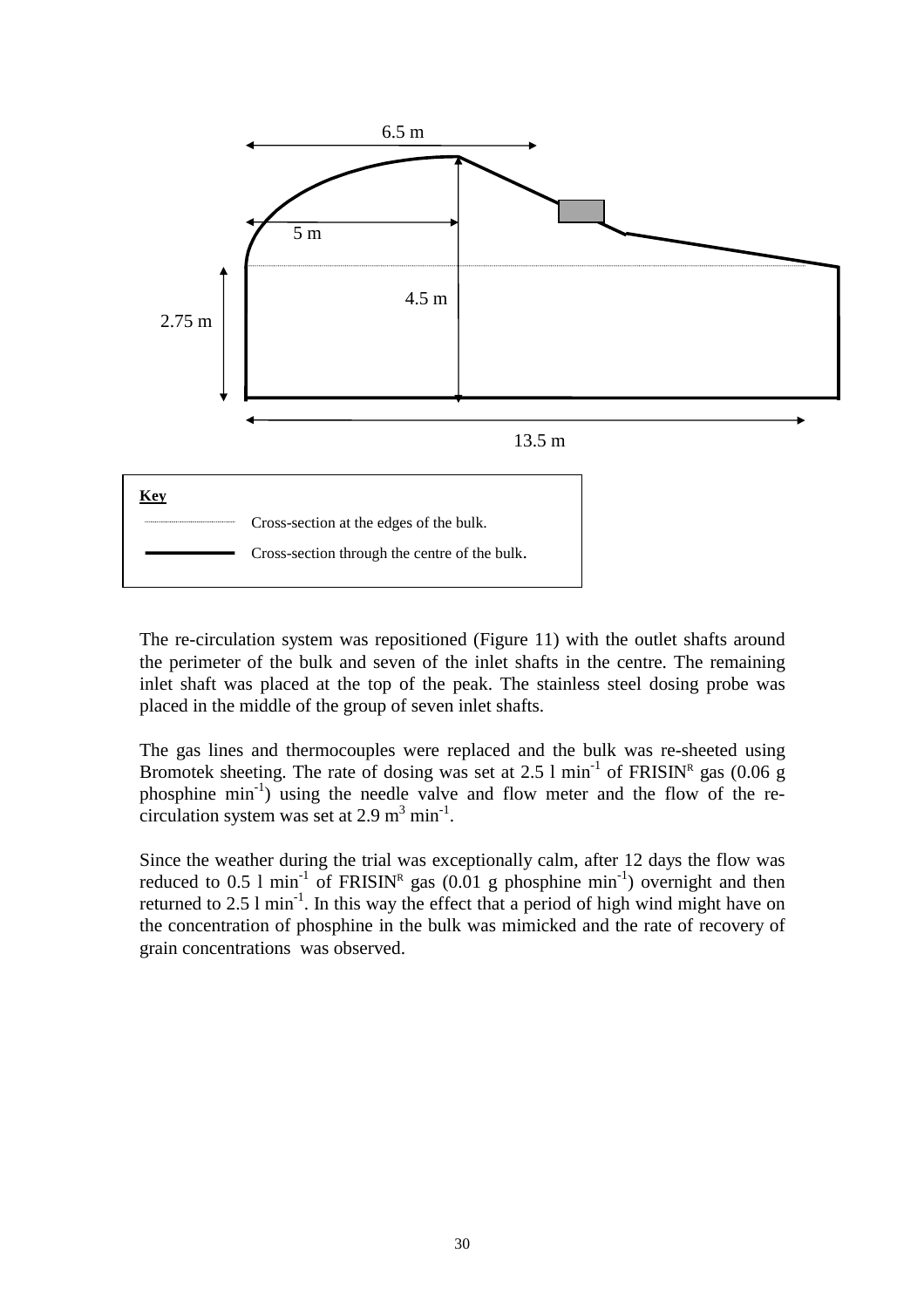

Figure 11. Plan of the grain bulk used in trial 4 showing the re-circulation system and sampling positions.

10 m

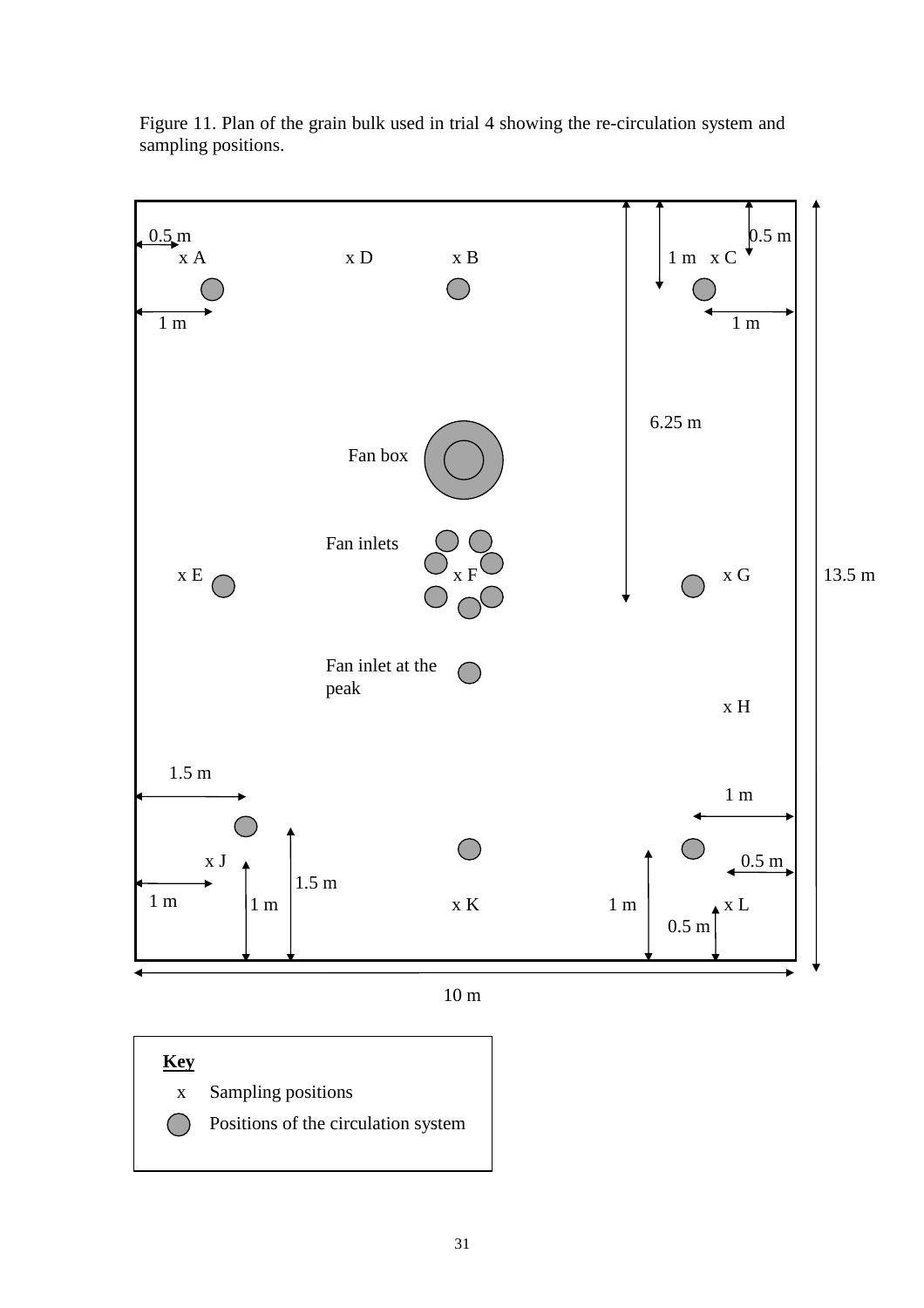A bioassay of older larvae and all stages of the pupa of a phosphine-susceptible strain of the commonly occurring and moderately naturally tolerant Rust-red grain beetle, *Cryptolestes ferrugineus* was included in the trial.

They had been acclimatised to the grain temperature of  $10^{\circ}$ C before insertion into the grain. They were inserted into the grain at locations which previous trials had indicated would receive the lowest doses in order to present the 'worst case'. These were position G, mid-way along the right hand edge, and position H midway between the input duct at G and the duct at position L. Position H was considered to provide the most rigorous test since it was expected to receive the least pressure and phosphine, being half-way between ducts. The bioassay was placed in paired holders, each containing an escape-proof nylon mesh bag, at various depths at the bottom of the grain (3 m) and also at 2 m, 1 m and at the surface at positions G and H (Fig. 11).

The FRISIN<sup>R</sup> was switched off after 15 days and the decay in grain concentrations was observed. Two days later, the sheeting was removed and the bioassay samples were retrieved from the grain. The bioassay samples and controls were gradually returned to their optimum breeding temperature of  $30^{\circ}$ C over a few days. They were then examined for emerging adults periodically for 3 weeks i.e. beyond the end of the control emergence.

Once again, air pressures within the grain bulk were mapped with the fan running at full speed.

At the end of the trial, after the grain had been aired, 6 grain samples, 3 from the surface and 3 from 2 m depth at various locations were taken for the determination of free phosphine residues. They were stored in sealed nylon bags in a freezer until they were chemically analysed using a GC-NPD method reported by Scudamore and Goodship (1986) and modified by Norman and Leonard (2000).

## **5. RESULTS AND DISCUSSION.**

## *5.1. CFD modelling predictions.*

The 250 tonne store with retaining walls on three sides and a sloping front face is shown schematically in Figure 12. The store is assumed to be symmetrical and one half only has been modelled. It shows a re-circulation system with a suction duct in the grain bulk centre and injection ducts in each corner. Since the positions of leaks were not known, a 'worst case' leakage condition was assumed. Leakage paths were assumed to exist at all edges of the covering sheet and at all edges of the rear retaining wall (purple lines).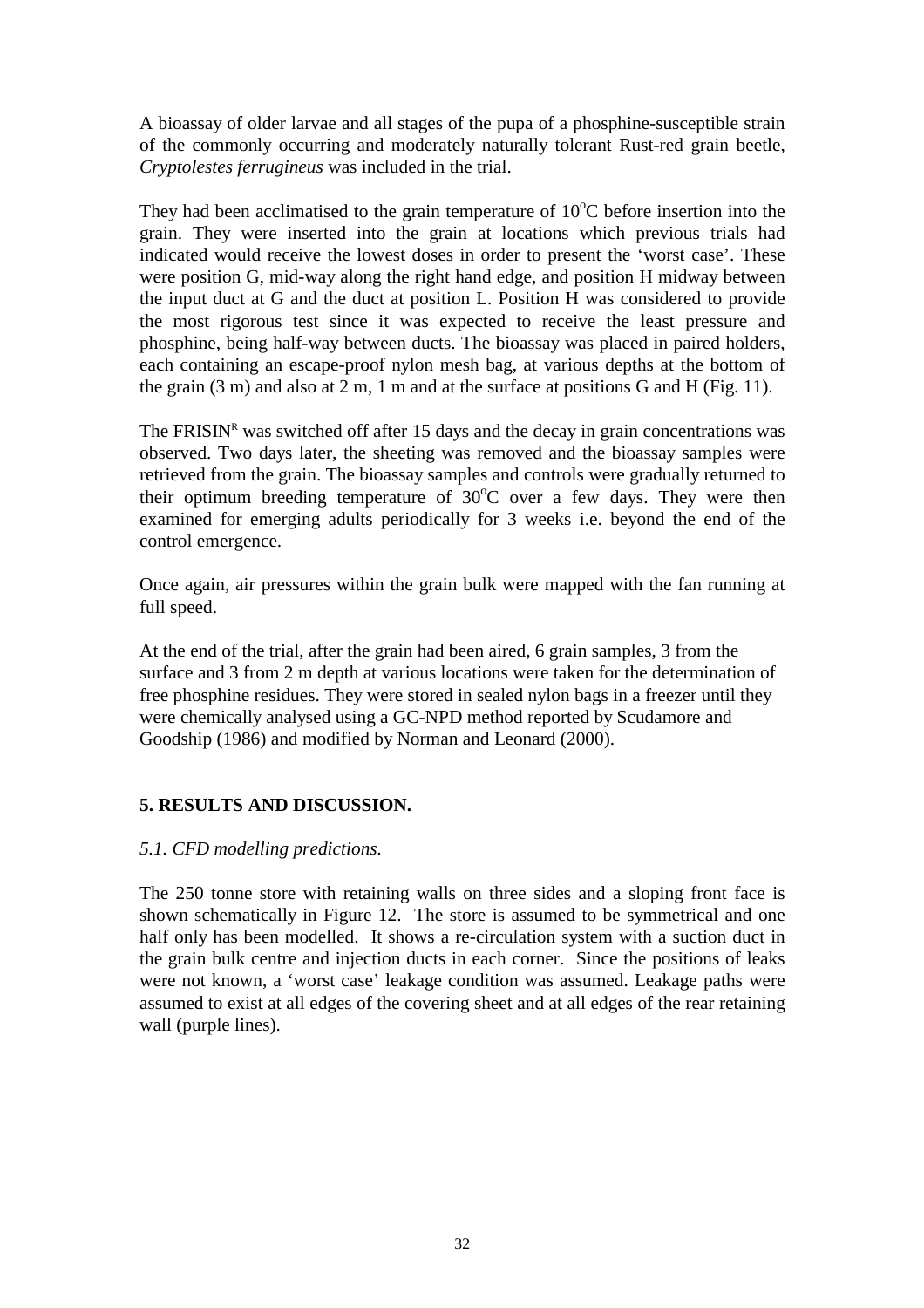

Figure 12. Simulation with four re-circulation ducts, a re-circulation rate of 4.79  $m<sup>3</sup>$  $min^{-1}$  and leakage at all edges.

Figure 12 shows the results of a simulation of this layout after running re-circulation to a steady state aiming for a, normally excessive, concentration of 0.3 g  $m<sup>-3</sup>$ . The recirculation rate was  $4.79 \text{ m}^3 \text{ min}^{-1}$  (into the whole store). The results show that the pressure distribution created by the re-circulation system itself leads to gas exchange between the store and its environment. It shows the volume of grain in which the phosphine concentration is less than 0.1 g  $m^{-3}$ , which amounts to 10.5% of the total volume. To maintain a phosphine concentration of 0.3 g  $m<sup>-3</sup>$  in the gas injected into the grain,  $0.206$  g min<sup>-1</sup> of phosphine must be added at the fan since the predicted concentration here is  $0.263$  g m<sup>-3</sup>.

Figure 12 and the other simulations also give the percentage of the total flow from the peripheral inlet ducts together (back and front only in this case) together with the percentage of the flow passing through the side and end of each duct

Figures 13 shows the predicted volume of grain in which the phosphine concentration is less than 0.1 g m<sup>-3</sup>, at a re-circulation rate of 1 m<sup>3</sup> min<sup>-1</sup>. It is clear that the affected volume is similar to that shown in Figure 12, as is the leakage rate as a proportion of the recirculation rate. To maintain a phosphine concentration of 0.3 g  $m<sup>-3</sup>$  in the injected gas,  $0.037$  g min<sup>-1</sup> of phosphine must be added. Reducing the recirculation rate reduces the leakage rate but does not reduce the affected volume. Hence, reducing the recirculation rate reduces the quantity of phosphine to be replaced and this can be a considerable economy.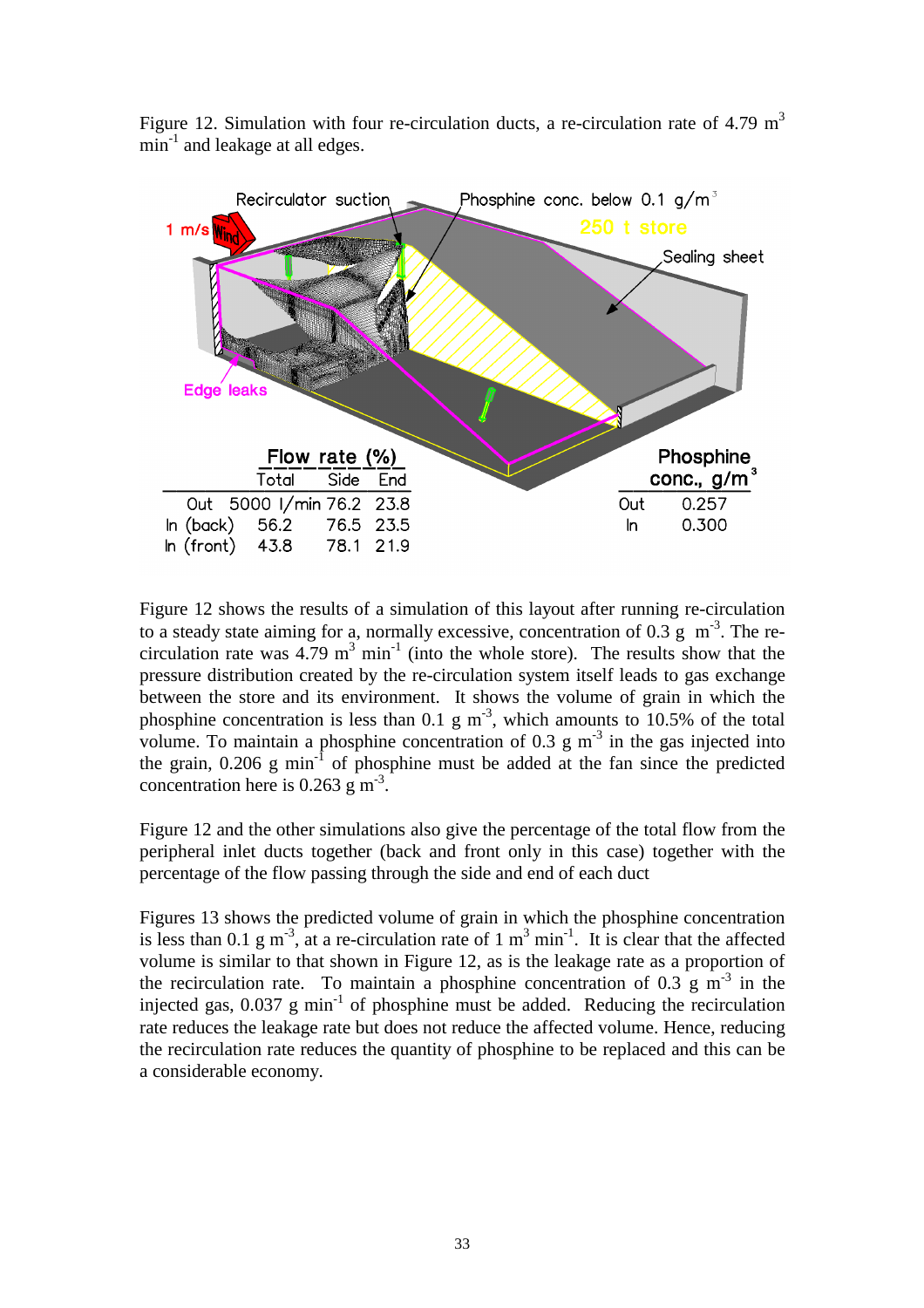

Figure 13. Simulation with four re-circulation ducts, a re-circulation rate of 1  $m^3$  min<sup>-1</sup> and leakage at all edges.

There is evidence from the experimental results that the leakage shown in Figures 12 and 13 at the sheet side was present in the tests, due to the difficulty of sealing the sheet against a corrugated wall. However, tests with a sulphur hexafluoride  $(SF_6)$ based leak detector suggest that the edges of the sheet are generally well sealed. Also this test failed to find leakage near point G through the party wall into the next part of the store.

Figure 14 shows the results from another simulation with the same re-circulation rate as in Figure 12, 4.79  $m^3$  min<sup>-1</sup> (into the whole store), but with leakage paths assumed to exist at the edges of the rear retaining wall only. The volume of grain in which the phosphine concentration is less than  $0.1 \text{ g m}^{-1}$  amounts to only 1.4% of the total volume, and the additional phosphine required is now only  $0.034 \text{ g min}^{-1}$ . The pressure distribution and hence the flow pattern near the floor, changed significantly.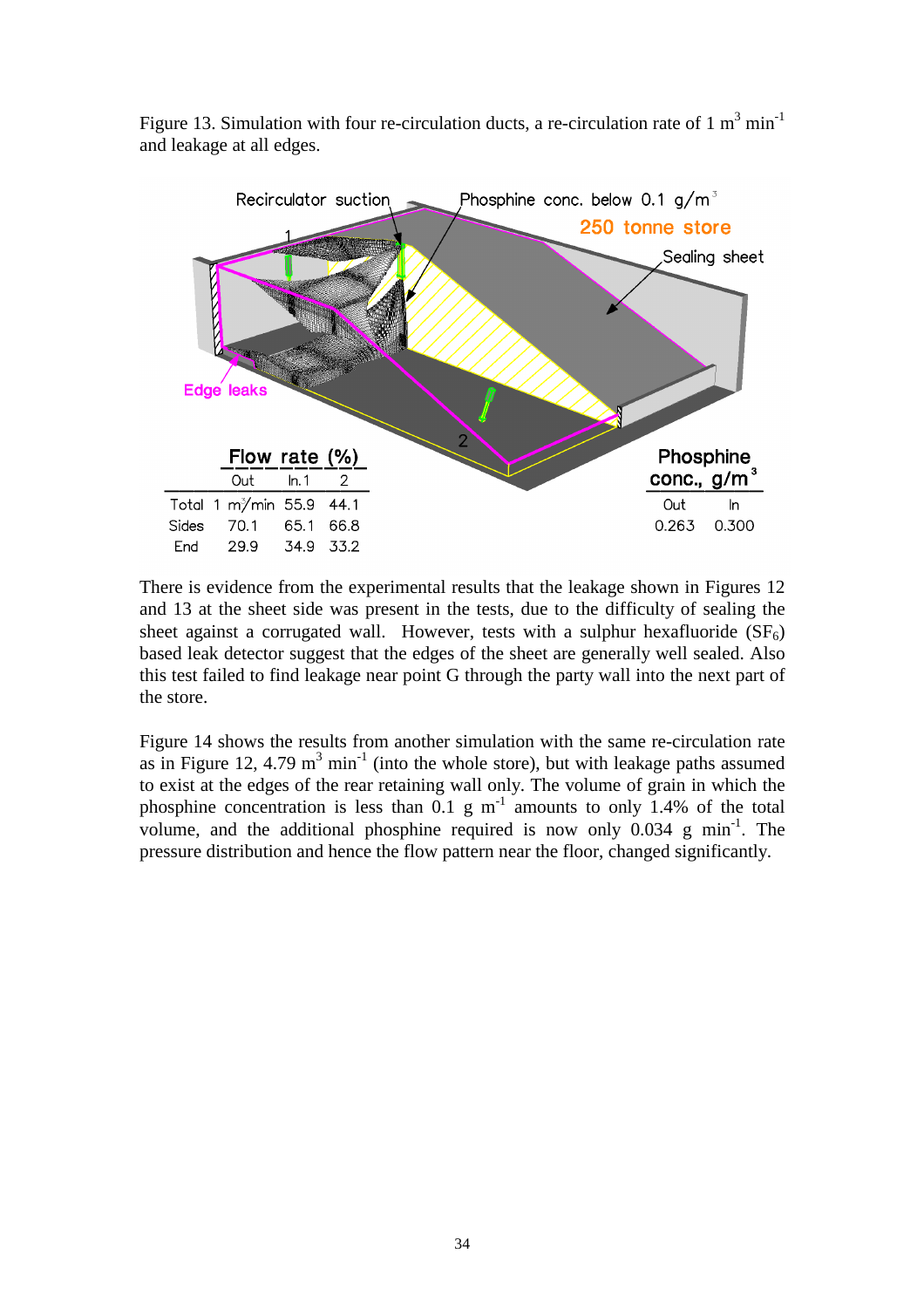Figure 14. Simulation with four re-circulation ducts, the re-circulation rate at 4.79  $m<sup>3</sup>$  $min<sup>-1</sup>$  and with the leakage paths assumed to exist at the edges of the rear retaining wall only.



Figures 12 and 14 show that the effects of a 1 m  $s^{-1}$  wind blowing over the store have been included in the simulation. The pressures created by the wind were calculated in a separate model. The pressures at the leaks, relative to a downstream datum, were less than 0.5 Pa and the predicted effect of a modest wind on leakage rates when the system is running is negligible.

Figure 15. Simulation with eight re-circulation ducts, a re-circulation rate of 1  $m<sup>3</sup>$  min<sup>-</sup> 1 and leakage at all edges.

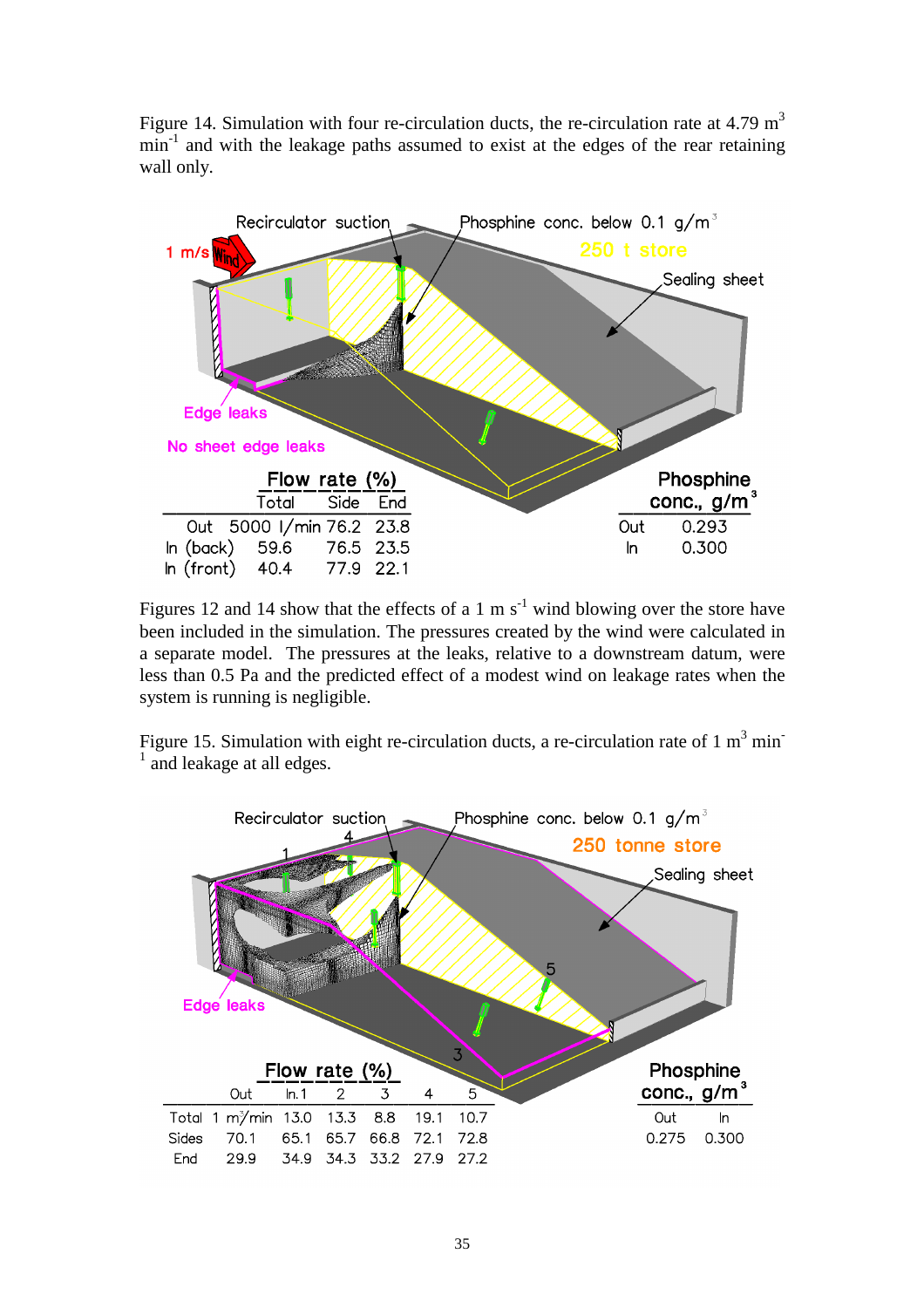The predicted effect of using 8 injection pipes instead of four is shown in Figure 15. The re-circulation rate is  $1 \text{ m}^3 \text{ min}^{-1}$  (into the whole store). The predicted percentage of the total gas flow through each of the 5 inlet ducts is given, ranging from 8.8% to 19.1%. Resistance to flow in grain is lowest in the horizontal plane and so, if there is the same pressure, the proportioning of the flow is related to the distance from the sucking ducts. There is still leakage as a result of the re-circulation system but the affected volume has been reduced from 10.5% to 8.4% of the total volume. The additional phosphine required is now  $0.025$  g min<sup>-1</sup>. This trend is consistent with the trials results. Figure 16 shows a similar simulation but with the leakage paths assumed to exist at the edges of the rear retaining wall only. As expected, the smallest leakage occurs when the sheet edge leaks are eliminated.

Figure 16. Simulation with eight re-circulation ducts, the re-circulation rate at 1  $m<sup>3</sup>$  $min<sup>-1</sup>$  and with the leaks paths at the edges of the rear retaining wall only.



Table 4 summarises these results and compares the predicted phosphine supply rate with an actual result from Trial 3 (Table 3).

Table 4. Predicted and experimental phosphine usage.

| Number of injection points | Assumed leak positions | Phosphine supply rate to<br>maintain 0.3 g $\overline{m}^3$ at 1 $\overline{m}^3$ m <sup>-1</sup> |
|----------------------------|------------------------|---------------------------------------------------------------------------------------------------|
|                            |                        | $(g \min^{-1})$                                                                                   |
|                            | Sheet and wall edges   | 0.037                                                                                             |
|                            | Sheet and wall edges   | 0.025                                                                                             |
|                            | Wall edges only        | 0.002                                                                                             |
|                            | Unknown in trials      | $0.024$ (measured)                                                                                |

Some of the sampling points used in the trials were located within the low phosphine zones highlighted in Figures 12, 13 and 15 which included sheet edge leaks. The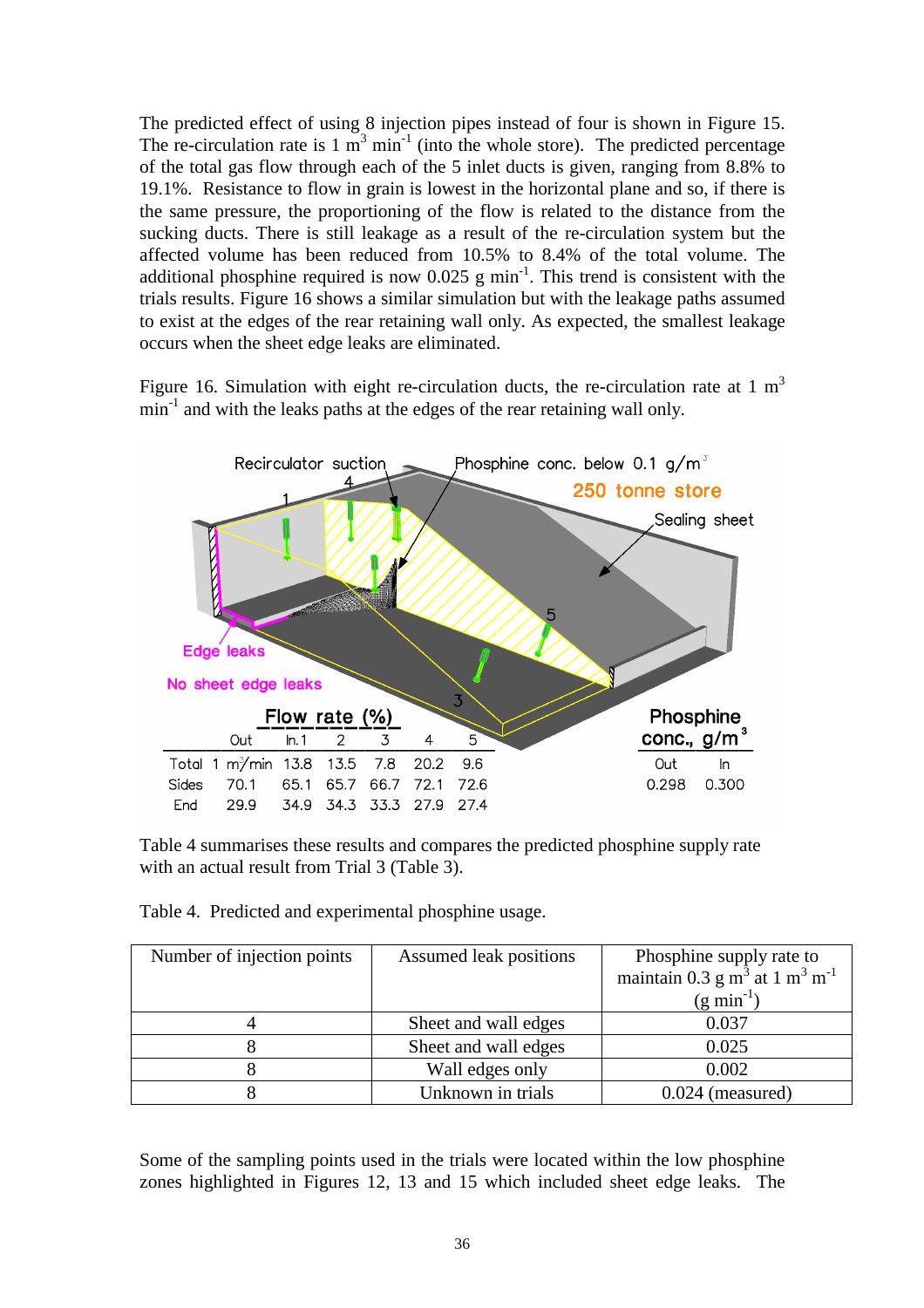predicted results are from steady-state analyses and therefore these sampling points would be expected to show consistently low concentrations. Since they did not show consistently low phosphine concentrations in the trials, it must be assumed that the sheet edge leaks were not generally significant. However, the predicted phosphine usage  $(0.002 \text{ g min}^{-1})$  with wall edge leaks only is far below the measured value  $(0.026 \text{ g min}^{-1})$ , suggesting that the wall edge leaks are larger than the 0.2 mm assumed in the analyses. In future, it would be useful to see if floor leaks can be reduced by extending the injection pipes closer to the floor, perhaps about 1 m away.

The lack of ingress of air through the sheet edges also implies no ingress from the floor. In reality, this may not be perfectly sealed and it would be useful to see if floor leaks can be reduced by extending the injection pipes closer to the floor, to within about 1 m. The necessity for very low flows means that the diameter of the inlet pipes could be further reduced to 0.05 m and this would facilitate insertion into deeper grain.

The 'wind effect', which is evident in the experimental records as a decrease in phosphine concentration, is more likely to be due to barometric pressure changes, which have been measured at  $+/- 300$  Pa or more, rather than wind alone. A change in barometric pressure will cause gas to enter or leave the enclosure by virtue of a change in specific volume. The re-circulation system transit time is approximately 2 hours at a re-circulation rate of 4.79  $m^3$  min<sup>-1</sup>, hence phosphine concentration recovers fairly quickly. This time would be longer in the most extended flow paths. Thus, the cessation of dosing during periods of high wind and a resumption with rapid recirculation for a short period can be justified.

The provision of injection pipes at the centre of each side of the grain bulk, in addition to those in the corners, has the effect of reducing the injection pressure and the flow pattern but not the overall leakage rate. This seems to be because the negative pressure at the central extraction pipe remains largely the same. Reducing the negative pressure at the centre by using a distributed array of suction pipes appears to be a more effective means of leakage control and this was used in the trial. A subtle modification to provide the best layout of these would be an oval with the long axis in line with the longest side of the bulk, rather than a circle.

CFD modelling proved a very useful contribution to the project since it provided an understanding of gas flows within a bulk, aided the interpretation of the experimental results and provided ideas and tested improvements in the re-circulation system. It was hampered by a lack of detailed knowledge of exactly where leaks are located in a bulk but this will always be impossible in commercial bulks, even those sealed before the grain is loaded.

(i) CFD modelling of a floor store with re-circulation has simulated the interactions between outside wind and internal gas flows, and predicted the phosphine concentrations in the bulk.

(ii) Leakage into and out of the store is caused partly by the re-circulation system itself. This can be minimised by the correct distribution of extraction and injection pipes.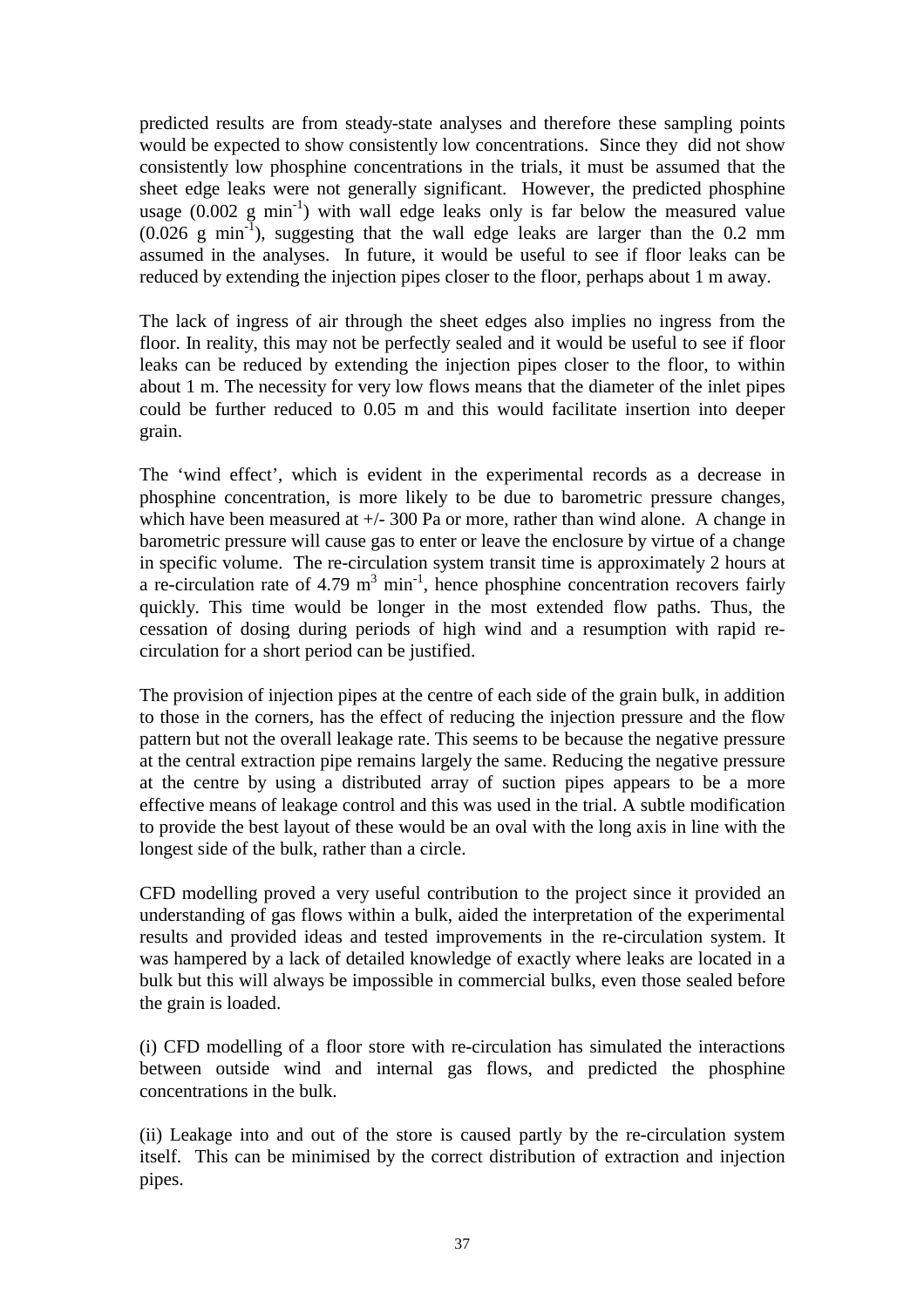(iii) The quantity of phosphine required to replace losses as a result of re-circulation can be minimised by using a low re-circulation rate.

(iv) Assuming a reasonably well sealed store, rapid changes in barometric pressure are more likely to cause changes in phosphine concentration than wind pressure.

(v) After adverse weather, phosphine concentrations throughout the bulk will recover most quickly using a high re-circulation rate.

#### *5.2. Experimental data for trials 1-4.*

#### *5.2.1. Trials 1 and 2.*

The dosing system was run over 9 days in both trials 1 and 2. The amount of  $FRISIN<sup>R</sup>$ used was 42.6 kg in trial 1 (880 g of phosphine) and 35.2 kg in trial 2 (730 g of phosphine). The difference in the amount of phosphine used in the two trials was probably due to a small leak coming from the flow meter of the dosing system (Fig. 1) that was discovered towards the end of trial 1.

Figure 17 shows the concentration in the bulk against time during trial 1. It shows a reduction in concentration on day 2 (20 to 50 hours) due to the cylinder running out overnight. Stormy conditions were experienced on days 4 and 5 of the trial (80 to 120 hours). This caused low concentrations in several positions in the grain especially at the bottom of the slope (positions J, K and L), at the back (position B) and on the right side of the bulk (position G). When normal wind conditions had resumed the concentrations recovered within a day to give good concentrations everywhere except position G at the side of the bulk.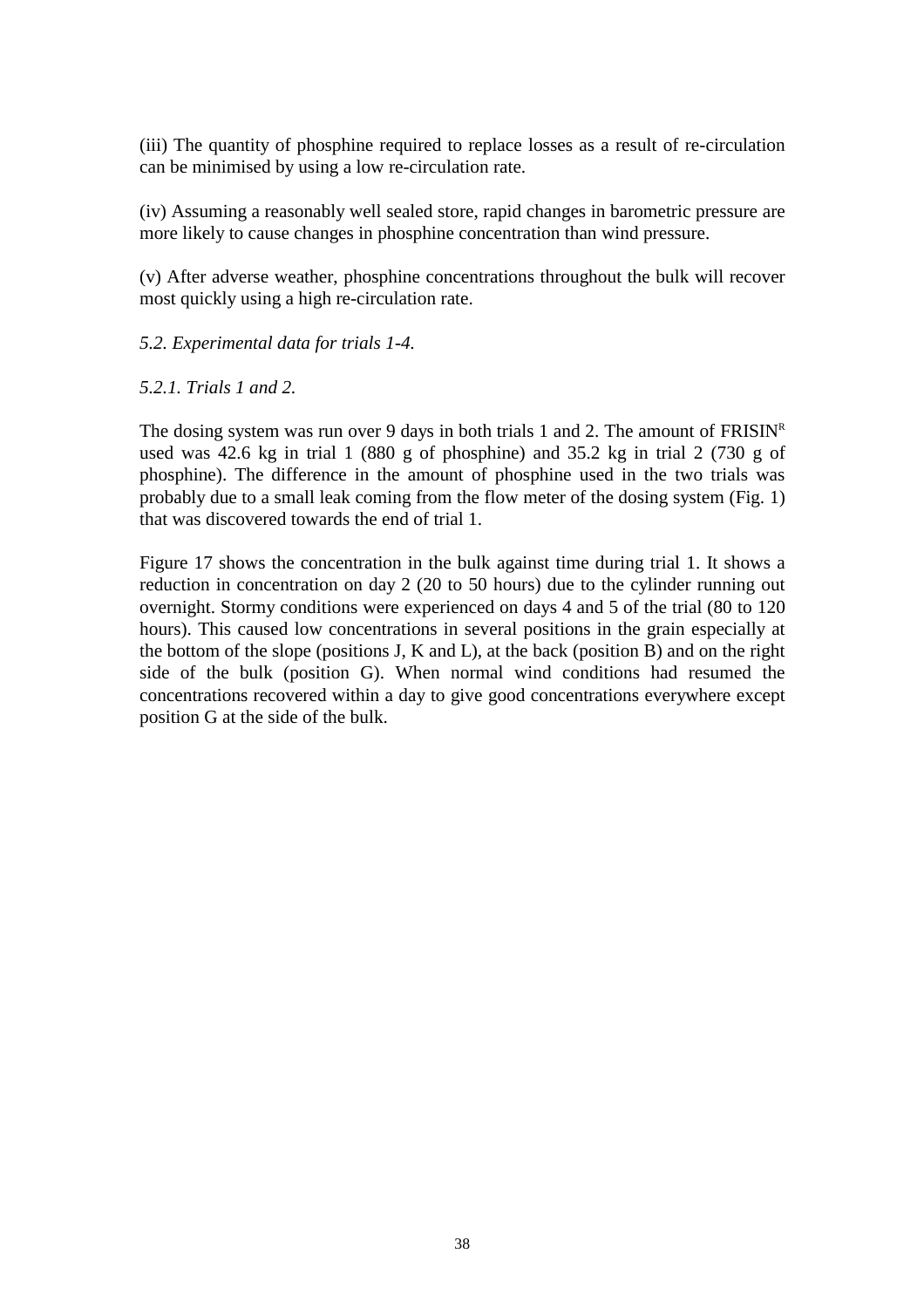

Figure 17. Concentrations of phosphine in the bulk during trial 1.



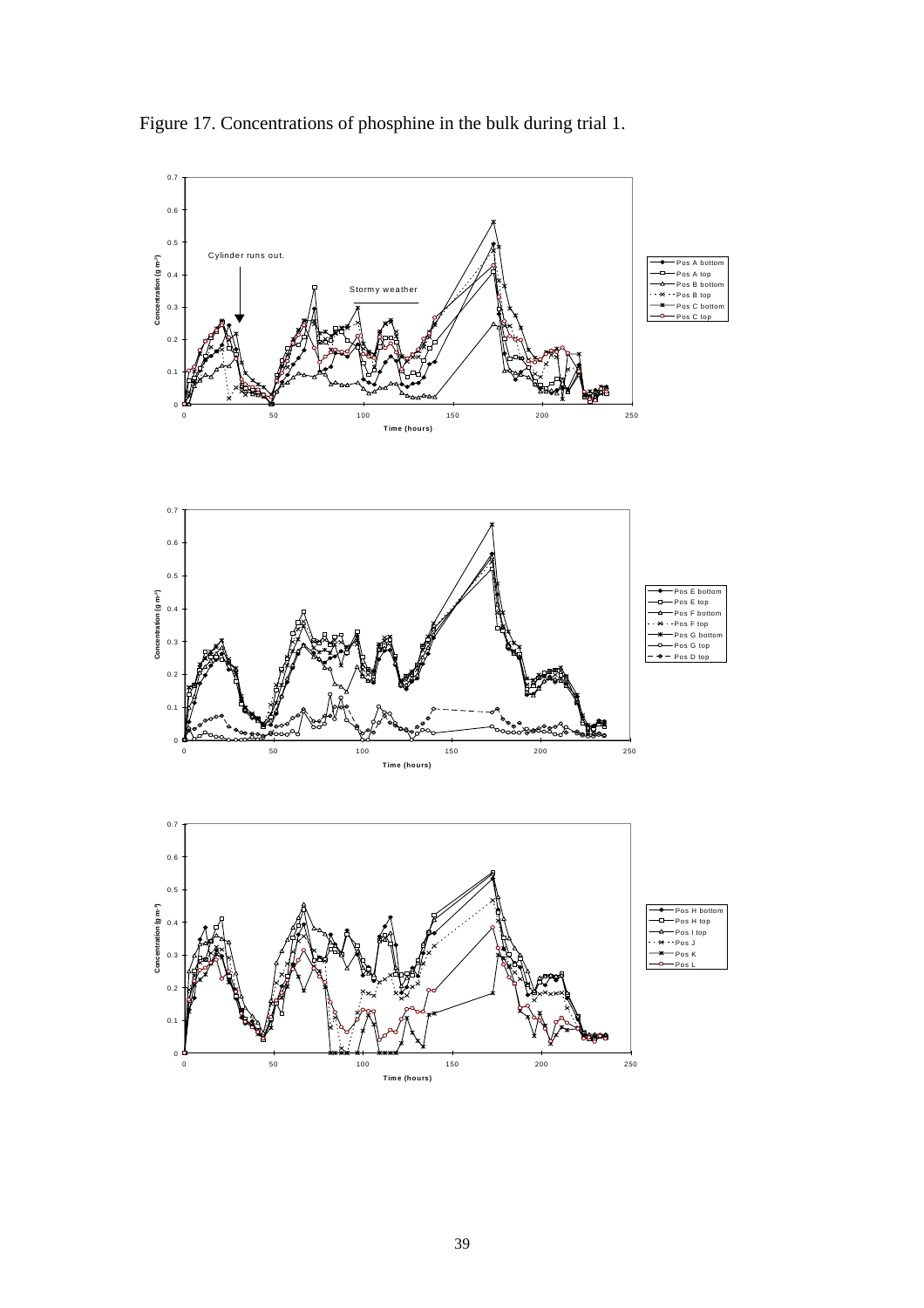Even with the fan running at full speed an even distribution of gas was never achieved. Position G on the right hand side of the bulk at the surface always received low concentrations. Areas of negative pressure were observed near positions E and G in the pressure profile which could account for the low concentrations at position G. If a small leak was present somewhere near that position, air would be drawn in by the negative pressure causing low concentrations of phosphine.

Figure 18 shows the concentration in the bulk against time during trial 2. In this trial two extra outlet shafts were placed in the mid-point of the sides of the bulk (Figure 6) to eliminate the areas of negative pressure identified. The first two days of the trial were carried out under windy conditions and low concentrations were seen throughout the bulk. When the wind speed decreased the concentrations rose quickly throughout the bulk.

The low concentrations at 70 hours and at 190 hours were caused by the dosing system malfunctioning and switching off the cylinder supply. When the system was restarted the concentrations recovered very quickly. The malfunction appeared to be due to cold and damp affecting the Psion Organiser used to control the dosing system. This problem could easily be remedied in a commercial model which would not rely on an external controller.

The distribution of phosphine was much more even than in the previous trial. However, low concentrations were seen at position K at the bottom of the slope in the middle especially when the fan speed was reduced to 4  $m<sup>3</sup>$  min<sup>-1</sup>. Areas of negative pressure were observed at position K and also position B at the back of the store where the concentration of phosphine was lower than elsewhere.

Areas of negative pressure in the middle of the back and front walls indicated a need for outlet shafts at these positions which was made possible by the redesign of the recirculation system for use in trials 3 and 4.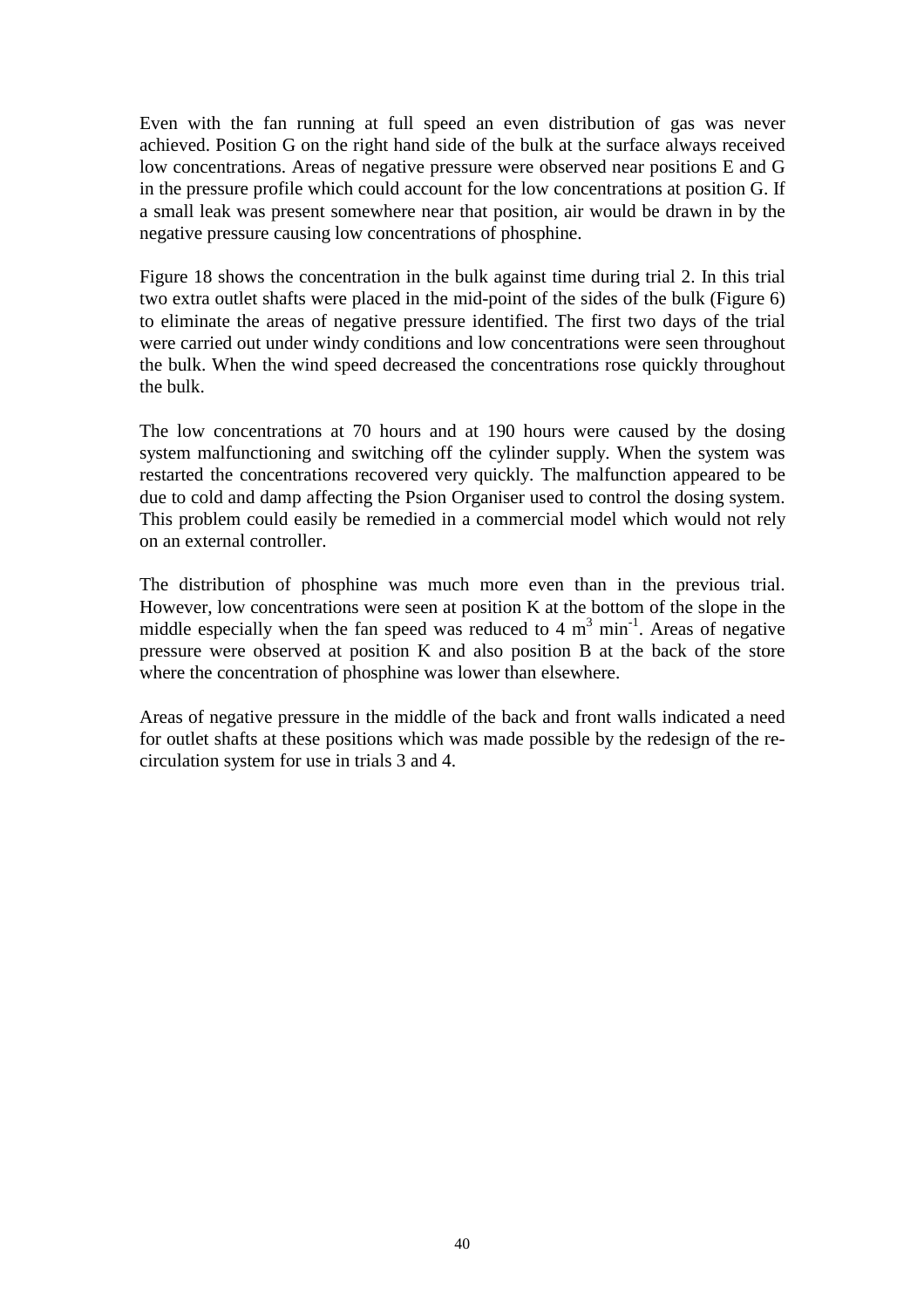

Figure18. Concentrations of phosphine in the bulk during trial 2.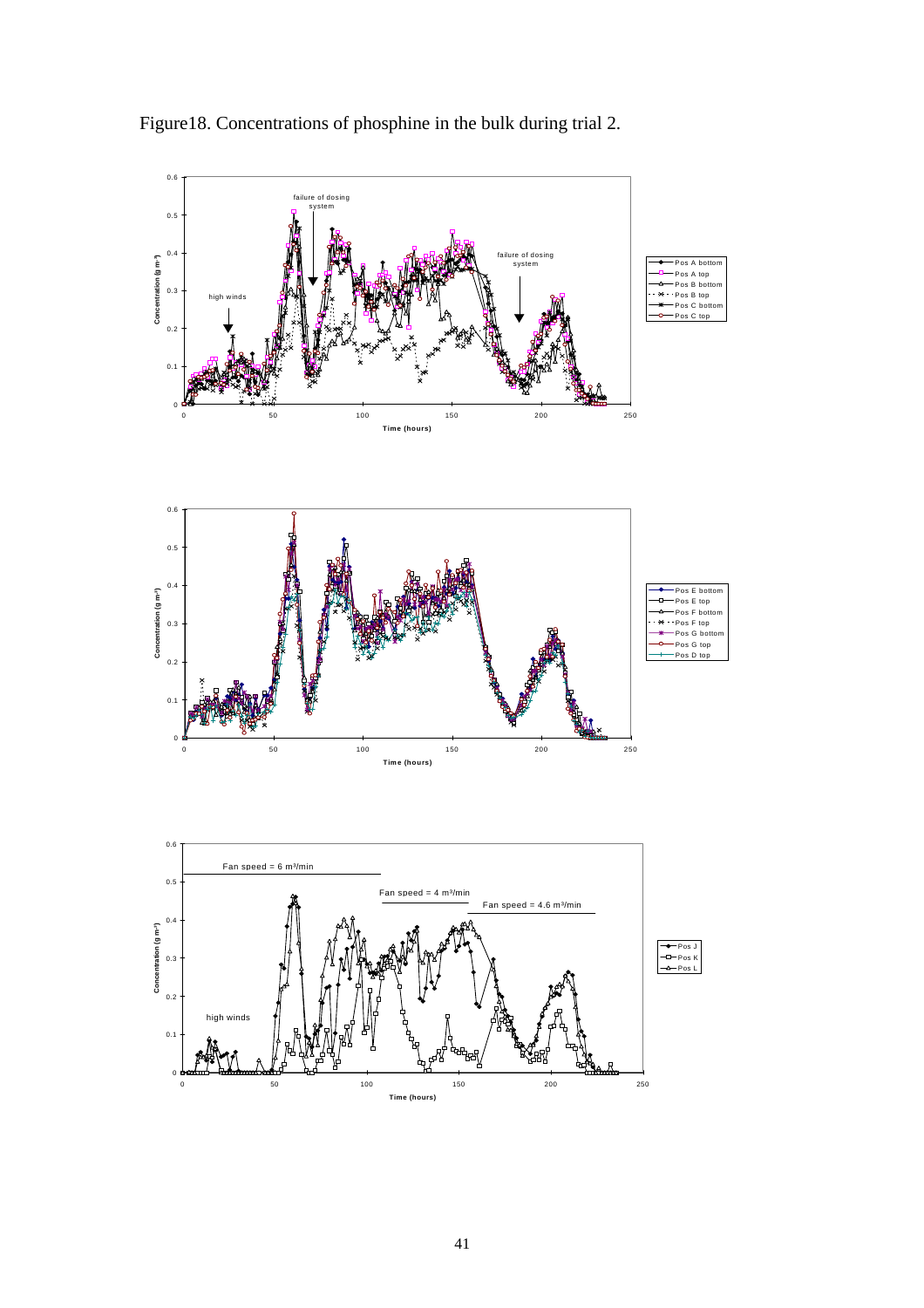5.2.2. *Trial 3*.

Trial 3 used a total of eight inlet ducts and was planned to allow many experimental manipulations of the dosing system, including reversal of flow to give suction at the periphery. With eight inlet ducts, no areas of negative pressure could be detected around the edge of the store. Figure 19 shows the pressure profile along the back wall of the bulk. The highest pressures are associated with the injection tubes and this influence extends to the full depth of the bulk even though the tubes themselves were only 1.5 m long.



Figure 19. Over-ambient pressure profile along the back wall when using eight delivery ducts.

Figure 20 shows the concentrations in the bulk during trial 3.

During the first 120 hours the winds were too strong for any fumigation to be successful. Following this, there was a period of normal weather where wind speeds were no more than moderate and this lasted for the rest of the trial. During this time the system worked well when it was used to deliver gas to the periphery. This permitted a reduction in the circulation rate from 4.85 m<sup>3</sup> min<sup>-1</sup> to 1.83 m<sup>3</sup> min<sup>-1</sup> and a reduction in the dosing rate from 3 l min<sup>-1</sup> to 1 l min<sup>-1</sup> or 0.0774 to 0.0258 g of phosphine  $\min^{-1}$  (Table 2)

With the exception of one position, concentrations substantially greater than 0.1 g  $m<sup>-3</sup>$  were obtained everywhere except for a brief period where the flow of FRISIN<sup>R</sup> was interrupted after 220 hours.

Between 220 hours and 340 hours the circulation system was set at 1.83  $m^3$  min<sup>-1</sup> and concentrations in excess of 0.1 g  $m^{-3}$  where obtained everywhere including the weakest position. This appears to be the optimum flow rate for this bulk producing minimum leakage due to the circulation system while still providing an even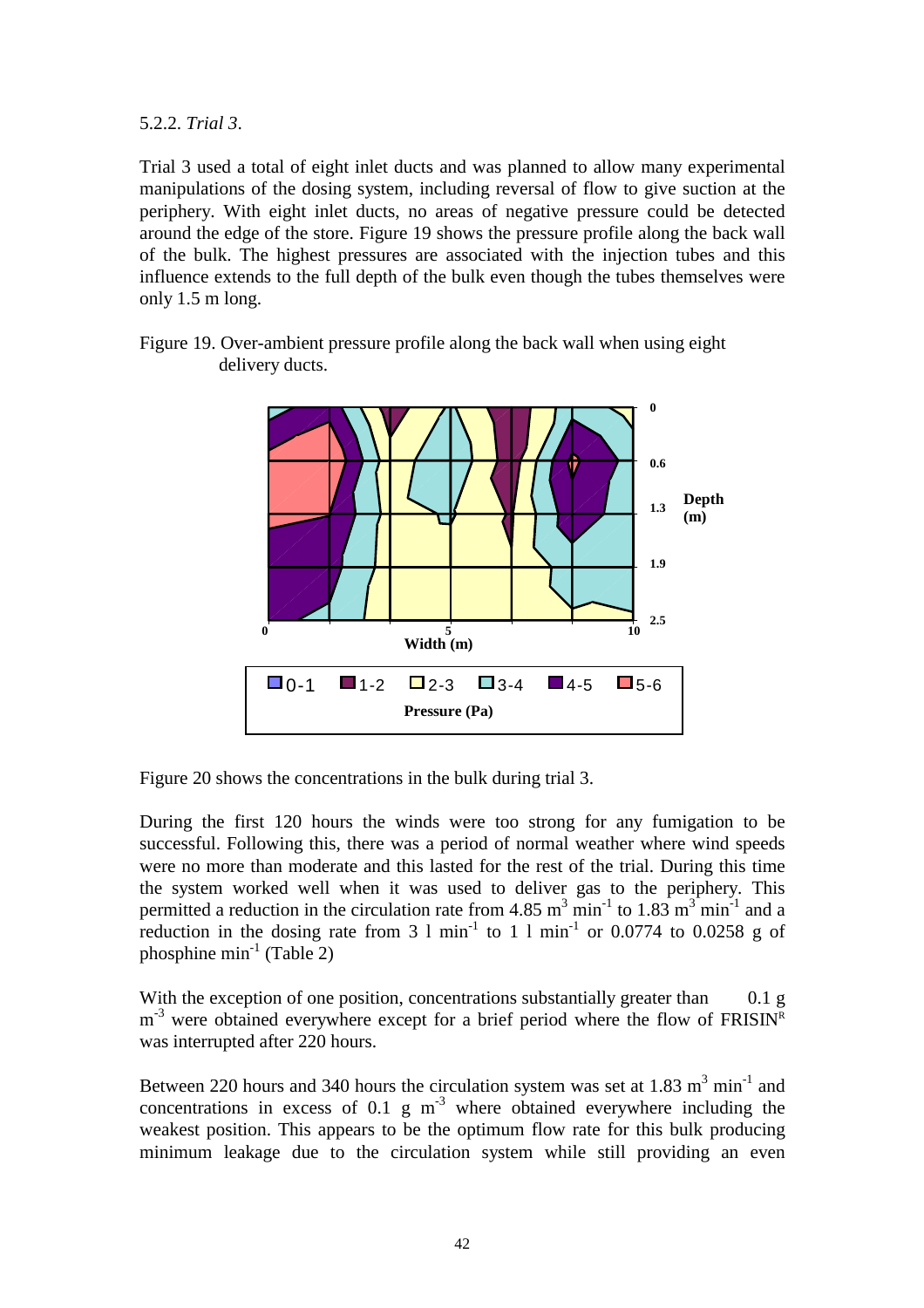distribution of phosphine. When the flow rate was reduced to 0.82  $m^3$  min<sup>-1</sup> a less even distribution of phosphine was obtained.

The reversal of the direction of flow of the re-circulation resulted in a less even distribution with some high and low concentrations. This was expected and was caused by air being sucked in from the edge of the fumigation enclosure. However, the flow reversal lasted for 7 days. It may be that a short (30-60 minutes) reversal of the flow direction per day would be beneficial in taking phosphine to areas by-passed by the normal circulation paths.

The trial was not primarily designed to achieve any particular exposure period or dose rate but rather to assess the effect of different re-circulation rates and dosing rates under stable wind conditions. However, a total of 50.85 kg of  $FRISIN<sup>R</sup>$  was used equivalent to 1.02 kg of phosphine or about 4.1 g tonne<sup>-1</sup>. This in line with current dosage rates for solid phosphide formulations and was particularly economical for a trial which ran for 26 days.

The modelling and the working system was described, concentrating on the findings from trial 3, at a major international conference on the use of gases for control (Mills, *et al.,* in press).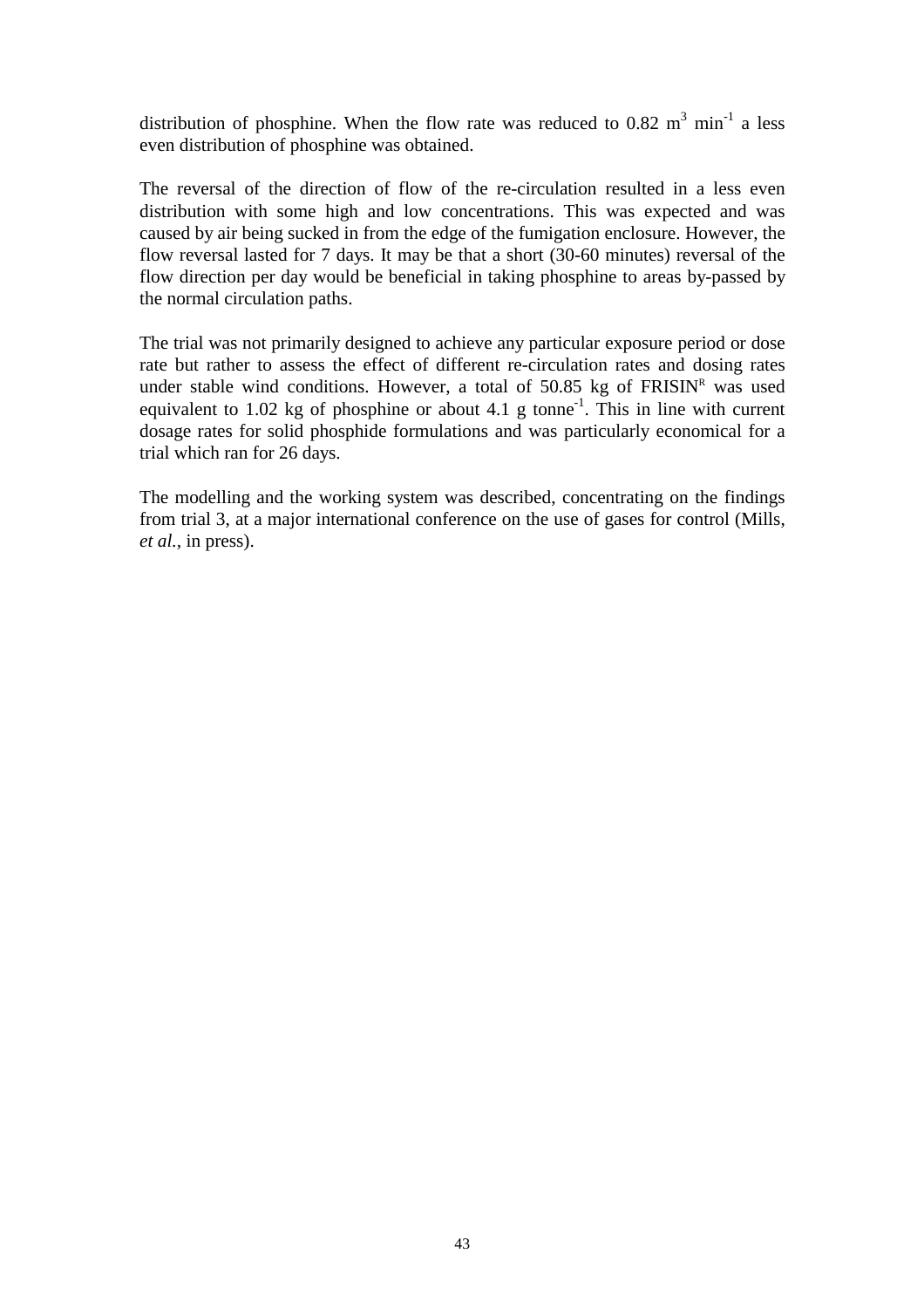

Figure 20. Concentrations of phosphine in the bulk during trial 3.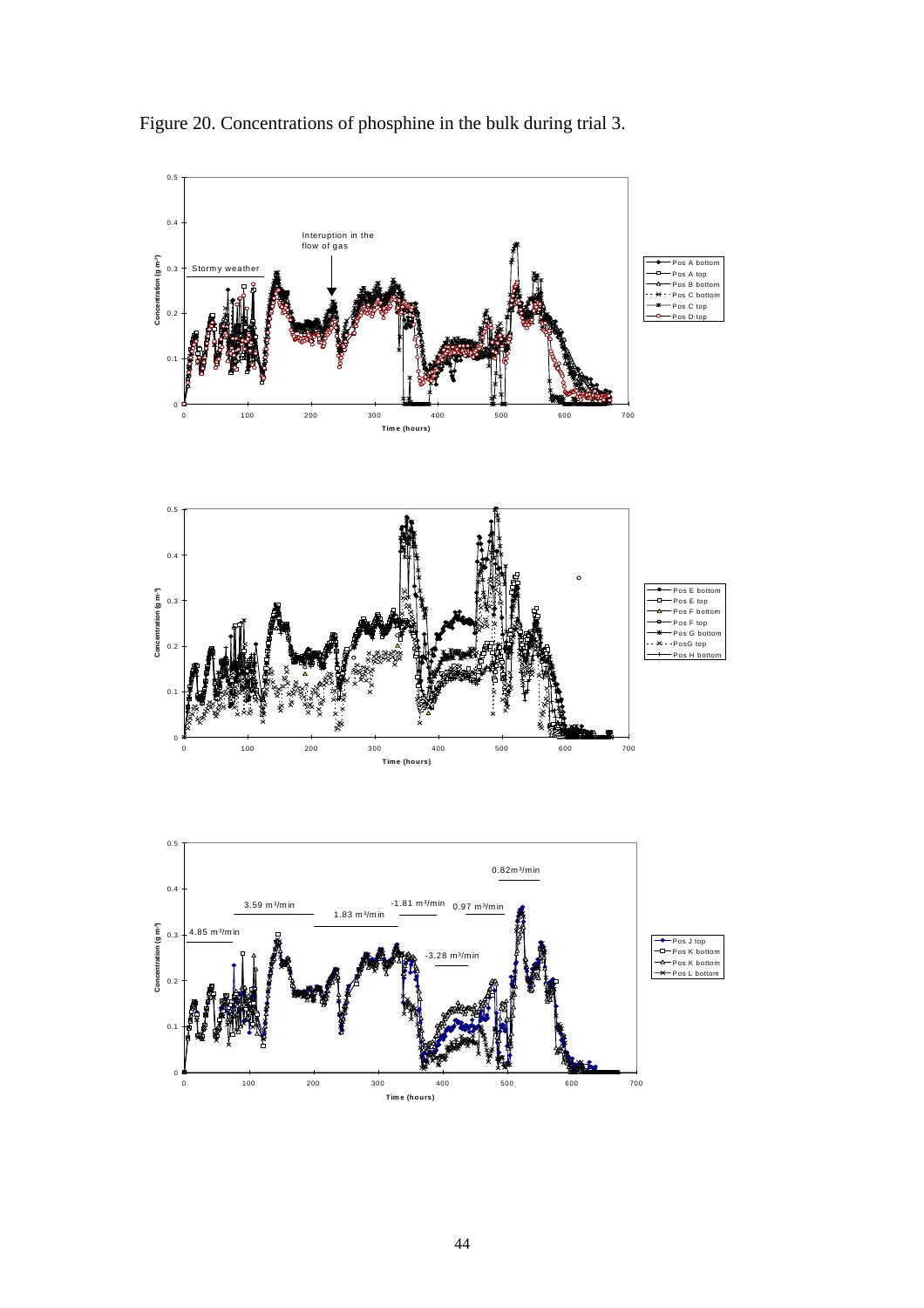*5.2.3. Trial 4.*

Figure 21 shows the concentration of phosphine in the bulk during trial 4. Good concentrations were achieved everywhere except where the flow of  $FRISIN<sup>R</sup>$  was reduced. After this reduction good concentrations were re-established within a few hours of the dosing rate being returned to  $2.5 \text{ m}^{-1}$ .

Figure 21. Concentrations of phosphine in the bulk during trial 4.

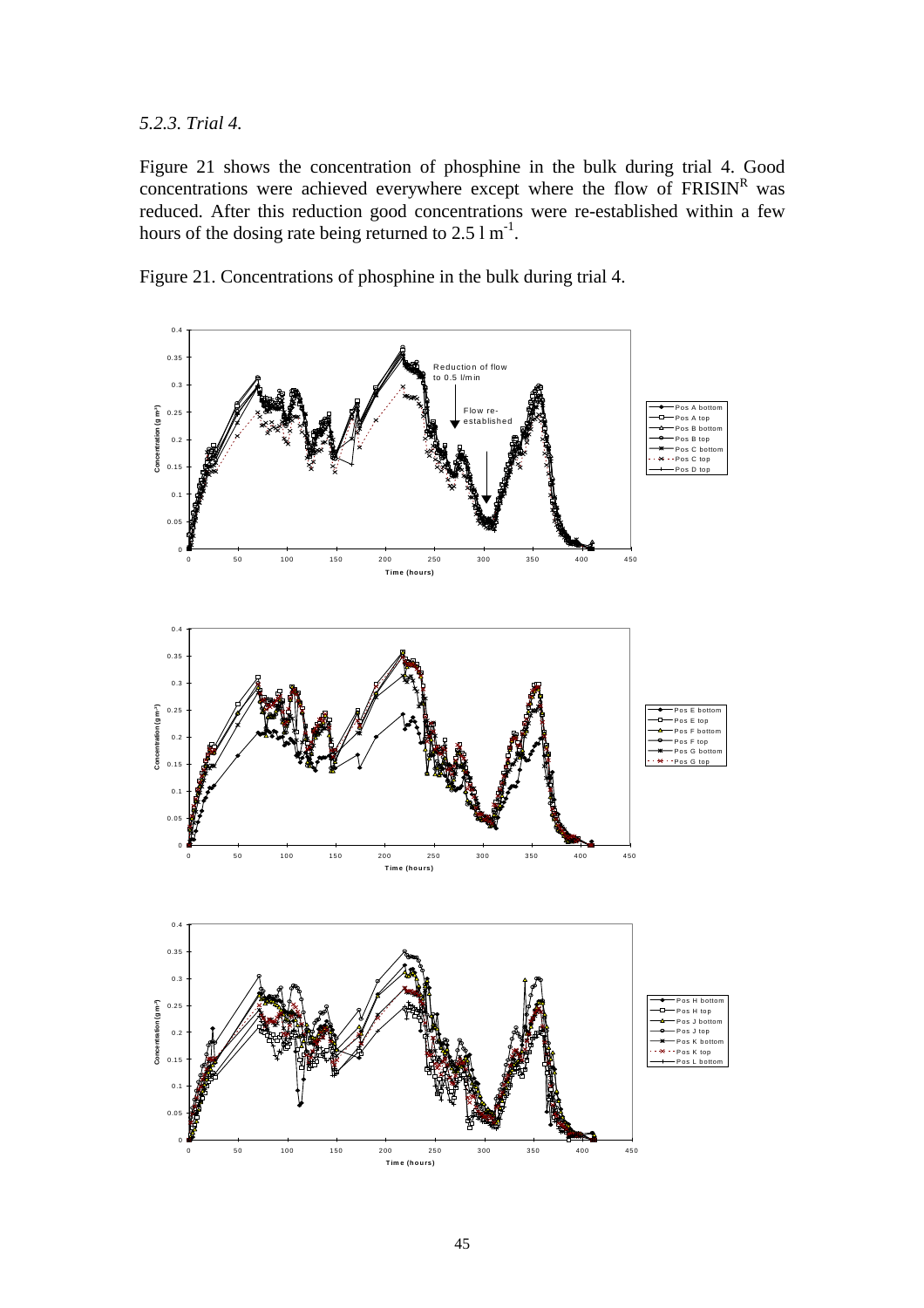A total of 37.3 kg of  $FRISIN<sup>R</sup>$  gas was used (770 g of phosphine) which is equivalent to 2.1 g of phosphine tonne<sup>-1</sup>.

It is worthwhile to compare the phosphine usage in conjunction with re-circulation with that necessary for the  $SIROFLO<sup>R</sup>$  system for floor-stored bulks. Previous trials funded by H-GCA compared a SIROFLO<sup>R</sup> and an early attempt at a re-circulation system, both over a seven day period (Wontner-Smith *et al.,* 1999). A 150 tonne bulk of feed wheat in the same store used in the current study was used. This re-circulation system employed two ducts blowing into the grain surface and sucking from a ventilation duct via perforated polyethylene lay flat tubing. Dosing was via four ventilation ducts under the control of the auto-dosing system. The amount of phosphine used was about 110 g per day and an average concentration of 0.249 g  $m<sup>3</sup>$ resulted. The SIROFLO<sup>R</sup> trial used about 60 g per day, i.e. 55 % of that used in the recirculation system, to produce an average concentration of 0.071 g  $m^3$ , i.e. 28 % of the average concentration obtained by re-circulation.

The usage in the current trial 4 was about 50 g per day and gave much higher concentrations with a minimum of 0.15 g  $m<sup>3</sup>$  when the system was dosing normally (Figure 21). The difference in phosphine economy will be larger when fumigating to control tolerant species or resistant strains. SIROFLOR, used under Australian conditions where the grain is warmer than 20  $^{\circ}$ C, has a recommended concentration of 0.05 g  $m<sup>3</sup>$  to be maintained for 14 days to control tolerant pest species. This dosage schedule is likely to be increased to a concentration of 0.17, 0.3 or 1.0 g  $m<sup>3</sup>$  for 14, 10 or 7 days, respectively, to control highly resistant strains (Collins *et al*, in press). Still higher concentrations and longer exposure periods will be required for treatments under UK conditions below 20  $\mathrm{^{\circ}C}$ . For example, for the control of highly resistant rust-red grain beetle, *Cryptolestes ferrugineus* at 15 °C, a concentration of 2.0 g m<sup>3</sup> must be achieved for 12 days (Price and Mills, 1988). These concentrations will require high daily dosage rates in the CSL-type store, particularly if  $SIROFLO<sup>R</sup>$  is used.

#### *5.2.3.1. Bioassay.*

The mean emergence from the three controls was 119 adults (range 95-132) of which an estimated 50% were pupae at the time the trial started. A total of 16 samples were inserted into the grain and concentration time products (CTPs) at the top and bottom at position G at the surface and bottom were 64.0 and 64.6 g h m<sup>-3</sup> respectively. CTPs at the same locations at position H were 38.4 and 57.4 g h  $m<sup>-3</sup>$  respectively. An estimated 120 pupae were treated at each location and there were no survivors from a total of 960 pupae treated. The total exposure period was 17 days.

Laboratory toxicity data indicates that, at 5-10 $^{\circ}$ C, a 12-day exposure to 0.1 g m<sup>-3</sup> (a CTP of 28.8 g h m<sup>-3</sup>) would control pupae of this species (Clifton *et al.*, 1995). This dose would have been attained after the trial had run for 12 days. Control of the sawtoothed grain beetle, *Oryzaephilus surinamensis,* would have been attained in a 4-day exposure at this concentration. However, this trial would not have controlled the highly naturally tolerant granary weevil, *Sitophilus granarius,* which requires exposures at a concentration of 1.0 g m<sup>-3</sup> of 18 days at  $10^{\circ}$ C, more than 23 days at 7.5<sup>o</sup>C and more than 28 days at 5<sup>o</sup>C (Clifton *et al.,* 1995). However, this system would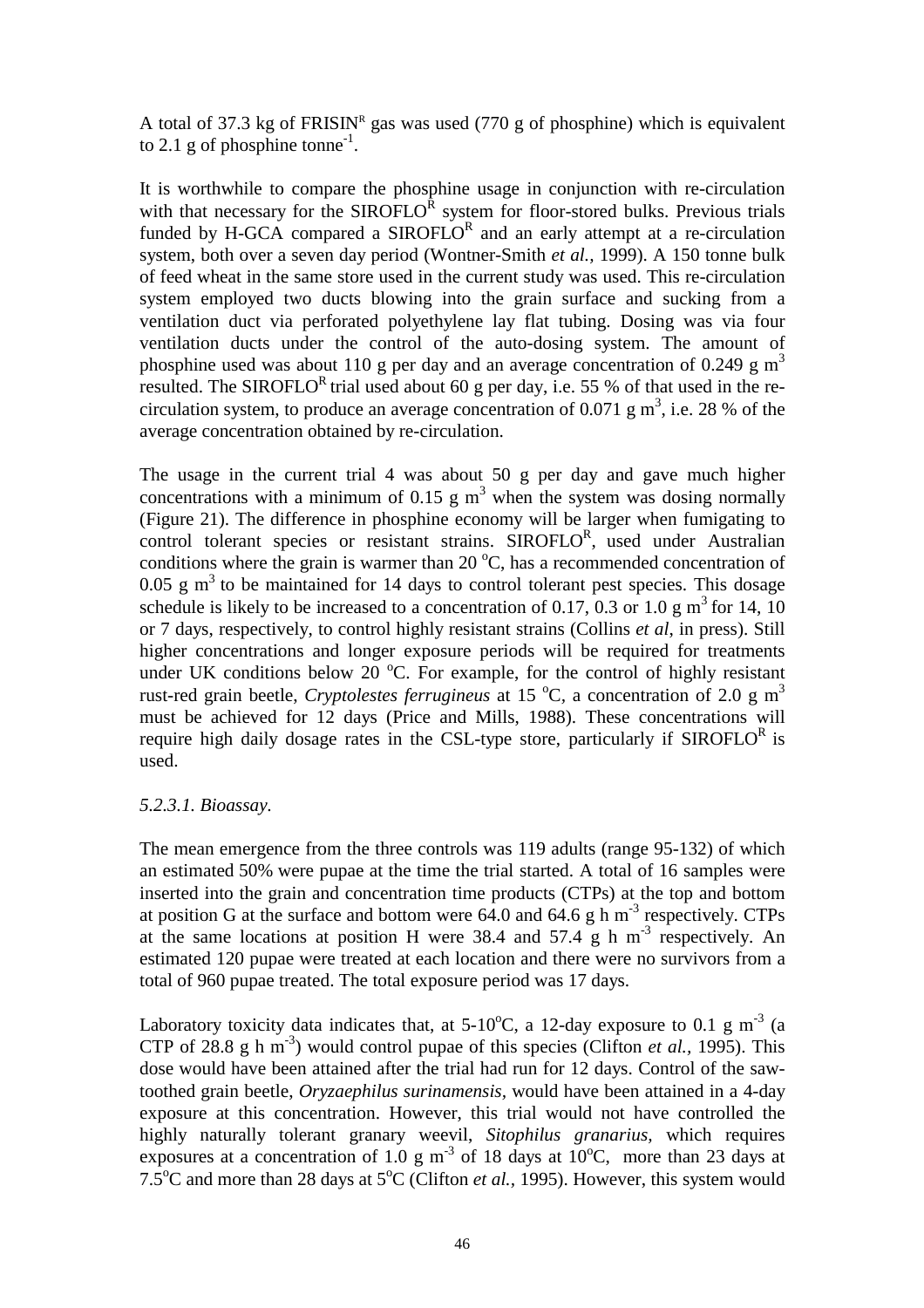be capable of obtaining this concentration for whatever exposure period is needed. The precise exposure period required for control at the lower temperatures is not known since the exposures which allow survival were considered to be unobtainable from dosing by conventional formulations at normal leakage rates.

Information on the doses required for the control of resistant strains is scant, especially at low temperatures, again since there appeared little prospect of attaining them in practice. Data obtained at 15°C (Price and Mills, 1988), showed that a concentration of 2.0 g  $m<sup>3</sup>$  over a 12-day exposure period is required to control a highly resistant strain of *C. ferrugineus* and a 14-day exposure at this concentration failed to control a resistant strain of the rice weevil, *Sitophilus oryzae.* Control of a highly resistant strain of *O. surinamensis* is easier with almost complete control at 0.47 g m<sup>3</sup> over a 10-day exposure and control attained at 0.94 g m<sup>-3</sup> over a 6-day exposure.

With this dosing system in place we have a means to attain these concentrations and exposure periods and can now design fumigations for the control of resistant strains. Some data exists on the dosage regimes to control resistant strains (Price and Mills, 1988) though further data is required, especially at low temperatures. The presence of resistance in a pest population in a grain bulk can be determined by collecting samples and subjecting adults to a same-day resistance test (Savvidou, *et al.,* 1994; Mills and Athie, 2000).

## *5.2.3.2 Residues.*

Table 5 shows the free phosphine residue levels found in the grain after trial 4.

| Sample number | <b>Location and depth</b>                               | <b>Residue level</b><br>(ppm) | <b>CTP</b><br>$g h m-3$ |
|---------------|---------------------------------------------------------|-------------------------------|-------------------------|
|               | Back right corner, C, surface                           | 0.0069                        |                         |
|               | Back right corner, C, 2m                                | 0.0058                        |                         |
|               | Bulk centre, F, surface                                 | 0.0084                        | 70.0                    |
|               | Bulk centre, F, 2 m.                                    | 0.0037                        |                         |
|               | Inter-injection duct location<br>right side, H, surface | 0.0013                        | 38.4                    |
|               | Inter-injection duct location                           | 0.0060                        |                         |
|               | right side, H, 2m                                       |                               |                         |

Table 5 . Free phosphine residues.

The CTPs obtained are given for the locations where the highest and lowest residue levels were obtained. A large proportion of the grain had been treated in the other trials and untreated grain added to the surface prior to trial 4. Free phosphine residues reduce quite rapidly with time by airing but it is likely that a small proportion of these residues originated from the other trials and therefore the values measured, especially at the back of the bulk, can be regarded as pessimistic for a single treatment. The highest residue, not surprisingly, was found at the centre surface location where the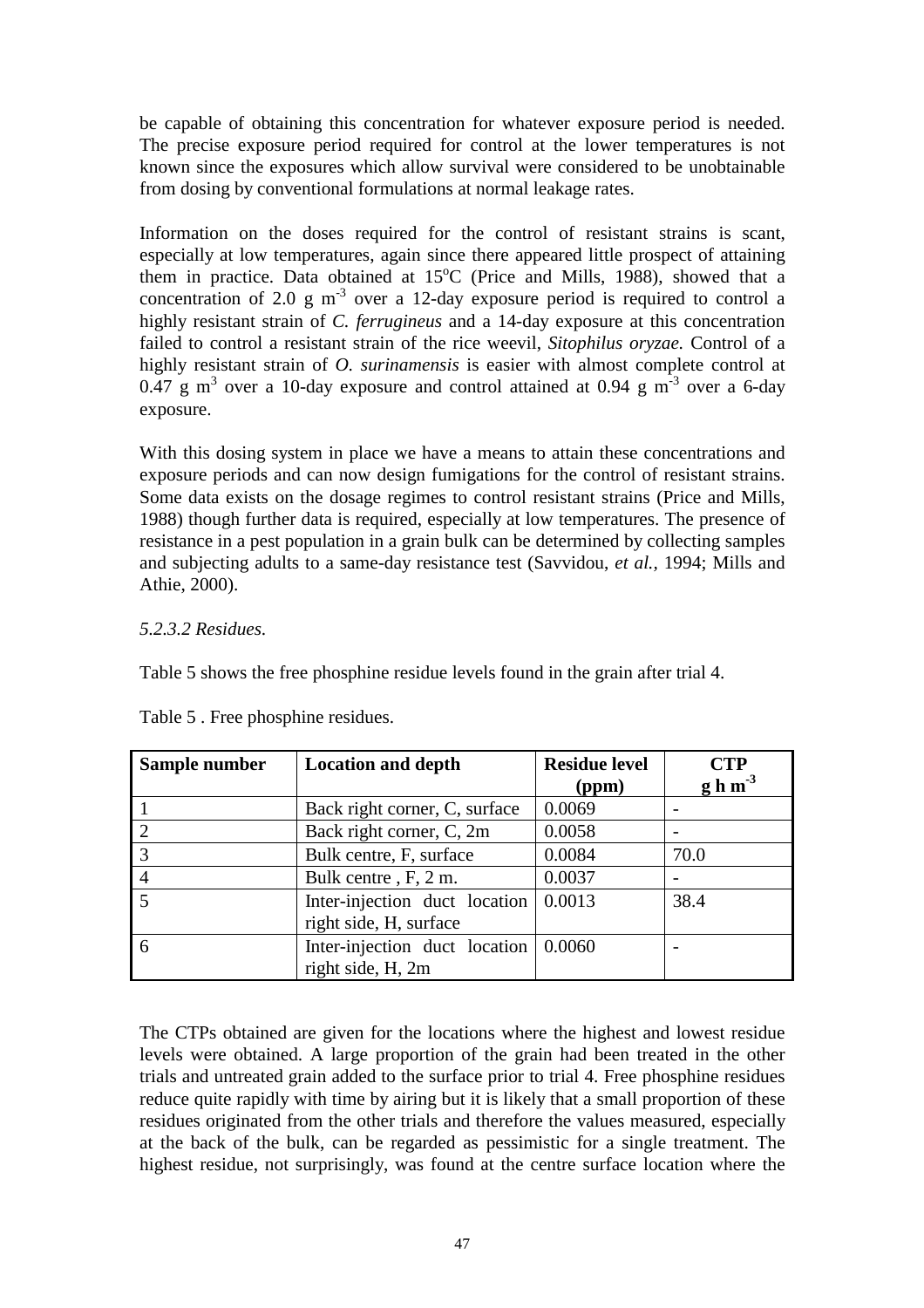loss of phosphine after fumigation would be slow. The Codex Alimentarius maximum residue limit (MRL) for raw cereal grains is 0.1 ppm, 12 times higher than the highest residue observed. The residue would decay further upon airing. There is certainly no problem with residues originating by the use of cylinderised phosphine even if the concentration and exposure period have to be increased to deal with resistant insects.

The use of these formulations removes the residue problems associated with the use of solid phosphide formulations, particularly aluminium phosphide tablets, where an atypical sample can contain unspent phosphide and, hence, a residue beyond the MRL as well as an odour of phosphine on the grain.

#### *5.3. Understanding the leakage mechanism.*

Pressure measurements in trials 1 and 2 showed some evidence that density differences between the air within the bulk and ambient was generating a pressure gradient that could cause vertical flow either upward or downward through the bulk but no simple link between climatic variations and the measured variation in phosphine concentration was observed. Extensive pressure measurements during these trials failed to show the existence of systematic pressure gradients from windward to leeward of the bulk. Dynamic pressures due to the wind did not appear to be generating pressure differences which would cause the levels of phosphine loss that had been observed during periods of high wind. Changes in barometric pressure could not be exclusively linked to leakage events.

The introduction of a sealed reference for pressure measurements in trial 3 revealed a far from steady or smooth movement in barometric pressure. During calm periods there was very little short term fluctuation in the pressure but during windy periods the pressure cycled through as much as 20 Pa (typically 8-12 Pa) within a period of 4-5 minutes.

Figure 22 shows pressure measurements during a storm where pressure fluctuations of increasing amplitude were observed. Here the pressure cycled through as much as 60 Pa. Even during quiet periods before and after the storm there is continual fluctuation of ambient pressure. The amplitude of the pressure waves that were observed during the storm were substantially damped out in the bulk. The resistance to rapid pressure change through the sheeting and within the grain could account for this.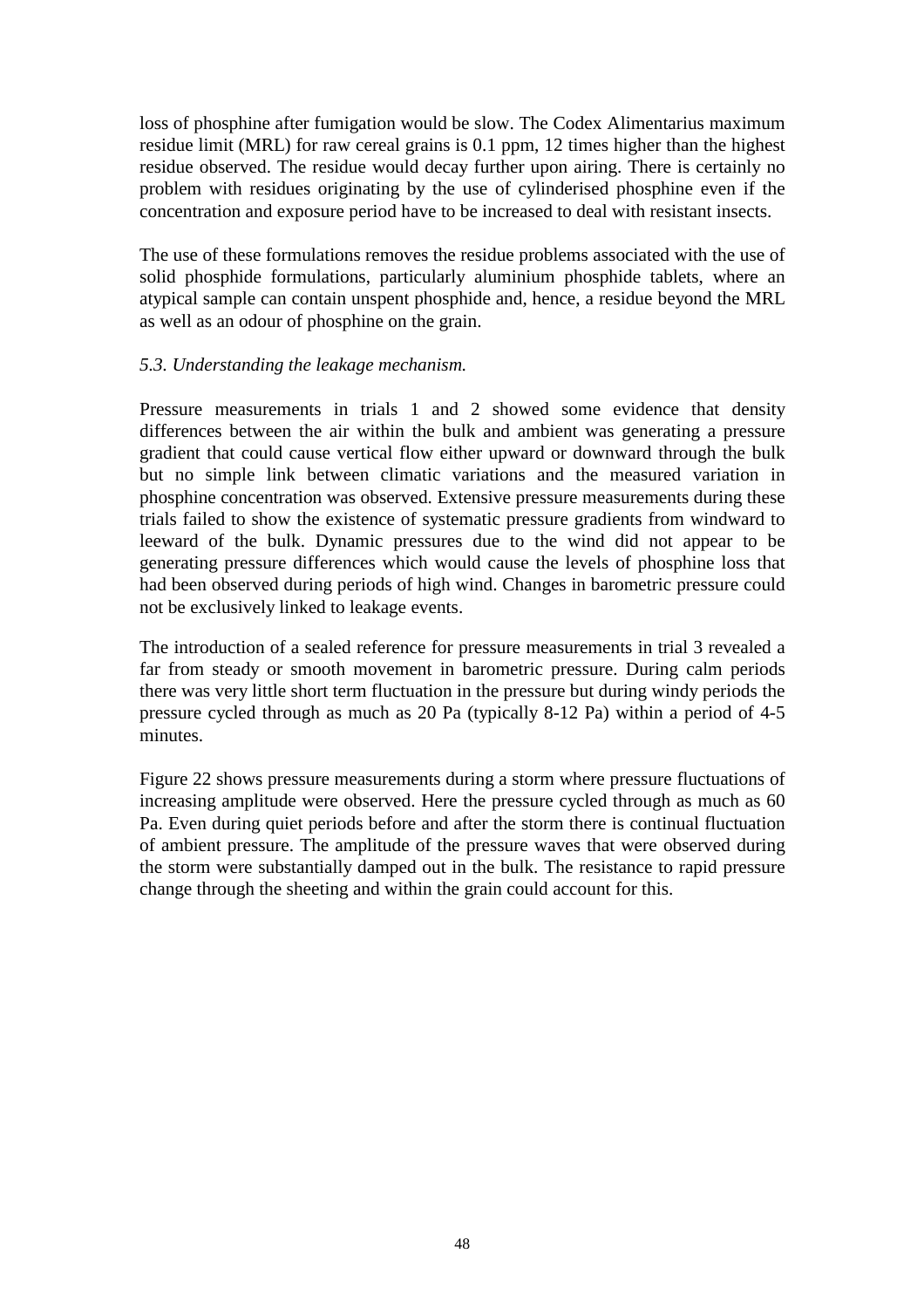

Figure 22. Ambient and bulk air pressure fluctuations during a storm.

Ambient pressure fluctuations of increased amplitude during another stormy period are shown in Figure 23. There is some evidence that the amplitude of the pressure waves is less damped at the top of the bulk compared with the bottom. Both are much less than outside the sheeting which illustrates the benefit given by the sheets during windy conditions. The five outlying low pressure readings at the bottom of the bulk in the early part of this segment were caused by the multiplexer cycle.

Figure 23. Ambient and bulk pressure fluctuations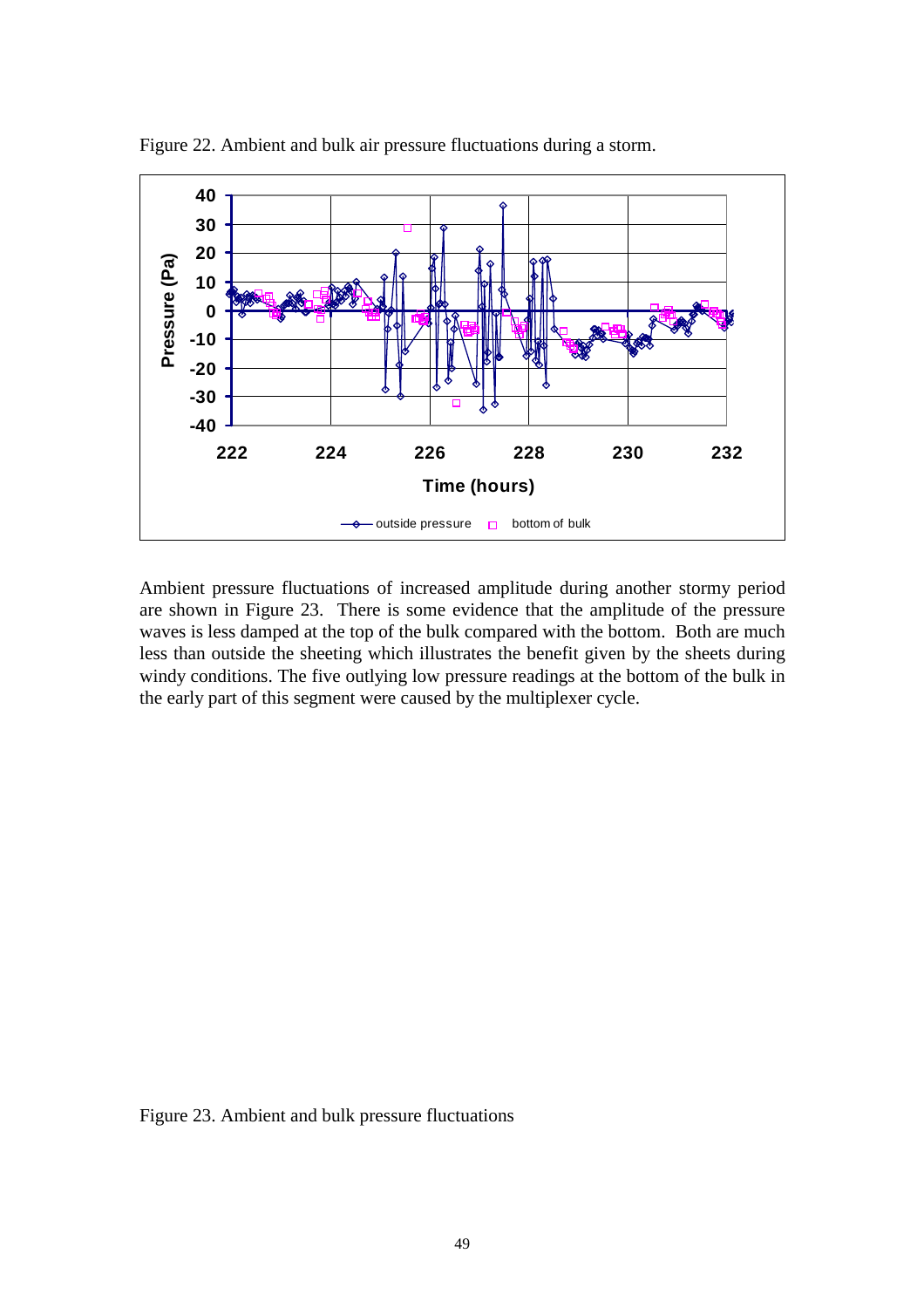

Exchange between air in the bulk and the surrounding atmosphere takes place as a result of small but repeated volume changes in the air. When pressure rises the air in the bulk is compressed and, if it is assumed that the boundary of the bulk is rigid, a small volume of outside air must move into the bulk diluting the phosphine. When the pressure falls again the reverse occurs, the air in the bulk expands and some of it moves out through the bulk boundary taking some of the phosphine with it. This process accounts for the leakage seen during windy periods.

Figure 24 shows pressure, wind and temperature variations over a period of varying wind conditions during trial 3. It shows the effect of wind and diurnal pressure and temperature variations on the phosphine concentrations at the worst position (top, G) where there appeared to be a leak in the building structure.

Leakage is a consequence of the sum of several forces acting on the bulk which can act together or modify each other's influence. The time taken for concentration changes to show are affected by the sampling interval and by the time taken for a 'change front' to move through the bulk. Figure 24 shows an association between changes in phosphine concentration and pressure fluctuations, temperature difference and wind. It is apparent that while pressure fluctuations are frequently linked to wind and temperature difference there are instances where these forces act independently to cause concentration change.

Figure 24. Pressure, wind and temperature variations over time and the resulting phosphine concentrations at the weakest sampling position.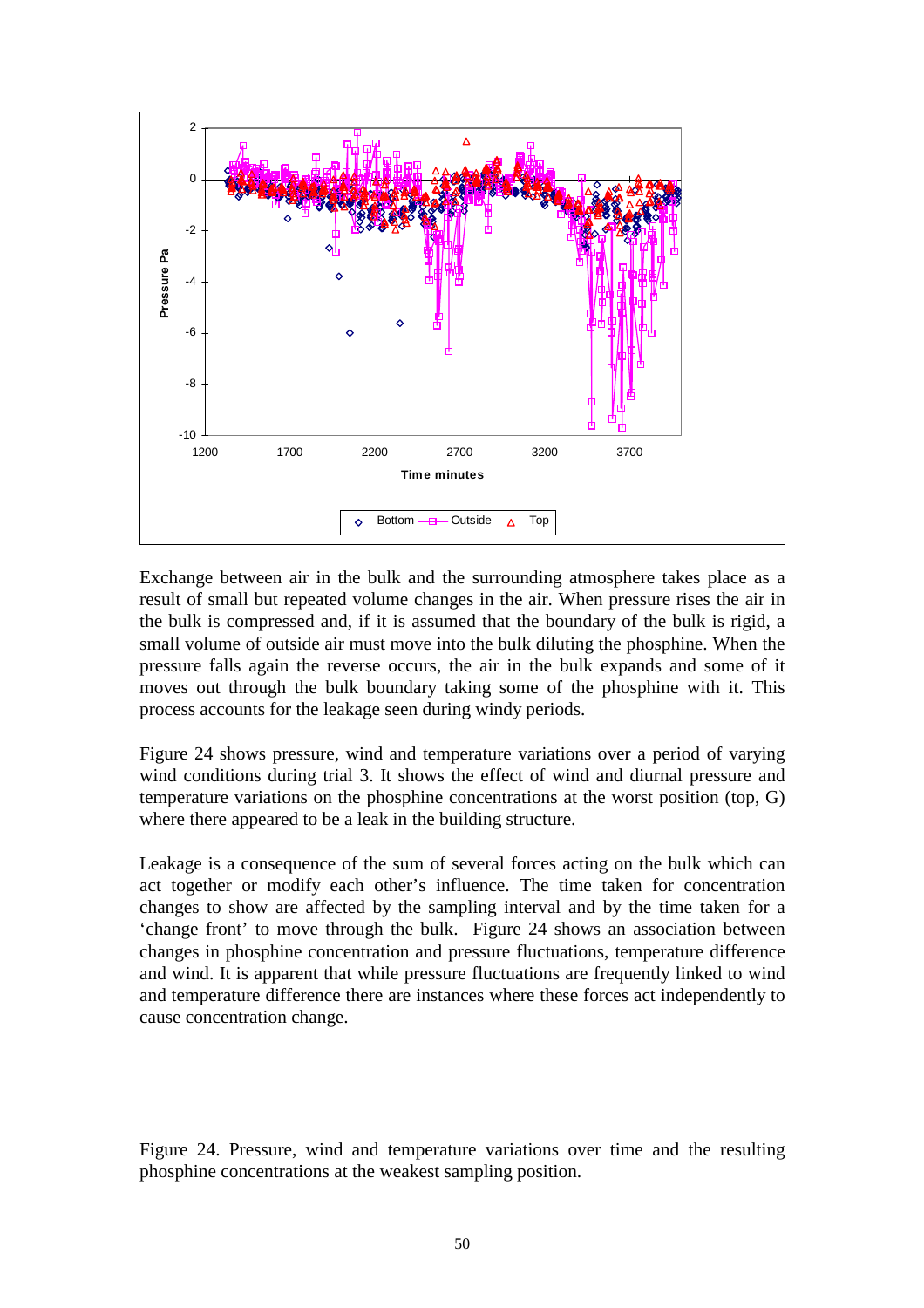

There was evidence from the phosphine concentrations observed in trial 3 (Figure 20) that systematic increases in the circulation rate resulted in increased leakage of phosphine. This effect may be explained by a leakage path over the top of the bulk under the sheet to the centre surface which is at negative pressure and a balancing outflow at the sheet edge where the pressure is positive. Larger scale bulks may allow the cover sheet to avoid this 'tent' effect and to make a better seal at the grain surface, so minimising this re-circulation path.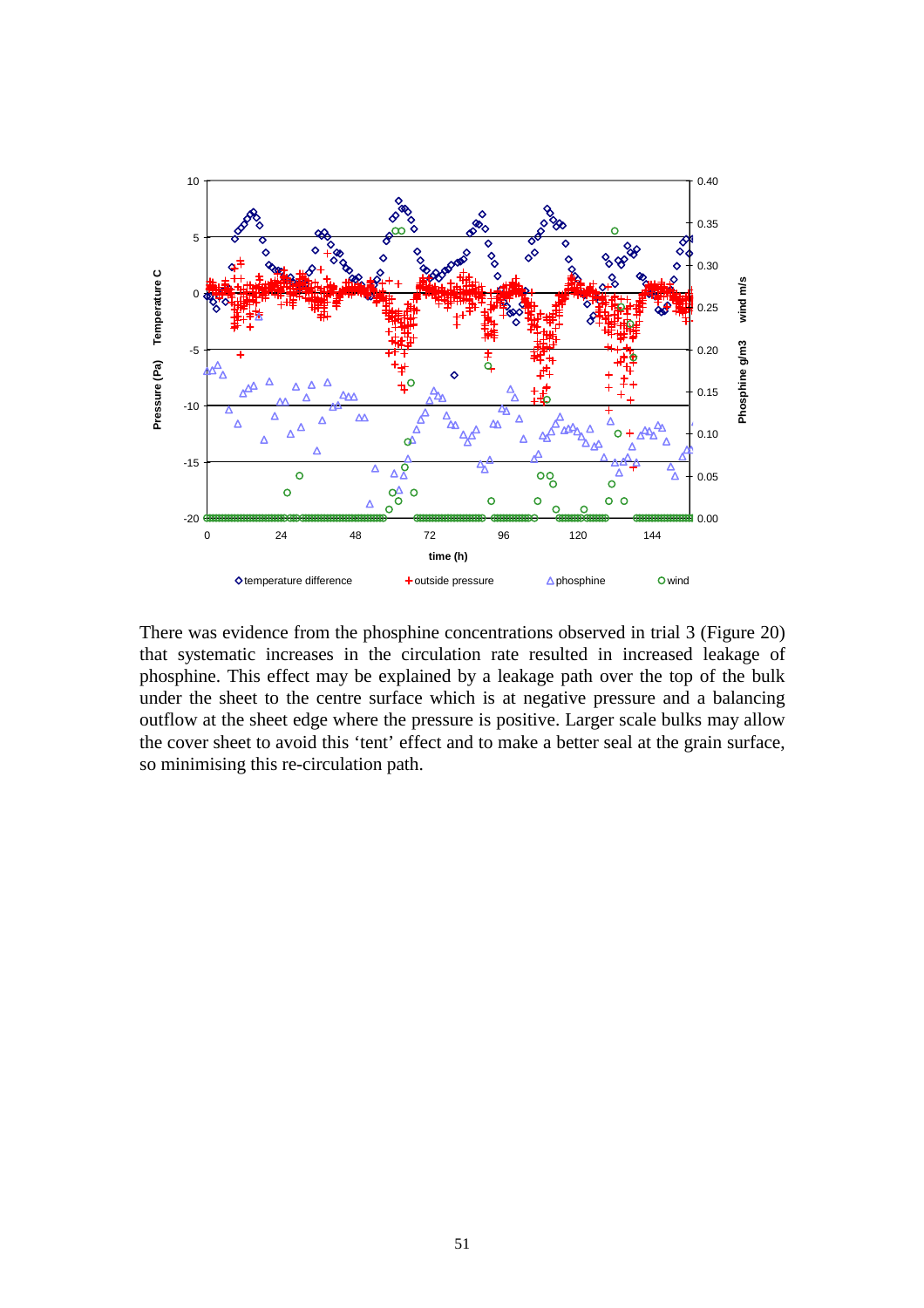## **6. RECOMMENDATIONS FOR FURTHER DEVELOPMENT OF THE SYSTEM.**

The project tackled a complex problem and could not, within the budget, produce a set of optimum recommendations to cover different bulks of commercial grain. We have a clear idea of the way forward for future development.

1.

The research took place solely in the store in the CSL Storage Research Unit, including a trial under commercial conditions. This trial was originally planned to take place in a larger commercially-owned bulk. However, this was not possible since the cylinderised formulations are not cleared as pesticides in the UK and the MAFF Pesticides Safety Directorate took the view that the active ingredient in these formulations and in the solid metal phosphide formulations were different. The only way forward was to seek administrative experimental approval, and so prevent the sale of the grain, or to seek an extrapolated approval. This latter course relied on an intent to subsequently register the formulation in the UK using data from the registration of  $FRISIN<sup>R</sup>$  in Germany or ECO2FUME<sup>R</sup> in Australia, for example. This also entailed the risk of not being able to trade the treated grain. The situation regarding an application for registration at the time of the trial was uncertain and remains so at present.

While the re-circulation system has been trialed on different tonnages and bulk shapes at CSL, the project was limited by the size of the store and the maximum depth of grain which it can contain. Therefore, it remains necessary to test the system on a variety of commercial bulks in order to make more detailed recommendations and identify any problems in using it.

2.

 It is probable that there will be some economy in the dose of phosphine per tonne required in a larger store because of the benefit of smaller surface area to volume ratio. It is also likely that an increase in the spacing of the peripheral inlet ducts as a result of a greater distance from the central sucking ducts and the elimination of re-circulation paths above the grain will result in savings. This reduction in the number of inlet ducts will economise on effort and equipment costs in setting up the system.

3.

The system clearly needs to be tested in deeper grain. Commercial bulks can be 10 m or more in depth and it not possible to extrapolate for grain this deep to determine the rate of re-circulation. It is possible that the system will benefit from sinking the ducts to nearer than 1 m of the floor in these and, indeed, in all bulks. An efficient system for sinking the smaller 5 cm diameter ducts, which are possible, into deep grain will be required.

4.

The CFD model predicted areas of lower concentration as a result of the recirculation system itself acting on leaks and sucking air into the bulk bottom. The significance of these is that, even at higher target concentrations, adjacent areas could show dilution of phosphine though they were not found in the trials carried out. They must be considered a potential problem requiring investigation. A solution may be a simple automation of the system so that the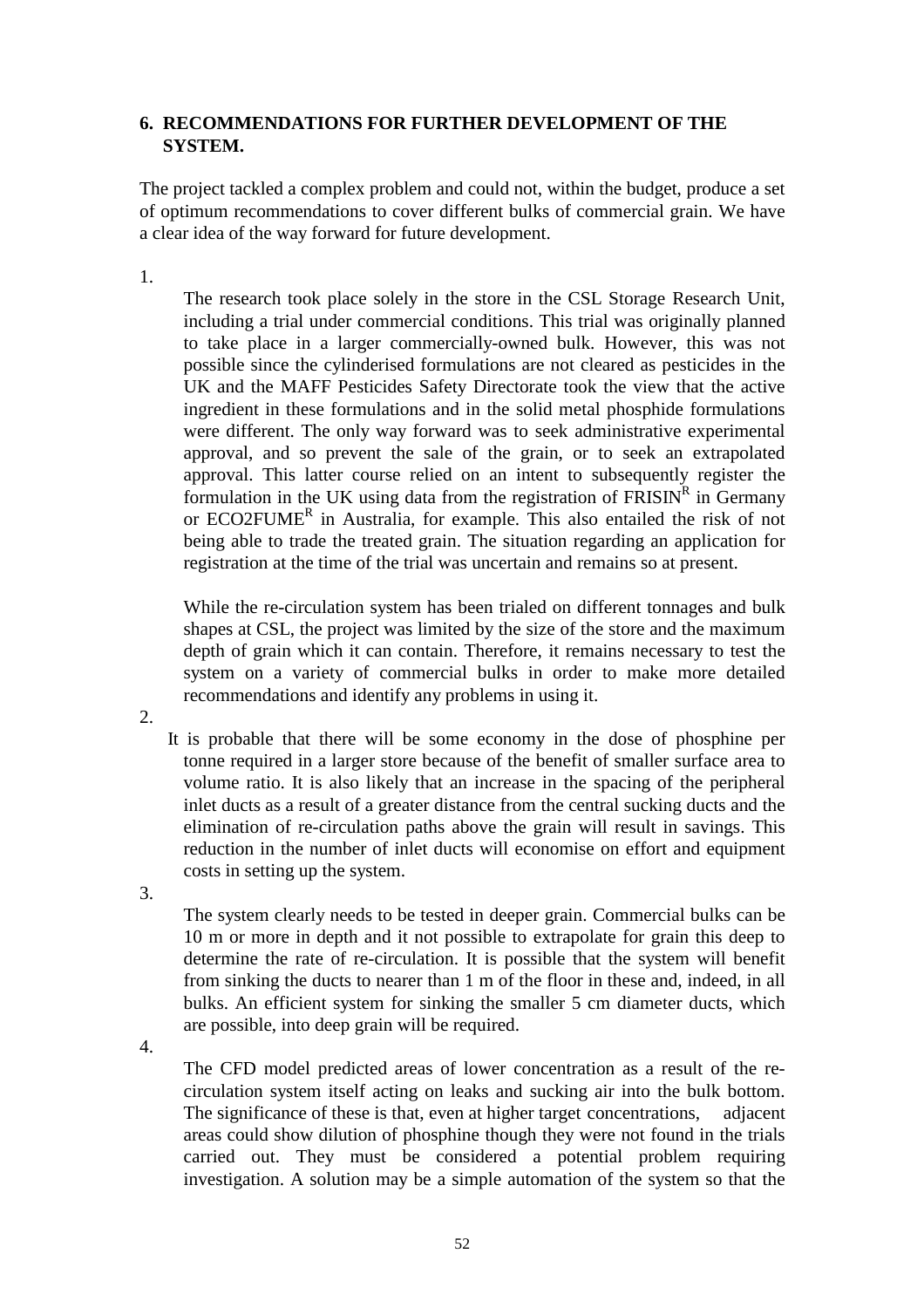direction of flow can be reversed for 30-60 min per day to bring phosphine into all areas.

5.

The method needs to be tested using multiple re-circulation systems on bulks over larger areas before full recommendations can be made for the spacing of peripheral inlet ducts and re-circulation rates for different situations. It is not envisaged that there will be major problems to overcome for multiple systems.

6.

The use of the CSL automated dosing system versus continuous dosing via flowmeters needs to be evaluated for multiple systems. It is necessary to determine the required dosing rate for these since there may be economies possible.

7.

The problem of high winds of relatively short duration remains. The fumigator can obtain a local record of wind speeds and add periods of high wind to the planned duration of the fumigation. Trials are required with bioassays to confirm that this approach is valid. Confirmatory studies in the laboratory would back up the practical experience.

8.

Experience needs to be gained on the effect of closing down the dosing gas during periods of high winds when the phosphine loss is greatest and, if it is beneficial, to automate it.

9.

There is little data on the toxicity of the most resistant strains known, especially at 5-15°C. Concentrations and exposure periods for control are required in order to run the system effectively against resistant populations.

10.

The mechanisms which produce resistance; active phosphine exclusion and detoxification, are more efficient at higher temperatures. A study on the ease and rate at which insects develop resistance at lower temperatures would be desirable in order to be able to fully assess the risk posed by resistance to phosphine fumigation of bulk grain.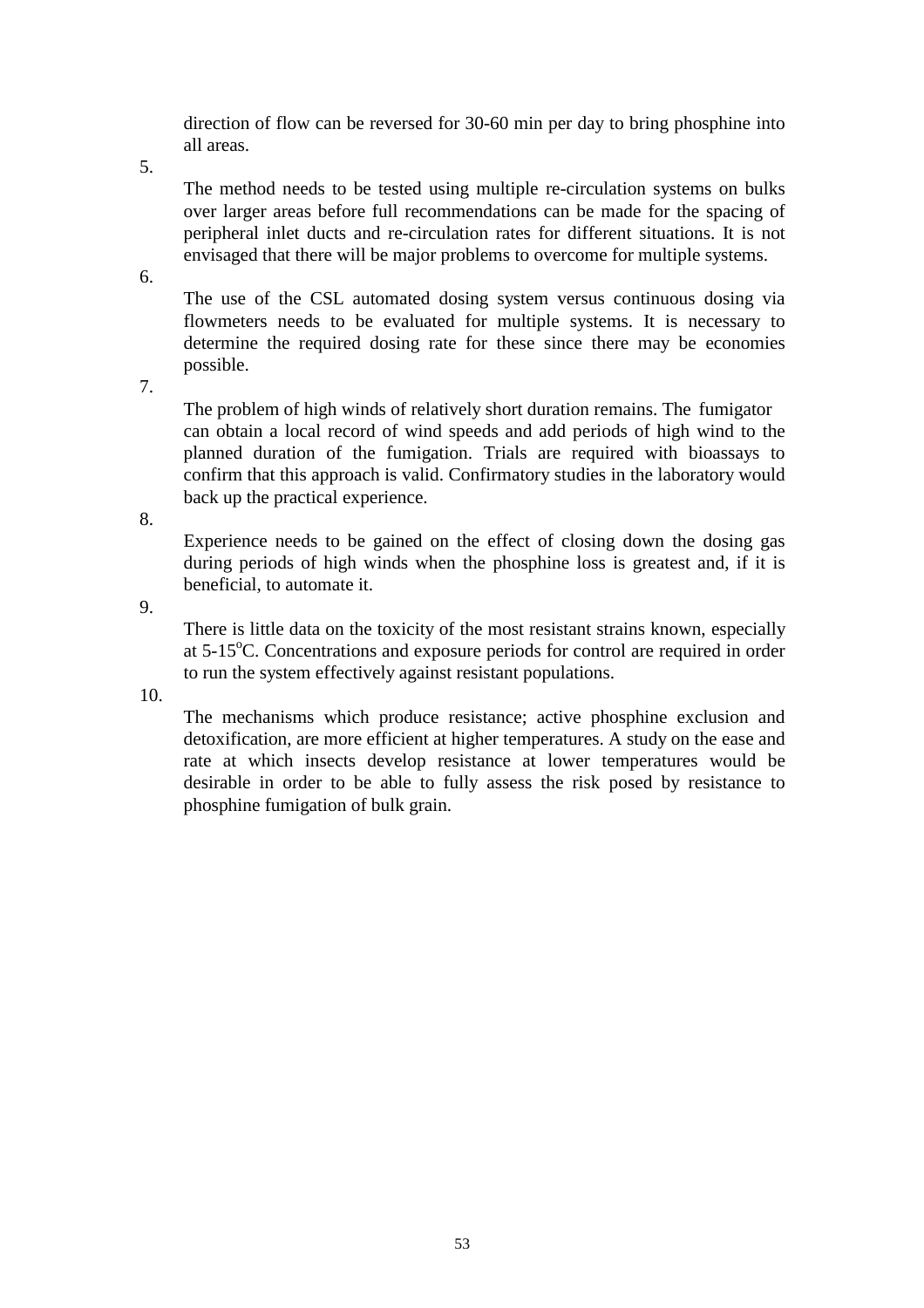## **7. REFERENCES.**

Anon. (1999) The Grain Storage Guide, Home-Grown Cereals Authority, London, 31 pp.

ASAE Standards. (1995) Thermal properties of grain and grain products. D243.3

Banks, H.J. and Annis, P.C. (1984)

Importance of processes of natural ventilation to fumigation and controlled atmosphere storage. In: Ripp (Ed.) Proceedings 2nd. International Symposium on Practical Aspects of Controlled Atmosphere and Fumigation in Grain Storages. Perth, Australia, 11-22 April 1983, 299-323.

Bejan A., (1993) Heat Transfer*.* Published Wiley.

Bell, C.H., Chakrabarti, B. and Mills, K.A. (1991) New application methods for the use of phosphine to disinfest bulk grain. H-GCA Project Report No. 41, Home-Grown Cereals Authority, London, 63 pp.

British Standards Institution (1972) Code of basic data for the design of buildings, Wind Loads, CP3. 5, Part 2, 49 pp.

Bird R.B., Stewart W.E., Lightfoot E.N., (1960) Transport Phenomena*.* Published Wiley.

CFDS. (1997) CFX 4.2 User Manual, Harwell Laboratory, Oxfordshire, UK.

Chakrabarti, B., Watson, C.R., Bell, C.H., Wontner-Smith, T.J. and Rogerson, J. (1994)

Fumigation of a 7000 t bulk of wheat with phosphine using the Phyto-Explo system to assist gas circulation. In: E. Highley, E.J. Wright, H.J.Banks, B.R. Champ (Eds.) Proceedings 6th. International Working Conference on Stored-product Protection, Canberra, Australia, April 1994, Volume 1, 64-67.

Clifton, A.L., Bell, C.H., Mills, K.A. and Savvidou, N. (1995) Control of grain pests with phosphine at temperatures below 10°C. H-GCA project report no. 105, March 1995, 62 pp., Home-Grown Cereals Authority, London.

Collins, P.J. Personal communication. Department of Primary Industries Queensland, 80 Meiers Road, Indooroophilly, QLD 4068, Australia (e-mail: collinsp@dpi.qld.gov.au).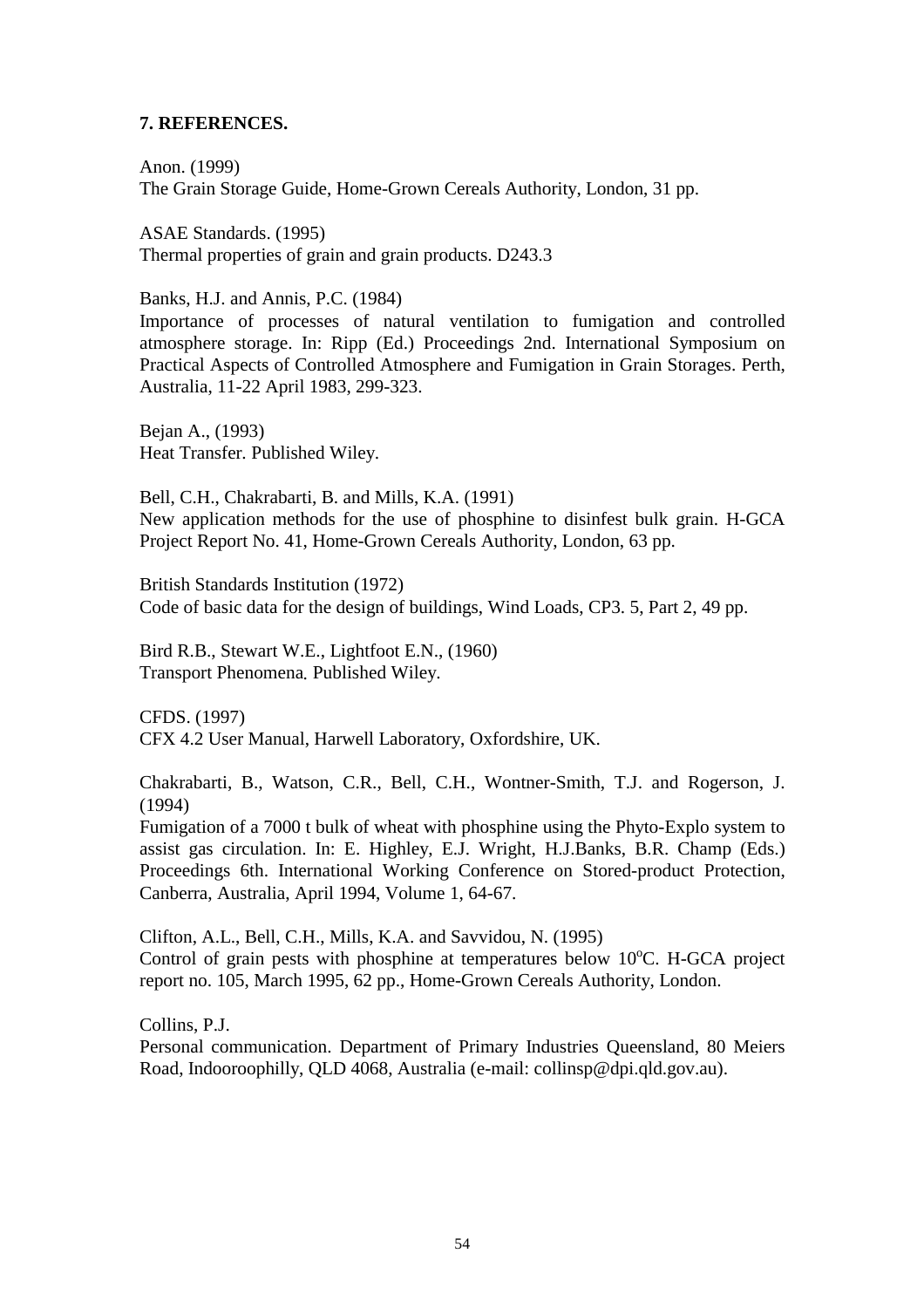Collins, P.J., Dalglish, G.J., Nayak, M.K., Ebert, P.R., Schlipaulius, D., Chen, W., Pavic, H., Lambkin, T.M., Kopittke, R. and Bridgeman, B.W. (in press)

Combating resistance to phosphine in Australia, In: Proceedings International Conference on Controlled Atmospheres and Fumigation in Stored Products, Fresno, USA, 29 October-3 November 2000.

#### Kumar, A., Muir, W.E., (1986)

Airflow resistance of wheat and barley affected by airflow direction, filling method and dockage. Transactions of ASAE, 29, 1423-1426.

#### Mills, K.A. (1983)

Resistance to the fumigant hydrogen phosphide in some stored-product species associated with repeated inadequate treatments. Mitt. Dtsch. Ges. allg. angew. Ent. 4, 98-101.

#### Mills, K.A. and Athie, I. (2000)

The development of a same-day test for the detection of resistance to phosphine in *Sitophilus oryzae* (L.) and *Oryzaephilus surinamensis* (L.) and findings on the genetics of the resistance related to a strategy to prevent its increase. In: Jin Zuxun, Liang Quan, Liang Yongsheng, Tan Xianchang, Guan Lianghua (Eds.) Proceedings of the 7th. International Working Conference on Stored-product Protection, Beijing, China, 14-19 October 1998, Volume 1, 594-602.

Mills, K.A., Wontner-Smith, T.J., Bartlett, D.I. and Harral, B.B. (in press) A new positive pressure system for combating dilution during phosphine fumigation of bulk grain. In: Proceedings International Conference on Controlled Atmospheres and Fumigation in Stored Products, Fresno, USA, 29 October-3 November 2000.

Norman, K.N.T. and Leonard. K. (2000)

Gas chromatography-mass spectrometry determination of phosphine residues in stored products and processed foods. J. Agric. Food Chem. 48, 4066-4070.

Noyes, R.T., Phillips, T.W., Cupurus, G.W., and Bonjour, E.L. (2000)

Advantages in recirculation technology in the U.S.A. In: Jin Zuxun, Liang Quan, Liang Yongsheng, Tan Xianchang, Guan Lianghua (Eds.) Proceedings of the 7th. International Working Conference on Stored-product Protection, Beijing, China, 14- 19 October 1998, Volume 1, 454-461.

Pacheco, I..A., Sartori, M.R., and Taylor, R.W.D. (1990)

Levantamento de resistencia a fosfina em insectos de graos armazenados no Estado de Sao Paulo. Coletanea do Instituto de Tecnologia de Alimentos, Campinas, Brazil, 1990, 20 (2), 144-154.

Price, L.A., and Mills, K.A. (1988)

The toxicity of phosphine to the immature stages of resistant and susceptible strains of some common stored product beetles and implications for their control. J. stored Prod. Res. 24 (1), 51-59.

Savvidou, N., Mills, K.A., Bell, C.H. and Pacheco, I.A. (1994)